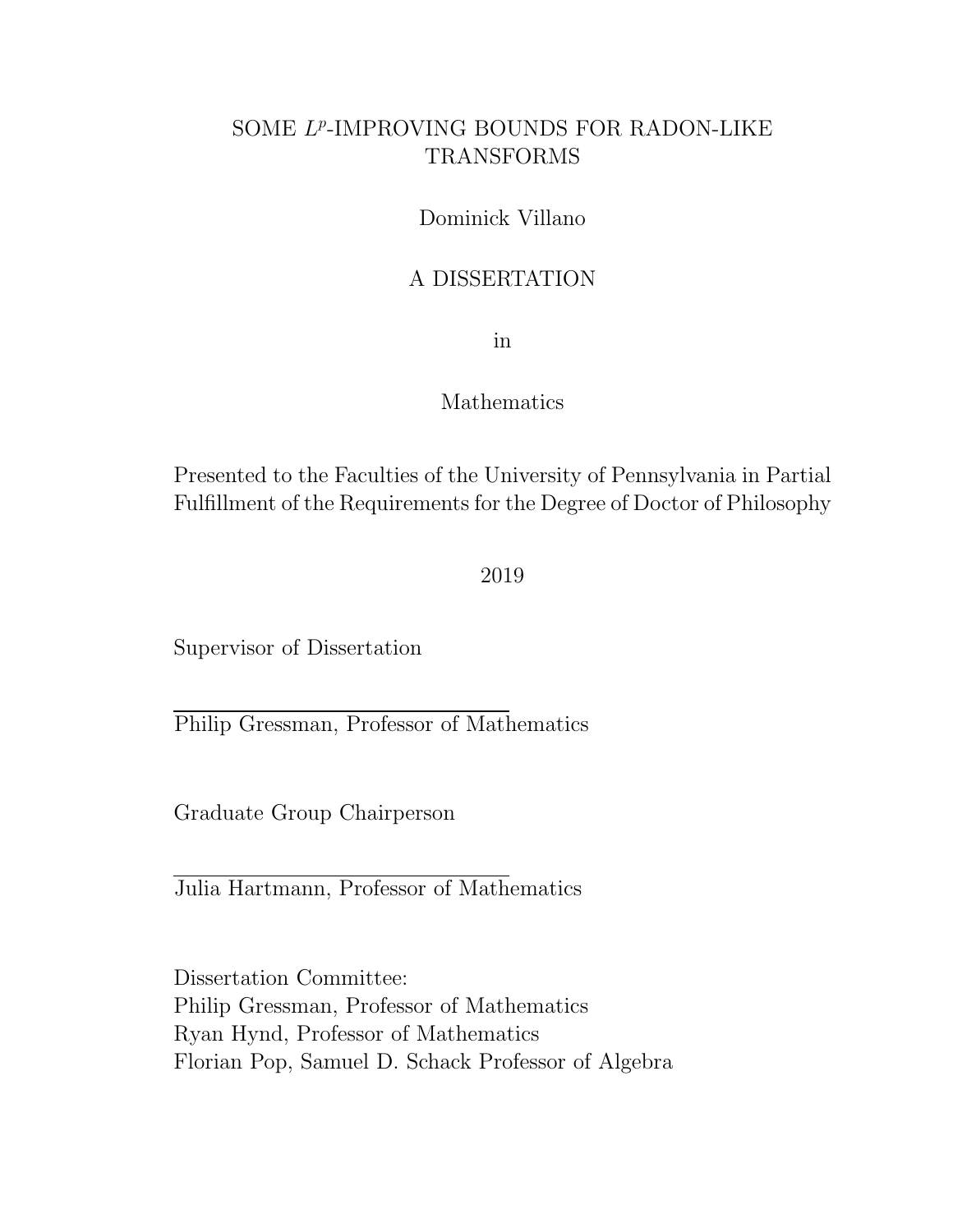ProQuest Number: 13862139

All rights reserved

INFORMATION TO ALL USERS The quality of this reproduction is dependent upon the quality of the copy submitted.

In the unlikely event that the author did not send a complete manuscript and there are missing pages, these will be noted. Also, if material had to be removed, a note will indicate the deletion.



ProQuest 13862139

Published by ProQuest LLC (2019). Copyright of the Dissertation is held by the Author.

All rights reserved. This work is protected against unauthorized copying under Title 17, United States Code Microform Edition © ProQuest LLC.

> ProQuest LLC. 789 East Eisenhower Parkway P.O. Box 1346 Ann Arbor, MI 48106 - 1346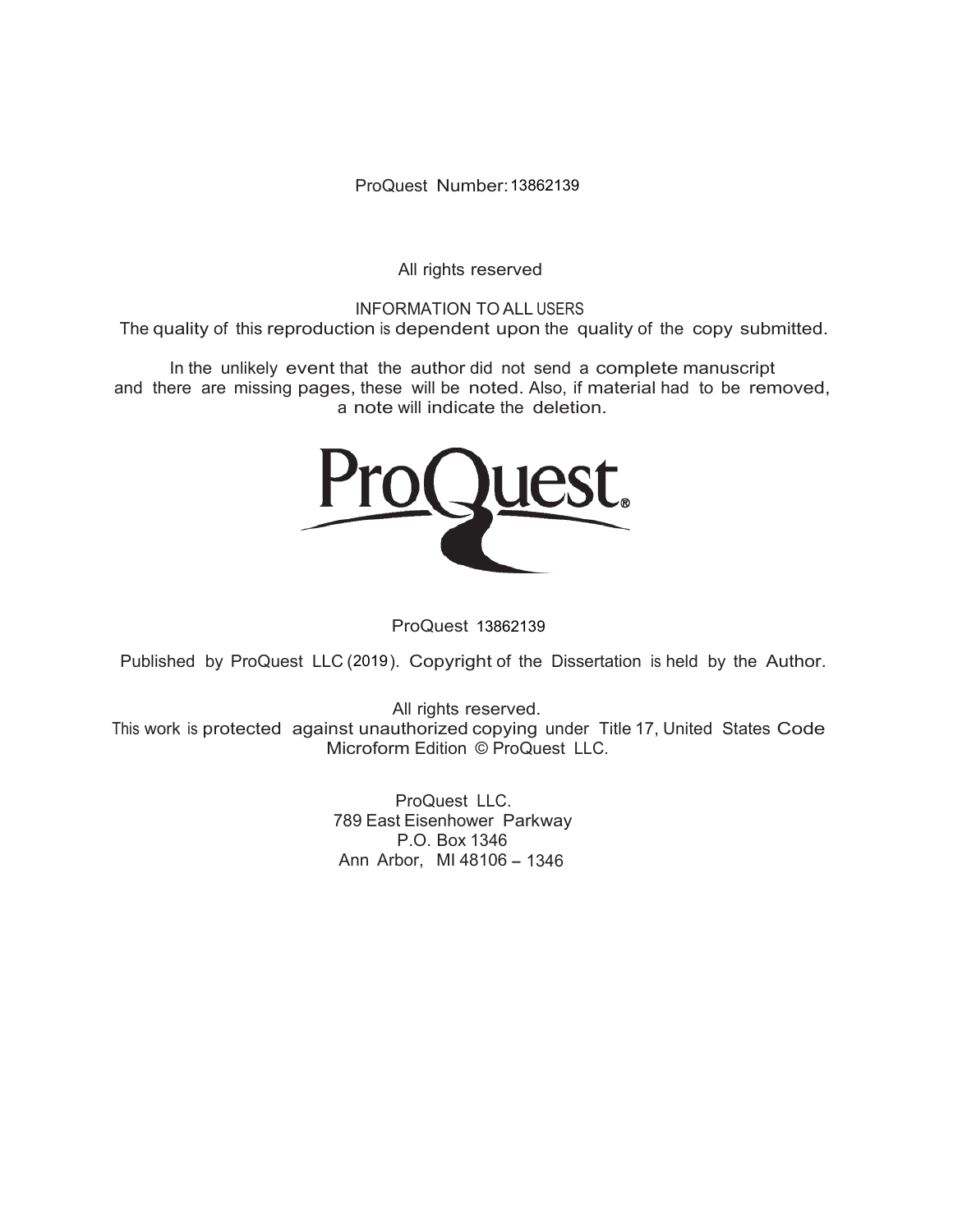# Acknowledgments

Thanks to Phil Gressman for guidance and patience. Thanks to Ryan Hynd and Florian Pop for agreeing to be on my committee. Extra big time thanks to my friends and family.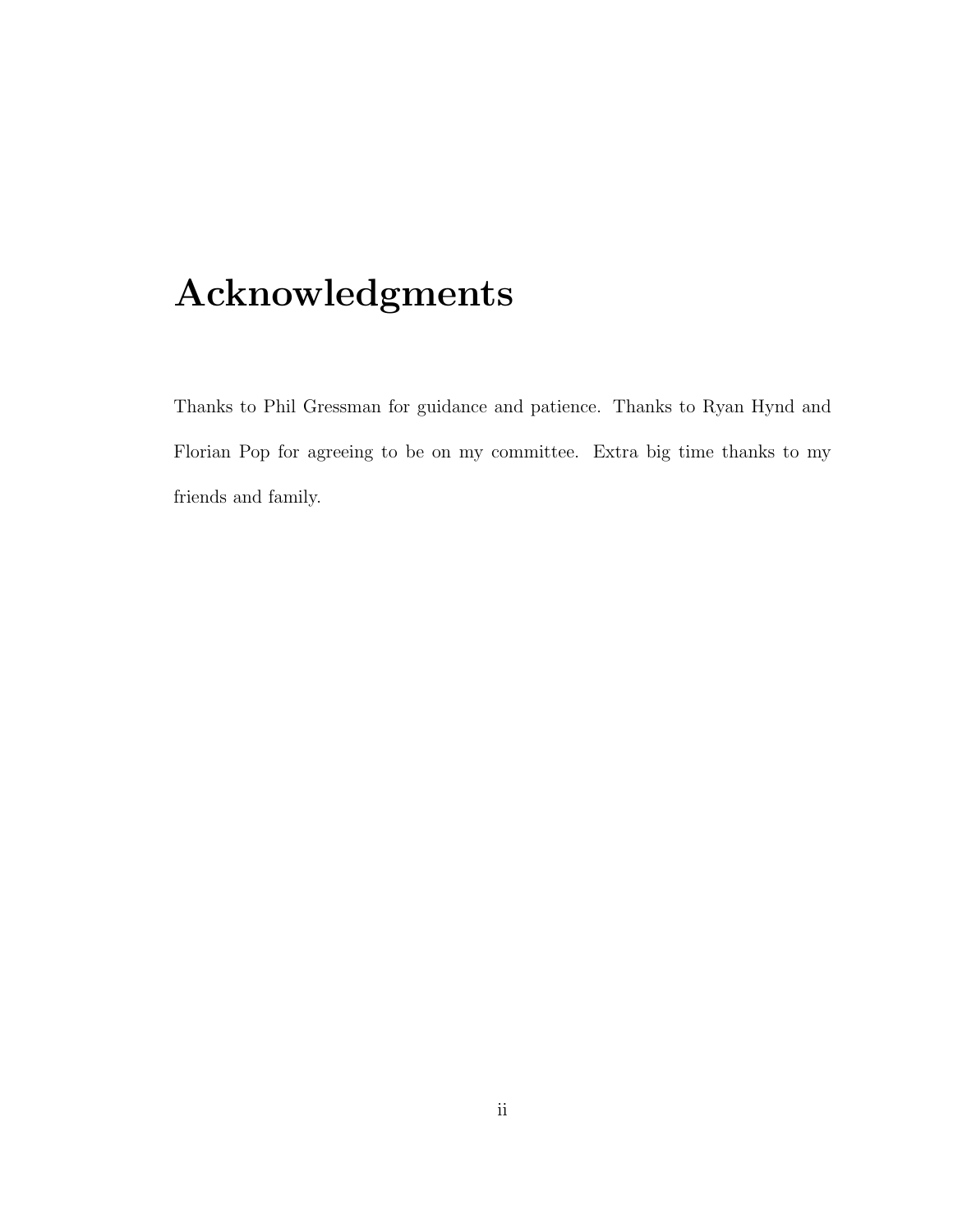#### ABSTRACT

#### SOME L<sup>P</sup>-IMPROVING BOUNDS FOR RADON-LIKE TRANSFORMS

Dominick Villano

#### Philip Gressman

We prove  $L^p - L^q$  boundedness for a wide class of Radon-like transforms. The technique of proof leverages the existing one-dimensional theory to produce a nontrivial bounds in any dimension. For certain combinatorially simple transforms, this range is sharp up to endpoints. Additionally, we make observations connecting the  $L^p$ -improving properties of a Radon-like transform to the zero set of certain homogeneous polynomials.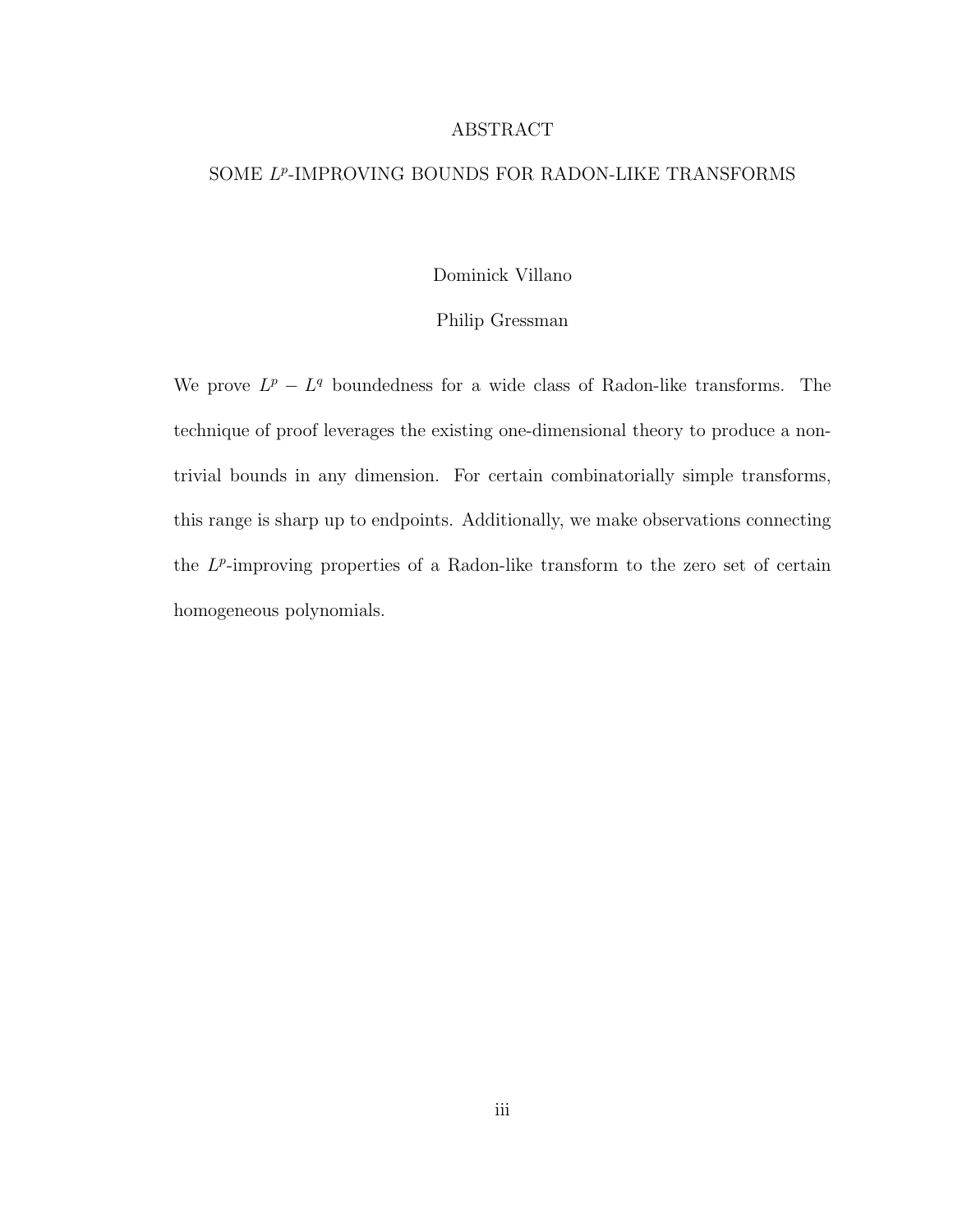## **Contents**

| $\mathbf{1}$ | Introduction                  |                                                                                                                                                                                                                               |              |  |  |  |  |
|--------------|-------------------------------|-------------------------------------------------------------------------------------------------------------------------------------------------------------------------------------------------------------------------------|--------------|--|--|--|--|
|              | 1.1                           |                                                                                                                                                                                                                               | $\mathbf{1}$ |  |  |  |  |
|              | 1.2                           | Definitions and Main Results entering the set of the set of the set of the set of the set of the set of the set of the set of the set of the set of the set of the set of the set of the set of the set of the set of the set | 6            |  |  |  |  |
| $\bf{2}$     |                               | Direct Bases and Sufficiency                                                                                                                                                                                                  | 10           |  |  |  |  |
|              | 2.1                           |                                                                                                                                                                                                                               | 10           |  |  |  |  |
|              | 2.2                           | Trading Multilinearity for Dimensions                                                                                                                                                                                         | 12           |  |  |  |  |
|              | 2.3                           |                                                                                                                                                                                                                               | 15           |  |  |  |  |
|              | 2.4                           | Tensor Decomposition and Optimization                                                                                                                                                                                         | 20           |  |  |  |  |
| 3            |                               | Split bases and Necessity                                                                                                                                                                                                     |              |  |  |  |  |
| 4            | <b>Examples and Sharpness</b> |                                                                                                                                                                                                                               |              |  |  |  |  |
|              | 4.1                           | Convolution with the k-flat corkscrew, a flat sharp example $\dots$ .                                                                                                                                                         | 35           |  |  |  |  |
|              | 4.2                           | A sharp example which is not flat, combinatorial flatness                                                                                                                                                                     | 37           |  |  |  |  |
|              | 4.3                           |                                                                                                                                                                                                                               | 39           |  |  |  |  |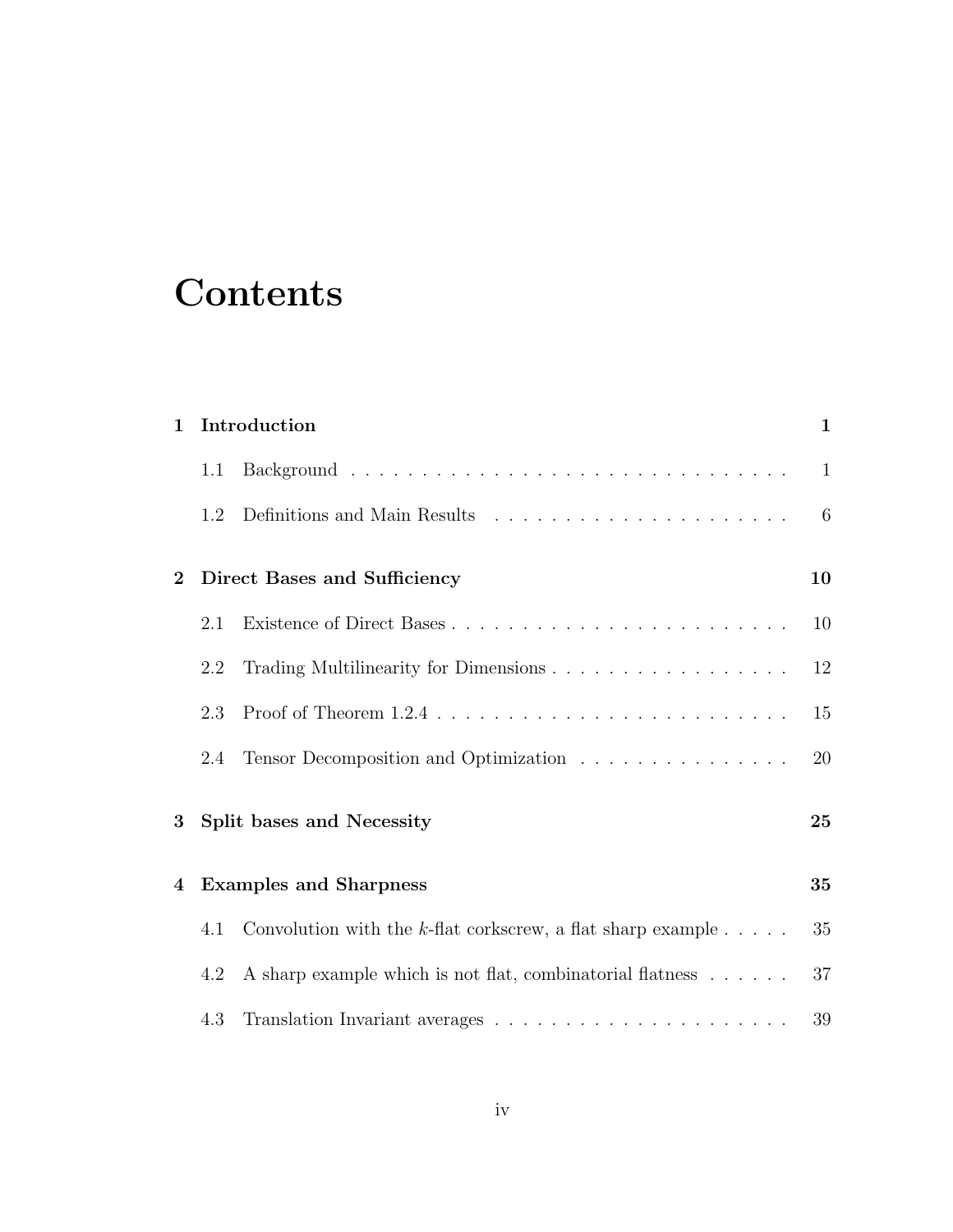|  | 4.4 The case of Hypersurfaces, a result of Seeger |  |  |  |  |  |  |  |  |
|--|---------------------------------------------------|--|--|--|--|--|--|--|--|
|  |                                                   |  |  |  |  |  |  |  |  |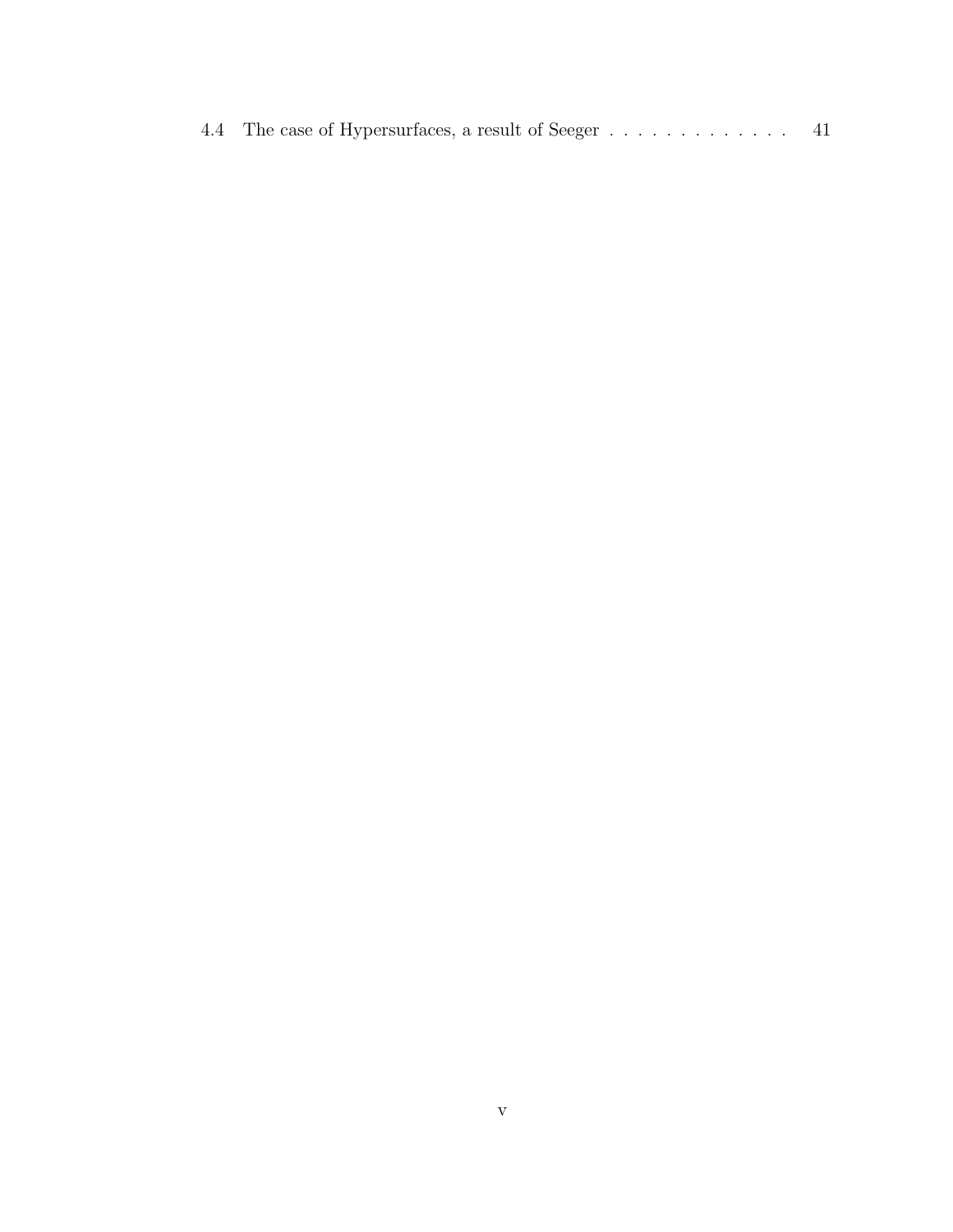### Chapter 1

### Introduction

#### 1.1 Background

Interesting Lesbesgue space mapping properties of the classical Radon transform can be traced back to the work of Oberlin and Stein in [OS82]. For a Borel-measurable function  $f: \mathbb{R}^d \to \mathbb{R}$ , an element of the unit sphere  $u \in S^{d-1}$ , and a real number t, define the Radon transform of  $f$  as follows

$$
R_{d}f(u,t) := \int_{x\cdot u=t} f(x) d\sigma_1(x).
$$

Here  $d\sigma$  is the induced  $d-1$  dimensional Lebesgue measure on each hyperplane.

It is is a simple consequence of Fubini's theorem that  $R_d$  is bounded from  $L^1(\mathbb{R})$ to  $L^1(S^{d-1}\times\mathbb{R})$ . What Oberlin and Stein observed is that  $R_d$  is in fact bounded from  $L^{(d+1)/d}(\mathbb{R}^d)$  to  $L^{d+1}(S^{d-1}\times\mathbb{R})$ . This can be interpreted as a statement that locally integrability becomes less wild after averaging in a suitable manner.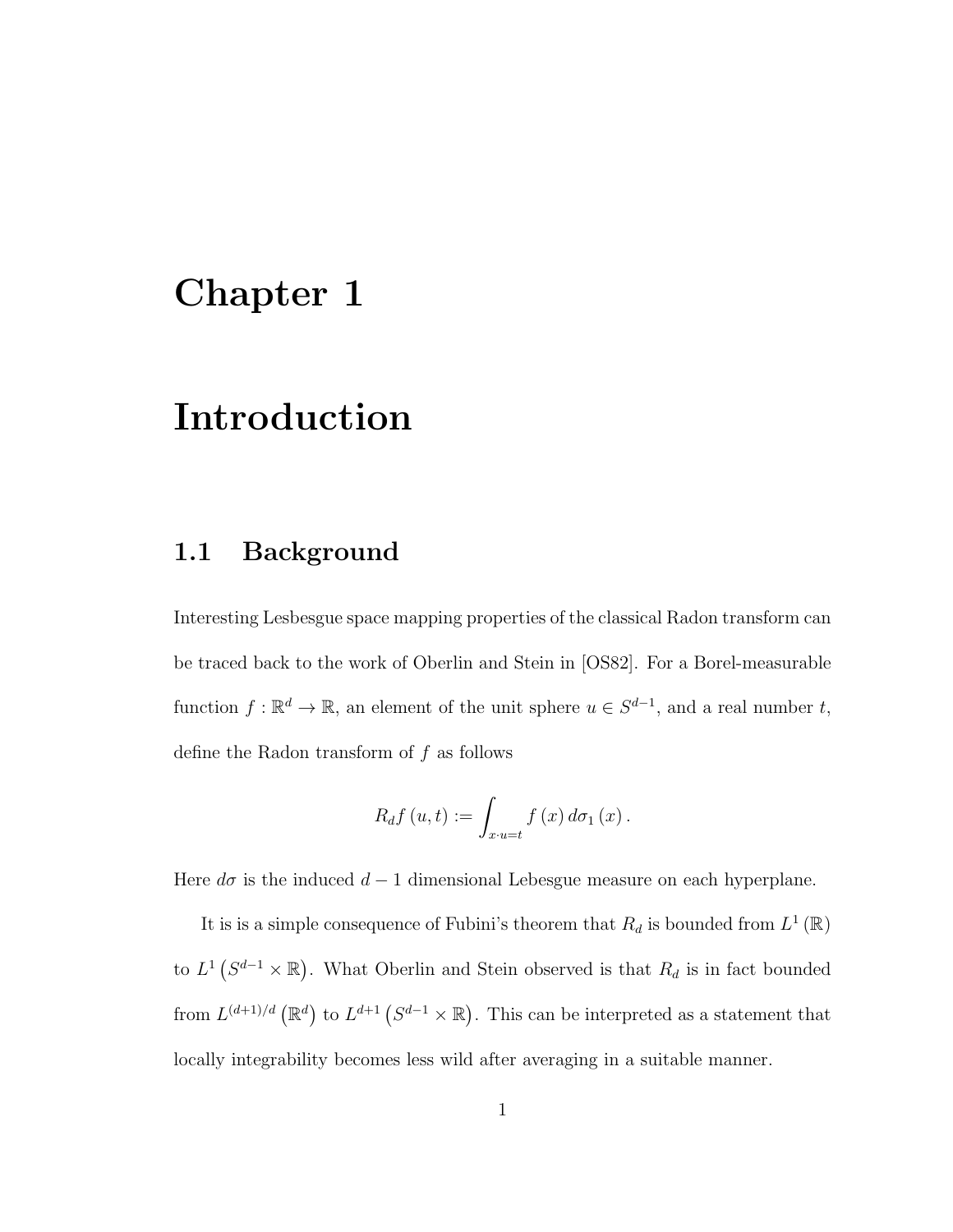In fact, the local mapping properties of geometric averaging operators predates the work of Oberlin and Stein. Interest in the problem dates at least as far back as the 1970's to work of Littman [Lit73] and Strichartz [Str70]. They were interested in convolutions with singular measures supported on a hypersurface, in particular the sphere. Precisely, they show that if f is Borel measurable and  $d\sigma_2$  is the surface measure on the  $d-1$  dimensional unit sphere, then the operator  $T_{S,d}$  defined via the formula

$$
T_{S,d}f(x) := \int_{S^{d-1}} f(x - y) d\sigma(y)
$$

is bounded from  $L^p(\mathbb{R}^d)$  to  $L^q(\mathbb{R}^d)$  if and only if  $\left(\frac{1}{n}\right)$  $\frac{1}{p}, \frac{1}{q}$  $\left(\frac{1}{q}\right)$  lies in the closed triangle with vertices  $(0,0)$ ,  $(1, 1)$ ,  $\left(\frac{d}{d+1}, \frac{1}{d+1}\right)$ 

As in the case of the classical Radon transform, curvature plays a key role in the local  $L^p$ -improving properties of the operator. The notion of rotational curvature introduced by Phong and Stein in [PS86a, PS86b, PS91] unifies the classical Radon transform and the spherical averaging operator. They show that, for hypersurfaces, the best possible mapping properties of a geometric averaging operator are related to the nonvanishing of a Monge-Ampere determinant. Specifically, if  $\Phi : \mathbb{R}^d \times \mathbb{R}^d \to \mathbb{R}$ and

$$
\det \begin{bmatrix} 0 & \nabla_x \Phi \\ (\nabla_y \Phi)^T & \frac{\partial^2 \Phi}{\partial_{x_i} \partial_{y_j}} \end{bmatrix} \neq 0,
$$

then the operator

$$
T_{\Phi}f\left(x\right) := \int_{\Phi(x,y)=0} f\left(y\right) a\left(a\right) d\sigma_x\left(y\right)
$$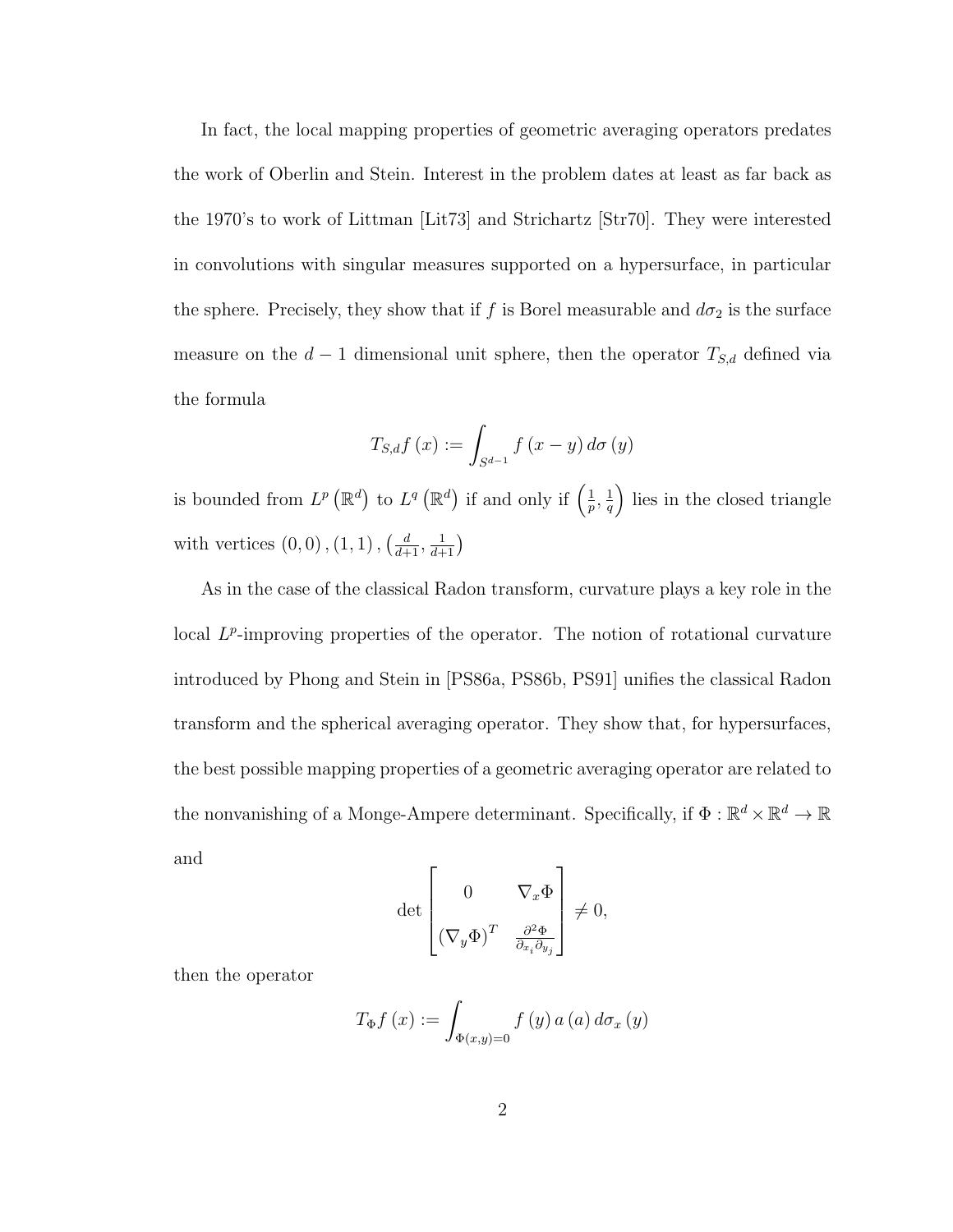is bounded from  $L^2(\mathbb{R}^d)$  to  $L^2_{(d-1)/2}(\mathbb{R}^d)$ . This gain in Sobolev regularity then allows (for instance), the argument of Strichartz to be applied and recover exactly the same  $L^p$  mapping region as the spherical averaging operator. Although rotational curvature fills the role of a necessary and sufficient condition for the best possible  $L^p$ improving properties of a geometric averaging operator, no such condition correctly exists in less favorable conditions, even for hypersurfaces.

Eventually, a more general but less quantitative result was obtained in landmark work of Chirst, Nagel, Stein, and Wainger [CNSW99]. They introduce vector field techniques which demand a rephrasing of the problem in order to state. This is the formulation that will be used for the remainder of the thesis.

Let  $U \subset \mathbb{R}^d$  be a small neighborhood of the origin. Suppose  $\pi_1: U \to \mathbb{R}^{d-k_1}$  and  $\pi_2: U \to \mathbb{R}^{d-k_2}$  are smooth submersions. The projections  $\pi_i$  generate a Radon-like transform  $R$ , which is defined via duality

$$
\int_{\mathbb{R}^{d-k_2}} Rf(y) g(y) dy := \int_U f(\pi_1(x)) g(\pi_2(x)) a(x) dx.
$$
 (1.1.1)

Here  $a$  is a smooth cutoff function supported in  $U$ . Note that this operator is now entirely local, and so is bounded from  $L^p$  to  $L^q$  for  $1 \le q \le p$  by Holder's inequality. Additionally, since the  $L^p$  spaces are nested on a compact set, any nontrivial bound corresponds to a gain in integrability, earning the title  $L^p$ -improving.

What Chirst, Nagel, Stein, and Wainger demonstrated is that  $L^p$ -improving estimates exist if and only if the distributions ker  $D\pi_1$  and ker  $D\pi_2$  generate the entire tangent space under the Lie Bracket. In the case of hypersuface averages, we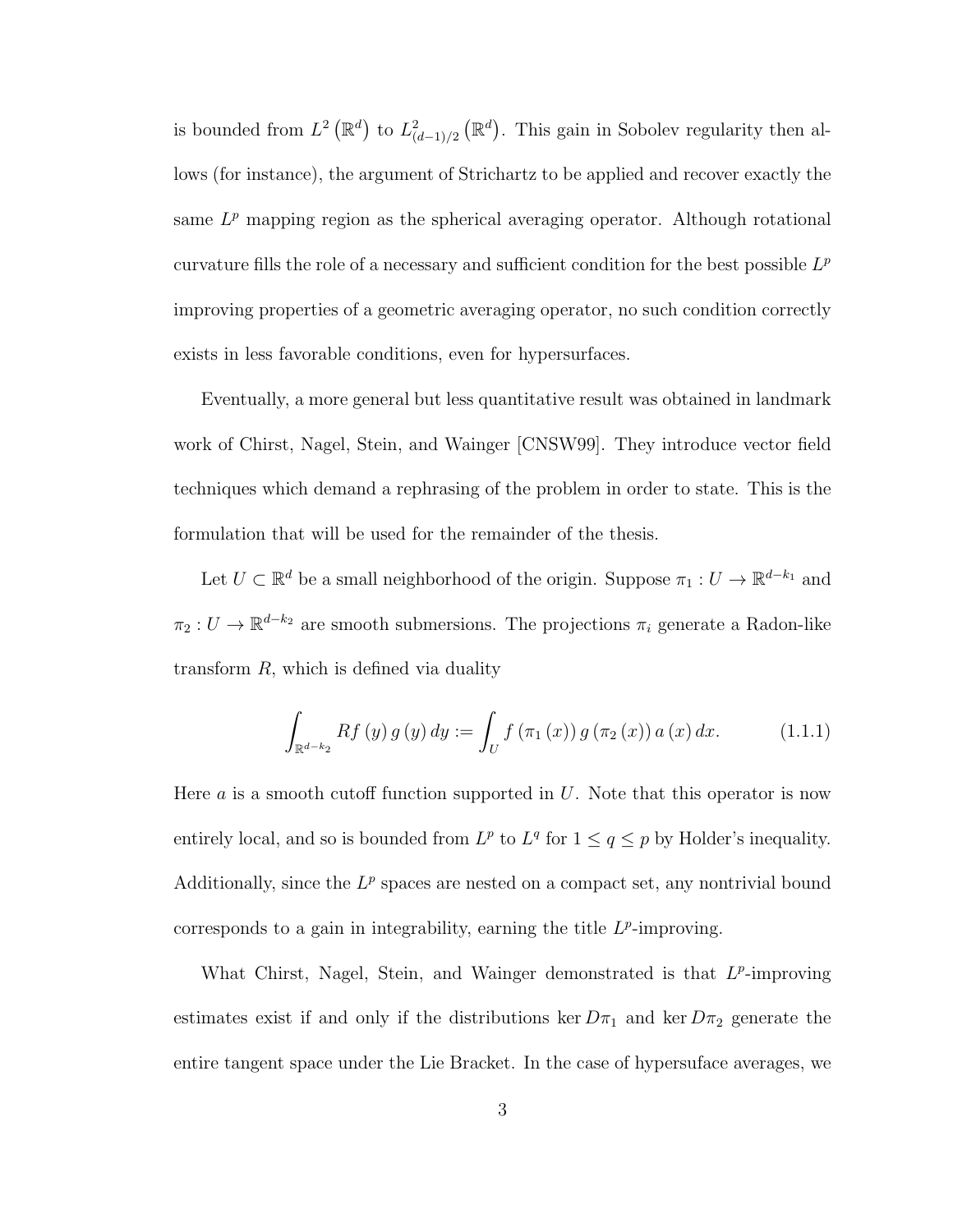have the numerology  $k_1 = k_2$  and  $d = 2k_1 - 1$ . Additionally, ker  $D\pi_1$  and ker  $D\pi_2$ intersect trivially and rotational curvature translates as follows: for any smooth nonzero vector field X defined on the support of a with  $X(x) \in \text{ker } D\pi_1(x)$ , there is a smooth vector field  $Y \in \text{ker } D\pi_2$  such that  $\text{ker } D\pi_1$ ,  $\text{ker } D\pi_2$  and  $[X, Y]$  span the tangent space.

As the higher dimensional theory was developing, a breakthrough for the case of averaging over curves occurred in Christ's 1998 paper "Convolution, Curvature, and Combinatorics: a case study" [Chr98]. The paper obtains essentially optimal restricted weak type bounds for the operator given by

$$
T_{\gamma}f(x) := \int_{-1}^{1} f(x - (t, t^2, \dots, t^{d-1}, t^d)) dt.
$$

Chirst's main innovation is to introduce a singular coordinate system by iterating the above map. The singularities of this system are then carefully avoided using what has now become know as the method of refinements.

The power of this philosophy can be seen in the work of Tao and Wright [TW03], who synthesized the vector field techniques of Christ, Nagel, Stein, and Wainger and iteration techniques of Christ to obtain optimal-up-to-endpoint restricted weak type bounds of averages over any smooth family of curves. Of particular note is their notion of a set of central width, which allows the method of refinements to be executed even without explicit knowledge of the coordinate system's singularities. This concept has no obvious higher-dimensional analogue. Another important innovation is their theory of two-parameter Carnot-Carathéodory balls, which gen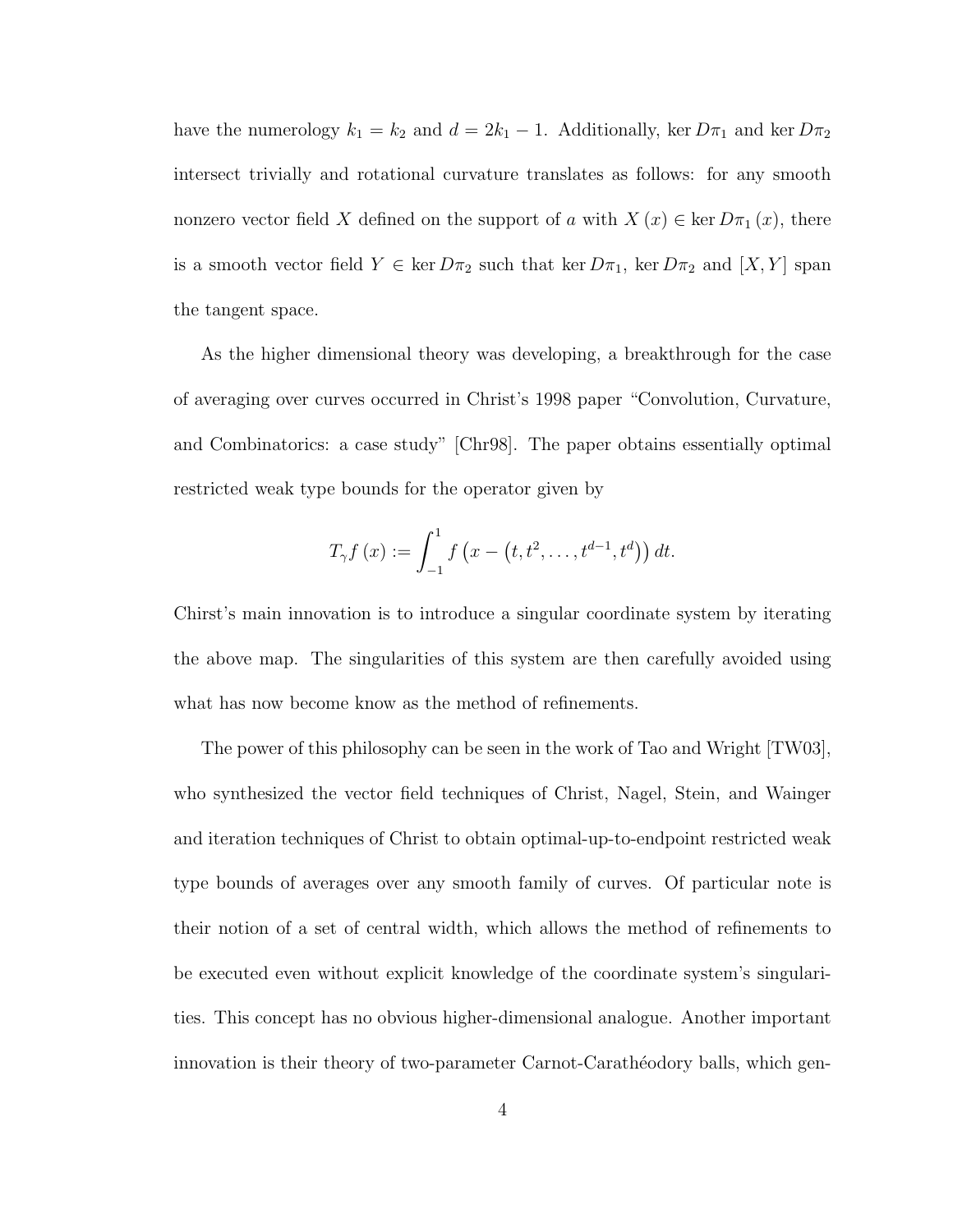eralizes the one-parameter work of Nagel, Stein, and Wainger [NSW85].

Other signifigant and interesting results include the work of Bak [Bak00], Choi [Cho11, Cho03], Christ, Dendrinos, Stovall, and Street [CDSS17], Dendrinos, Laghi, and Wright [DLW09], Drury and Guo [DG91], Erdoğan and Oberlin [EO10], Gressman [Gre09, Gre15], Lee [Lee04], Secco [Sec99]. Sharp bounds were obtained by Iosevich and Sawyer [IS96] in the case that the geometry is given by homogeneous polynomials. This thesis provides an alternate proof Seeger's  $L^p$ -mapping theorem in [See98]. Finally, in [Gre16], Gressman provides a curvature conditions which fills the role of rotational curvature in certain situations: they ensure the largest possible range of boundedness up to endpoints.

Of particular signifigance to the present thesis is the work of Street [Str11, Str14] and Stovall [Sto11]. In [Str11, Str14], Streeet generalizes and refines the theory of two paramater balls to multiparameter balls. In [Sto11], Stovall generalizes the results of [TW03] to the multilinear setting.

The rotational curvature assumption of Phong and Stein, the one-dimensional work of Tao and Wright, and the generalized curvature conditions of Gressman in [Gre16] share two common features. First, up to endpoints, they produce the sharp range of  $L^p - L^q$  boundedness. Second, they are all invariant under choice of vector field, meaning that relevant spanning sets remain spanning after picking a different basis of vector fields. This need not be the case in general.

The purpose of this thesis is to prove some bounds when such invariance is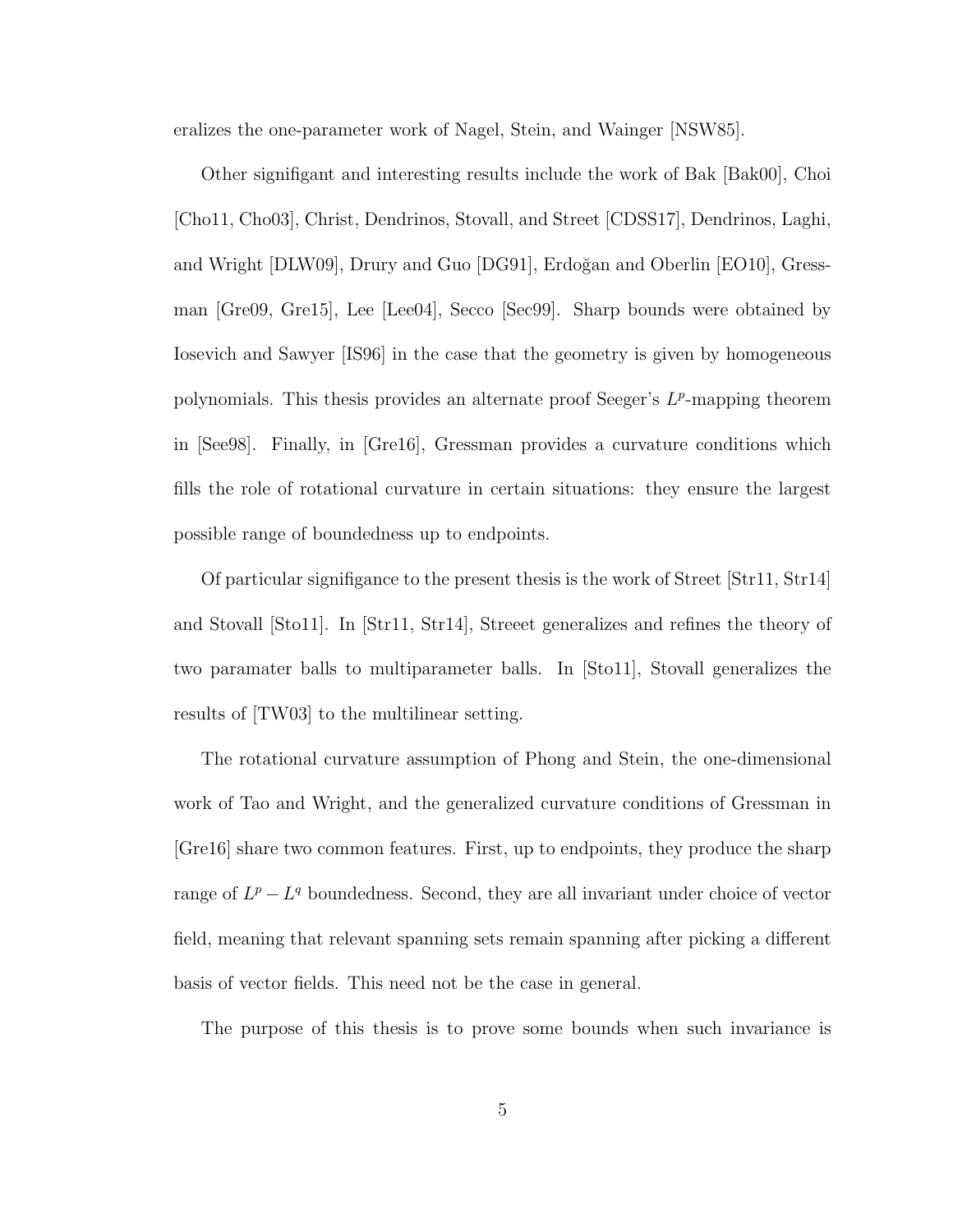not present. The strategy is to try to understand higher dimensional smooth distributions as the ensemble of all the smooth curves they contain. This is fairly unwieldy and so some particularly useful families of vector fields are identified and used to prove necessary and sufficient conditions. Sometimes these conditions align, producing bounds that are sharp up to endpoints.

#### 1.2 Definitions and Main Results

We will deal exclusively with Banach space exponents; all  $p_i$  mentioned will satisfy  $1 \leq p_i \leq \infty$ .

We will introduce all Radon-like transforms via the double fibration formulation (1.1.1). So, let  $d \geq 4$  and let  $U \subset \mathbb{R}^d$  be a small neighborhood of the origin. Suppose  $\pi_1: U \to \mathbb{R}^{d-k_1}$  and  $\pi_2: U \to \mathbb{R}^{d-k_2}$  are smooth submersions and that ker  $(D\pi_1)\cap \text{ker}(D\pi_2)$  is trivial. Without loss of generality  $\pi_i(0) = 0$ . For notational ease, let  $k_3 = d - k_1 - k_2$  and define

$$
\Delta_i := \ker\left(D\pi_i\right).
$$

The projections  $\pi_i$  generate a Radon-like transform R, which is defined via duality

$$
\int_{\mathbb{R}^{d-k_2}} Rf(y) g(y) dy := \int_U f(\pi_1(x)) g(\pi_2(x)) a(x) dx.
$$

Here  $a$  is a smooth cutoff function supported in  $U$ .

If there is a positive constant C such that for all measurable functions  $f_1$ ,  $f_2$ , and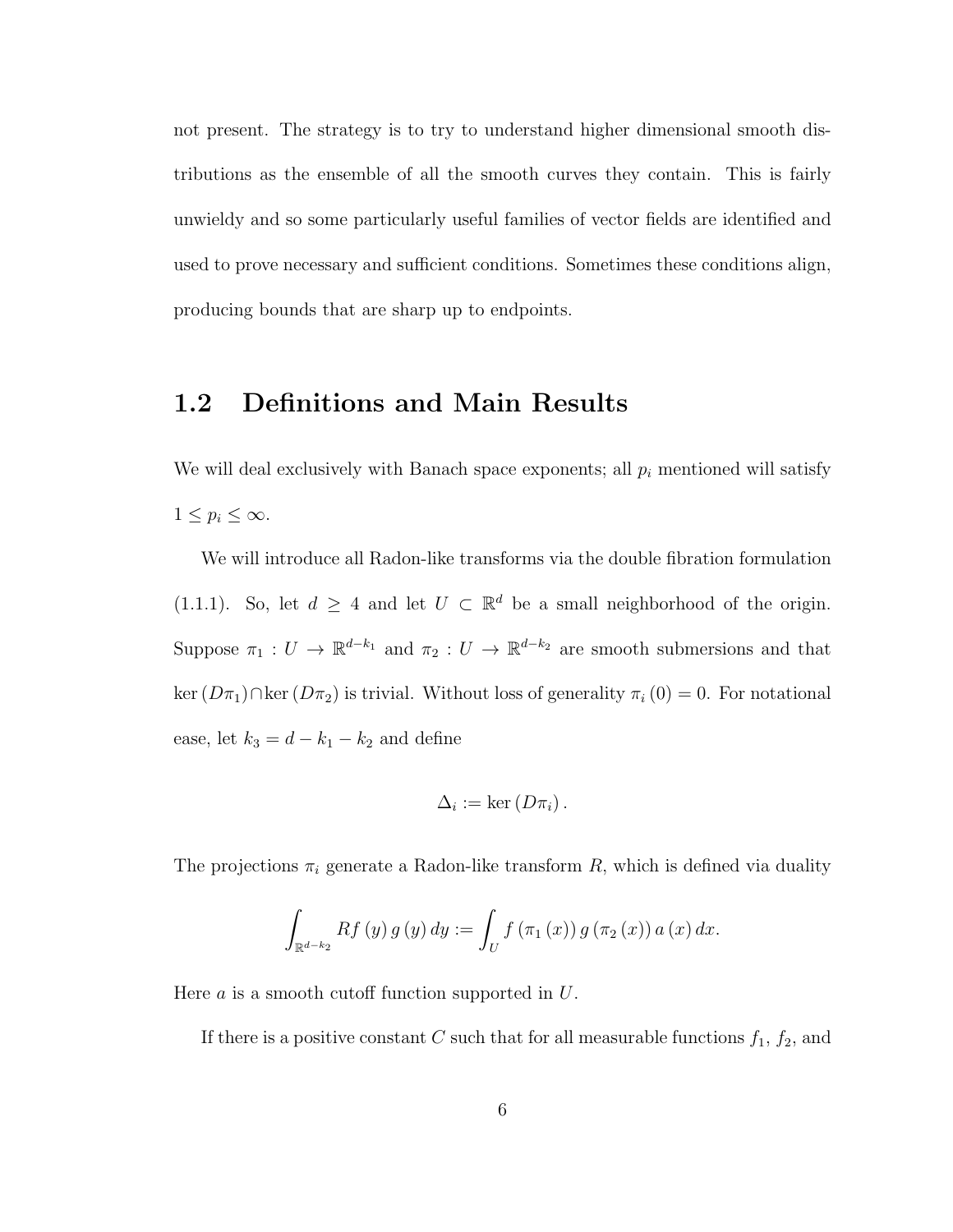all smooth cutoff functions  $\alpha$  with sufficiently small support, we have the inequality

$$
\int_{U} f(\pi_1(x)) g(\pi_2(x)) a(x) dx \leq C ||f||_{L^{p_1}(\mathbb{R}^{d-k_1})} ||g||_{L^{p_2}(\mathbb{R}^{d-k_2})},
$$
\n(1.2.1)

we say R is of strong type  $(p_1, p_2')$ , where  $1/p + 1/p' = 1$ .

If there is a positive constant C' such that for all measurable subset  $E \subset \mathbb{R}^{d-k_1}$ ,  $F \subset \mathbb{R}^{d-k_2}$ , and all smooth cutoff functions a with sufficiently small support, we have the inequality

$$
\int_{U} \chi_{E} \left( \pi_{1} \left( x \right) \right) \chi_{F} \left( \pi_{2} \left( x \right) \right) a \left( x \right) dx \leq C' \left| E \right|^{1/p_{1}} \left| F \right|^{1/p_{2}}, \tag{1.2.2}
$$

then we say R is of restricted weak type  $(p_1, p_2')$ . By real interpolation, a proof of which may also be found [Gra14], if an operator T is restricted weak type  $p_{1,1}, p_{2,1}$ and  $p_{1,2}, p_{2,2}$ , then T is strong-type  $p_{1,\theta}, p_{2,\theta}$  where  $0 < \theta < 1$  and

$$
p_{i,\theta}^{-1} := \theta p_{i,1}^{-1} + (1 - \theta) p_{i,2}^{-1}.
$$

The constant implicit in the symbol  $\lesssim$  can depend only on the  $p_i$  and  $\pi_i$ .

In order to state the main results of this thesis, a special class of vector fields associate to  $\Delta_1$  and  $\Delta_2$  must be identified.

**Definition 1.2.1.** A *basis* of  $(\Delta_1, \Delta_2)$  is a (labeled) collection

 $B := \{X_1, \ldots, X_{k_1+k_2}\}\$  of smooth vector fields defined on U that is point-wise linearly independent and satisfies  $X_i \in \Delta_1$  for  $i \leq k_1$ ,  $X_i \in \Delta_2$  for  $i > k_1$ .

We will be interested in spanning conditions of certain subsets of bases, and so need to introduce a bookkeeping system. The following definitions are slight variations of terminology appearing in [TW03] and [Sto11].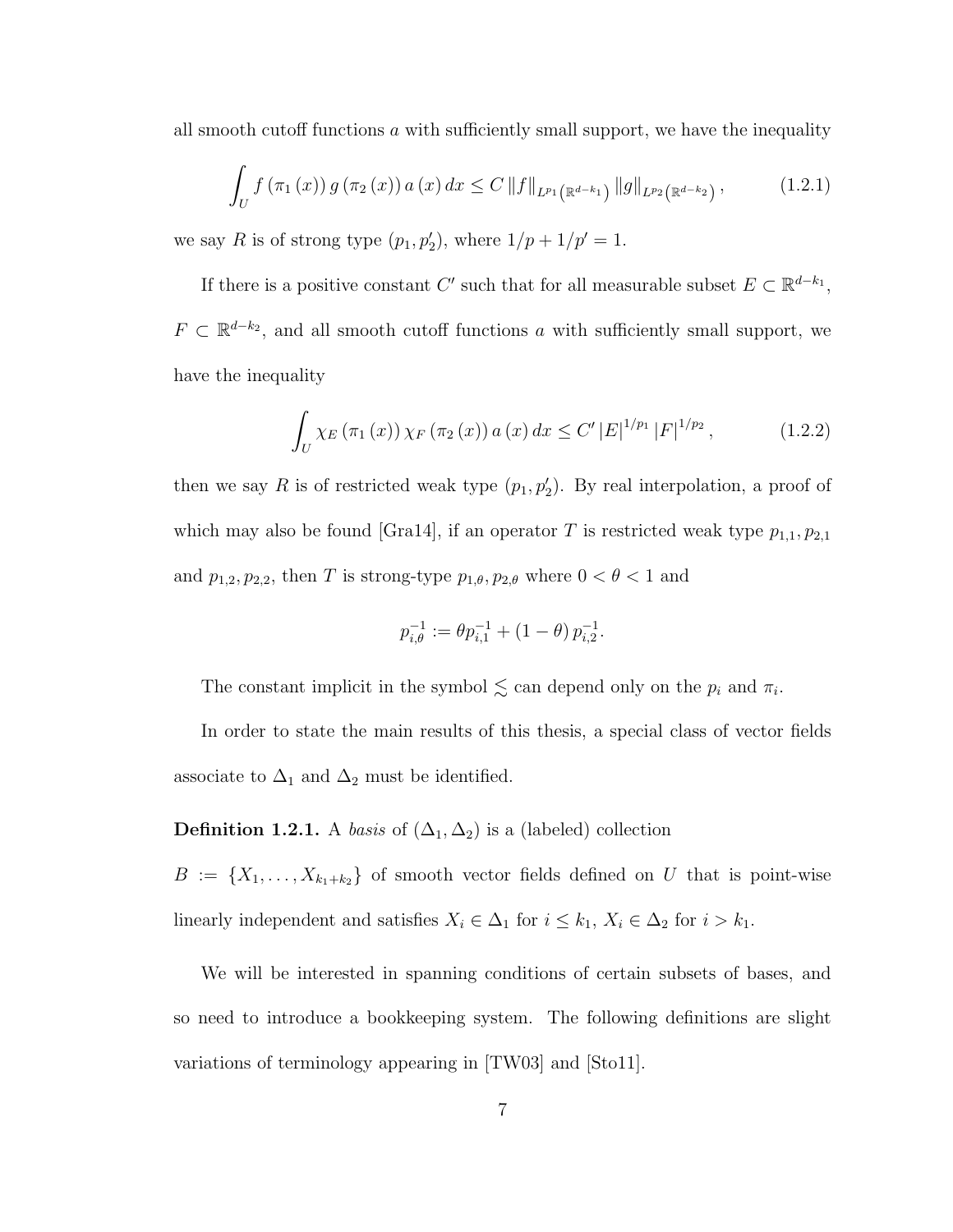**Definition 1.2.2.** If B is a basis of  $(\Delta_1, \Delta_2)$  and  $S \subseteq B$ , let  $\Delta_S$  be the distribution spanned by the Lie algebra generated by S. If dim  $\Delta_S/(\Delta_1 \oplus \Delta_2) = k_3$ , S is called spanning.

A word associated to S is a j-tuple  $w \in \{1, \ldots, |S|\}^j$  for some  $j \geq 1$ . The degree of a word is the ordered pair deg  $w := (\deg w_1, \deg w_2)$  where  $\deg w_i$  counts the number of entries of w that belong to  $\Delta_i$ . If I is any finite collection of words,

$$
\deg I := \sum_{w \in I} \deg w.
$$

Finally, to each word we assign a vector field, denoted  $X_w$ , defined via the recursive formula:

$$
X_{(w,j)} := [X_w, X_j].
$$

Let  $W(S)$  denote the set of all words associated to S.

Bases that come equipped with a third, complementary distribution will be important to the theory.

**Definition 1.2.3.** A basis B of  $(\Delta_1, \Delta_2)$  is called *direct* if  $[X_i, X_j] = 0$  whenever  $1 \le i, j \le k_1$  or  $k_1 + 1 \le i, j \le k_1 + k_2$  and there exists a  $k_3$ -dimensional distribution  $\Delta_3$  with the following properties

- 1. Both  $\Delta_1 \cap \Delta_3$  and  $\Delta_2 \cap \Delta_3$  are trivial.
- 2. If  $w \in W(B)$  has length  $\geq 2$ ,  $X_w \in \Delta_3$ .

If  $S \subseteq B$  for some direct basis B, and S is spanning, write  $S \prec (\Delta_1, \Delta_2)$ . For such S, if I is a finite collection of elements of  $W(S)$ , I spans S if  $\{X_w(0) \mid w \in I\}$  spans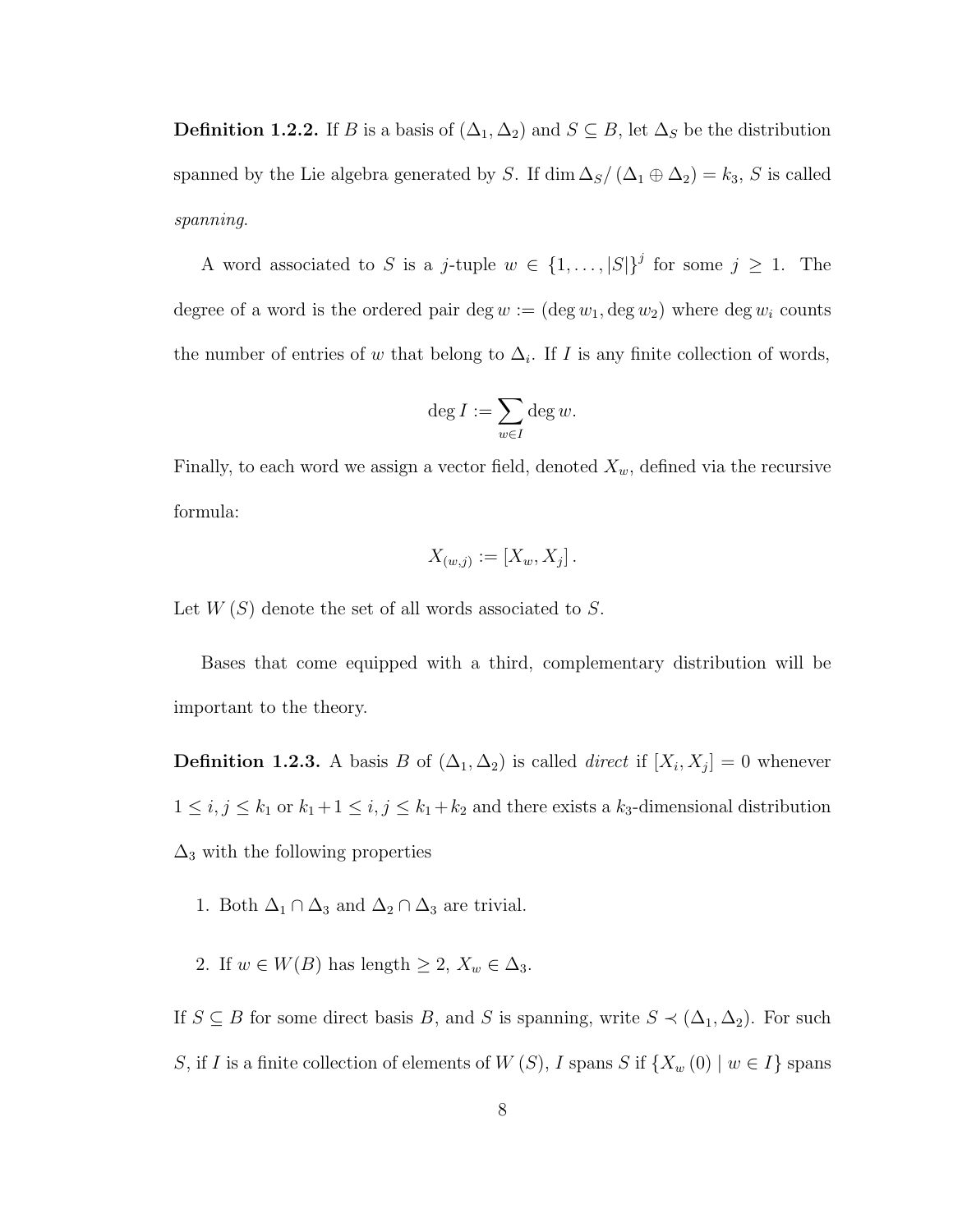$\Delta_S(0)$ . The mapping polytope of S,  $P(S) \subset \mathbb{R}^+ \times \mathbb{R}^+$  is the interior of the convex hull of the set

 ${x |$  There exists some I that spans S with  $\deg I \leq x$ .

Here the inequality is taken coordinate-wise. Finally, the theorem:

**Theorem 1.2.4.** Suppose  $p_1 \geq 1$ ,  $p_2 \geq 1$ , and  $p_1^{-1} + p_2^{-1} > 1$ . Define

$$
(c_1, c_2) := \left(\frac{p_2}{p_1 + p_2 - p_1 p_2}, \frac{p_1}{p_1 + p_2 - p_1 p_2}\right).
$$

Let  $P(\Delta_1, \Delta_2)$  be the interior of the convex hull of the union

$$
\bigcup_{S \prec (\Delta_1, \Delta_2)} P(S).
$$

If

$$
(c_1, c_2) \in P(\Delta_1, \Delta_2),
$$

then R is of strong type  $(p_1, p_2')$ . In certain cases, this region is sharp up to endpoints, meaning that if the distance between  $P(\Delta_1, \Delta_2)$  and  $(b_1, b_2)$  is positive, then R is not of strong type  $(p_1, p'_2)$ .

The proof will proceed by proving the restricted weak type bound on the interior of  $P(\Delta_1, \Delta_2)$ . By real interpolation, the strong-type bound follows. There is a corresponding necessary condition, which is used to prove sharpness, when possible. This necessary condition involves a class of bases more general than direct bases. Roughly speaking, theses will be bases for which minimal spanning sets correspond to submanifolds. We delay the precise statements and proof.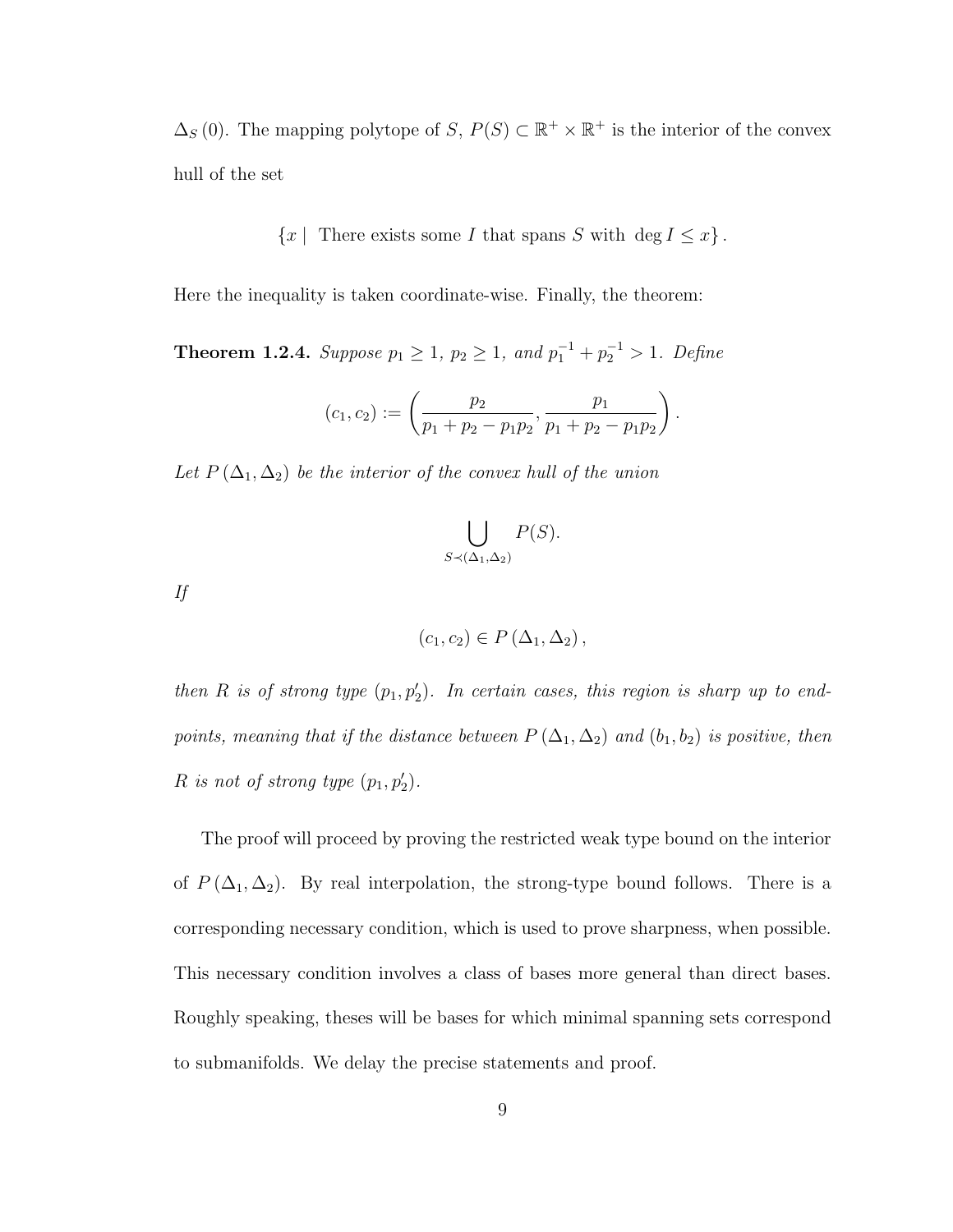### Chapter 2

### Direct Bases and Sufficiency

#### 2.1 Existence of Direct Bases

It is not immediately clear from the definition that direct bases always exist. However, they do.

Lemma 2.1.1. Direct bases exist.

*Proof.* In a suitably small neighborhood of the origin, let  $Y_1, \ldots, Y_d$  be pairwise commuting, linearly independent vector fields such that  $Y_1, \ldots, Y_{k_1}$  span  $\Delta_1$ . Let  $Z_1, \ldots, Z_{k_2}$  be an arbitrary basis of  $\Delta_2$ . Write  $Z_i = \sum a_{i,j} Y_j$ , where  $a_{i,j}$  are smooth functions. Since  $\Delta_1$  and  $\Delta_2$  span a  $k_1 + k_2$  dimensional subspace at the origin, after relabeling the  $Y_j$ 's if necessary, we may assume that the  $k_2$  rightmost columns of the following matrix span a  $k_2$  dimensional subspace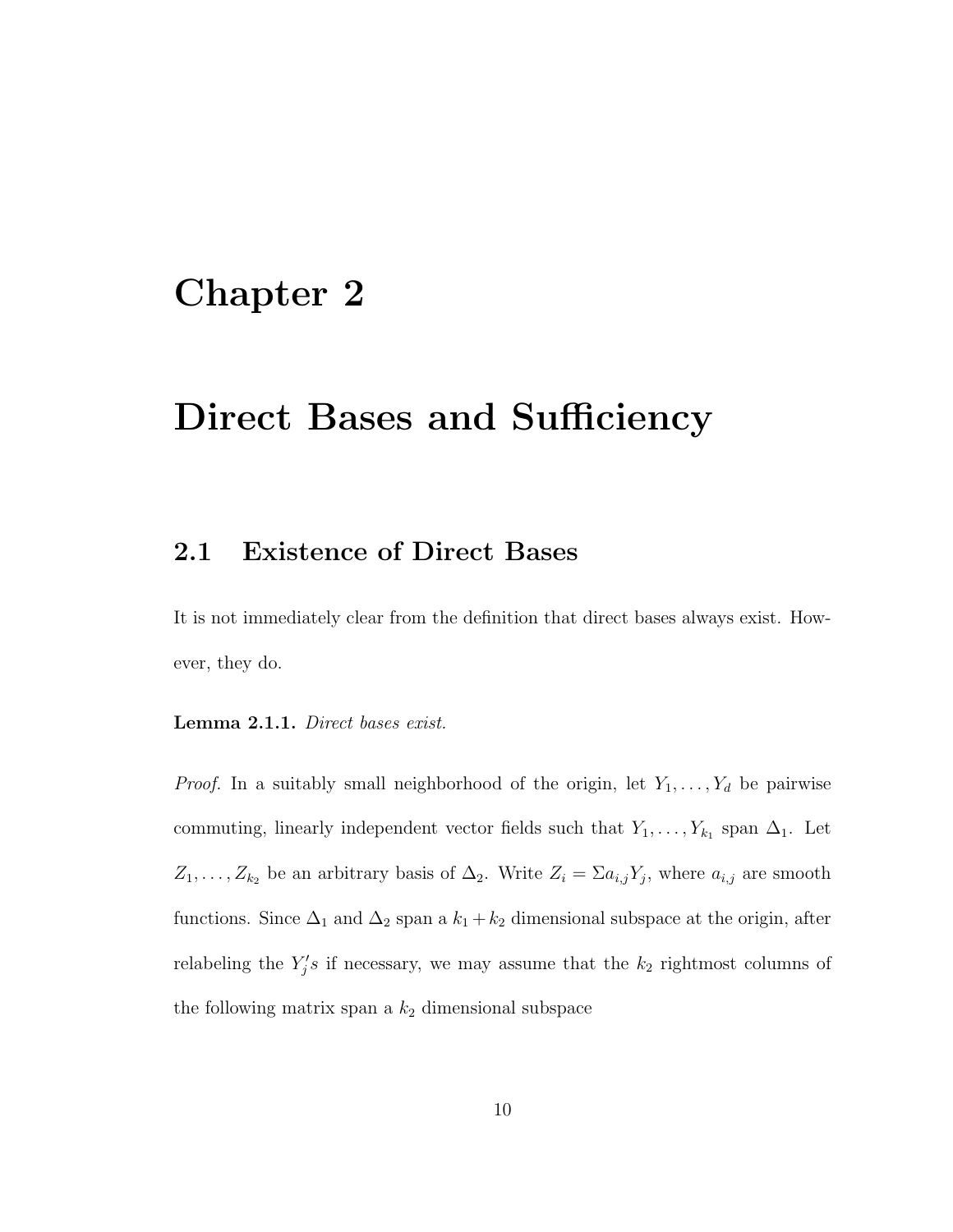$$
A = \begin{bmatrix} a_{1,1} & a_{1,2} & \dots & a_{1,k_1+k_3} & a_{1,k_1+k_3+1} & \dots & a_{1,d} \\ a_{2,1} & a_{2,2} & \dots & a_{2,k_1+k_3} & a_{2,k_1+k_3+1} & \dots & a_{2,d} \\ \vdots & \vdots & \ddots & \vdots & \vdots & \ddots & \vdots \\ a_{k_2,1} & a_{d,2} & \dots & a_{k_2,k_1+k_3} & a_{k_2,k_1+k_3+1} & \dots & a_{k_2,d} \end{bmatrix}
$$

.

.

Restricting to a possibly smaller neighborhood to avoid the zero set of certain functions and again relabeling the  $Y_j$ 's if necessary, A may be row reduced to obtain

$$
\tilde{A} = \begin{bmatrix}\n\tilde{a}_{1,1} & \tilde{a}_{1,2} & \dots & \tilde{a}_{1,k_1+k_3} & 1 & 0 & \dots & 0 \\
\tilde{a}_{2,1} & \tilde{a}_{2,2} & \dots & \tilde{a}_{2,k_1+k_3} & 0 & 1 & \dots & 0 \\
\vdots & \vdots & \ddots & \vdots & \vdots & \vdots & \ddots & \vdots \\
\tilde{a}_{k_2,1} & \tilde{a}_{d,2} & \dots & \tilde{a}_{k_2,k_1+k_3} & 0 & 0 & \dots & 1\n\end{bmatrix}
$$

Define

$$
\tilde{Z}_i := \Sigma \tilde{a}_{i,j} Y_j + Y_{k_1+k_3+i}.
$$

Since each  $\tilde{Z}_i$  is a linear combination of  $Z_1, \ldots, Z_{k_2}$  (with smooth functions for coefficients),  $\left\{ \tilde{Z}_1, \ldots, \tilde{Z}_{k_2} \right\}$  spans  $\Delta_2$ . Further, any nonzero vector field in  $\Delta_2$  must have nonzero  $Y_j$  coefficient for some  $j \geq k_1+k_3+1$ . Since  $\Delta_2$  is involutive  $[\tilde{Z}_i, \tilde{Z}_\ell] = 0$ for all  $1 \leq i, \ell \leq k_2$ .

Finally, there is a a smooth  $k_1 + k_3$  dimensional distribution  $\Sigma_1$  that contains  $\Delta_1$  (namely the span of  $Y_1, \ldots, Y_{k_1+k_3}$ ) and has trivial intersection with  $\Delta_2$ , such that for any  $Y \in \Delta_1$  and any  $1 \leq i \leq k_2$ ,  $[Y, \tilde{Z}_i] \in \Sigma_1$ .

Repeating this argument with the roles of  $\Delta_1$  and  $\Delta_2$  reversed yields a  $k_2 + k_3$ dimension distribution  $\Sigma_2$  containing  $\Delta_2$  such that  $\Sigma_2 \cap \Delta_1$  is trivial and a pairwise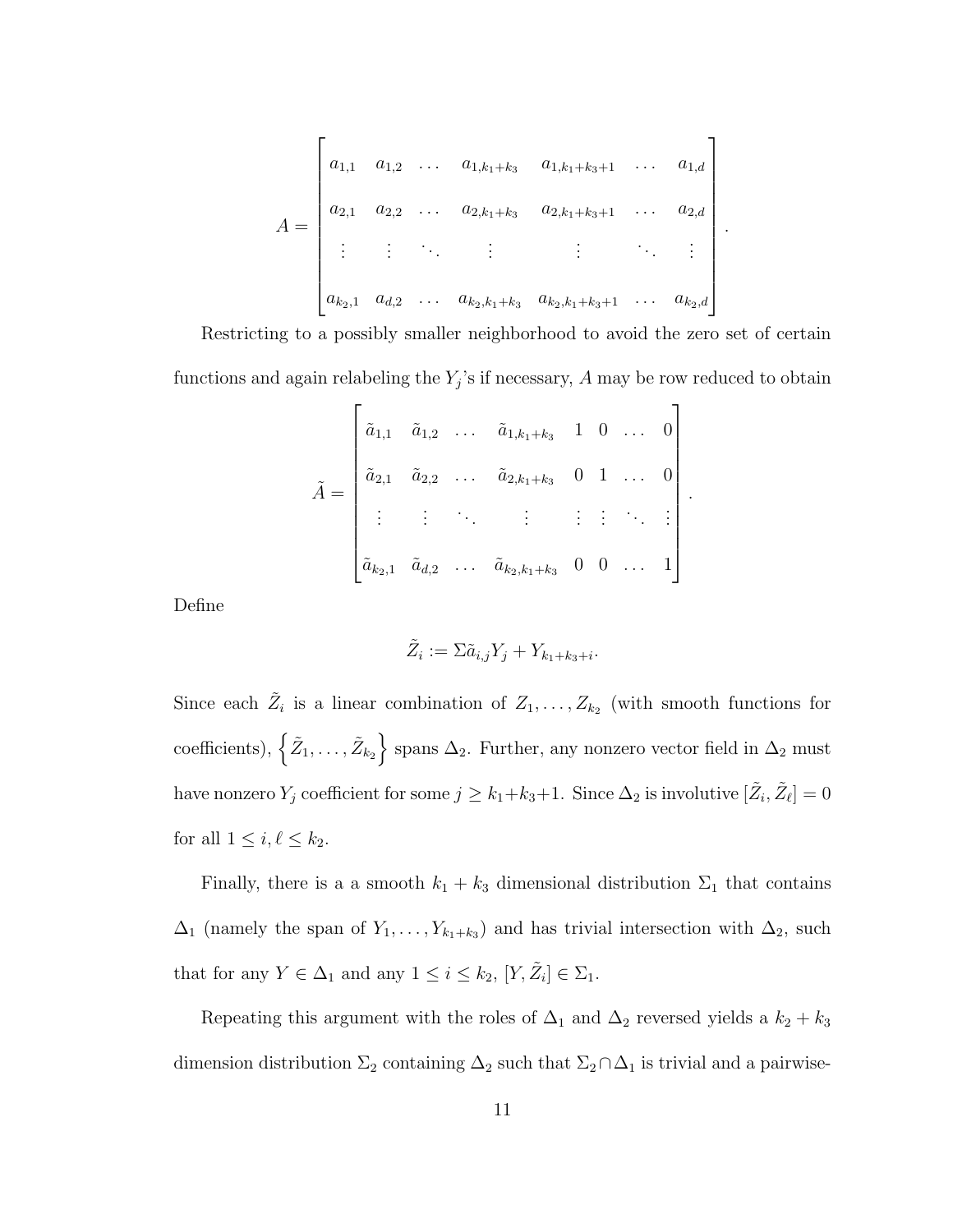commuting collection of vector fields  $\tilde{Y}_1, \ldots, \tilde{Y}_{k_1}$  that span  $\Delta_1$  with the following property: for any  $Z \in \Delta_2$  and any  $1 \leq j \leq k_1$ ,  $[Z, \tilde{Y}_j] \in \Sigma_2$ .

Set  $B := \left\{ \tilde{Y}_1, \ldots, \tilde{Y}_{k_1}, \tilde{Z}_1, \ldots, \tilde{Z}_{k_2} \right\}$ . Then any  $w \in W(B)$  of length  $\geq 2$  lies in  $\Sigma_1 \cap \Sigma_2$ , which is  $k_3$  dimensional and has trivial intersection with both  $\Delta_1$  and  $\Box$  $\Delta_2$ .

#### 2.2 Trading Multilinearity for Dimensions

Before moving on to a proof of the Theorem 1.2.4, we first record a brief but useful method for translating multilinear, one-dimensional estimates to the higher dimensional bilinear setting. We prove a quantitative version the of Hörmander implies  $L^p$ -improving result of Christ, Nagel, Stein, and Wainger [CNSW99] as a consequence.

Suppose  $V \subset \mathbb{R}^d$  is a suitably small neighborhood of the origin and that  $\pi_1$ :  $V \to \mathbb{R}^{d_1}$ ,  $\pi_2 : V \to \mathbb{R}^{d_2}$  are smooth submersions with ker  $D\pi_1 \subset \text{ker } D\pi_2$ . Then for any measurable subset  $\Omega \subset V$ ,

$$
|\pi_1(\Omega)| \lesssim |\pi_2(\Omega)| \tag{2.2.1}
$$

Here the implicit constant depends on V.

*Proof.* Since  $\pi_1$  is a submersion,  $\pi_1(\Omega)$  is open and bounded. There is a third smooth submersion  $\pi_3 : \pi_1(\Omega) \to \mathbb{R}^{d_2}$  such that  $\pi_3 \circ \pi_1 = \pi_2$ . So

$$
|\pi_1(\Omega)| = \int_{\pi_2(\Omega)} f(x) \, dx
$$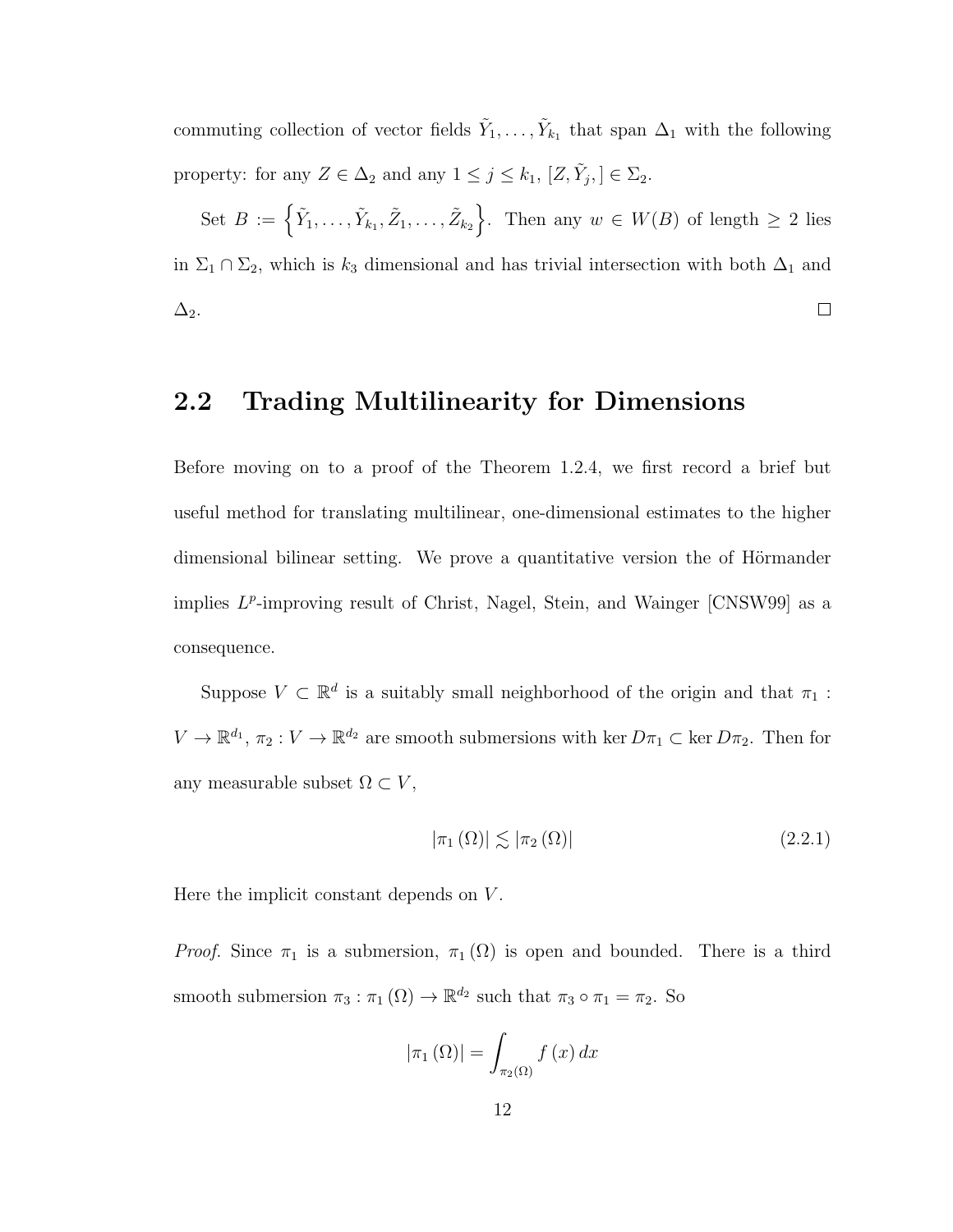where  $f(x) \leq \sup_x |\pi_3^{-1}(x)| \lesssim 1$ 

This simple fact links one-dimensional, multilinear estimates to bilinear, high dimensional estimates, which we state in the geometric, restricted weak-type formulation.

**Lemma 2.2.1.** Suppose  $\{X_1, \ldots, X_{k_1+k_2}\}\$  are smooth, non-vanishing vector fields on U satisfying  $X_i(x) \in \Delta_1(x)$  for  $i \leq k_1$  and  $X_i(x) \in \Delta_2(x)$  for  $i > k_1$ . Let  $\pi_{X_i}$ be smooth submersions on U such that  $X_i$  spans ker  $D\pi_{X_i}$ . If  $(b_1,\ldots,b_{k_1+k_2})$  are non-negative real numbers such that for all measurable subsets  $\Omega \subset U$ 

$$
\prod_{i=1}^{k_1+k_2} \left(\frac{|\Omega|}{|\pi_{X_i}(\Omega)|}\right)^{b_i} \frac{1}{|\Omega|} \lesssim 1\tag{2.2.2}
$$

 $\Box$ 

then

$$
\left(\frac{|\Omega|}{|\pi_1(\Omega)|}\right)^{B_1}\left(\frac{|\Omega|}{|\pi_2(\Omega)|}\right)^{B_2}\frac{1}{|\Omega|}\lesssim 1
$$

where  $B_1 := \sum_{i=1}^{k_1} b_i$  and  $B_2 := \sum_{i=k_1+1}^{k_1+k_2} b_i$ .

*Proof.* Using  $(2.2.1)$ , the proof is a simple calculation:

$$
\left(\frac{|\Omega|}{|\pi_1(\Omega)|}\right)^{B_1} \left(\frac{|\Omega|}{|\pi_2(\Omega)|}\right)^{B_2} \frac{1}{|\Omega|} \n= \prod_{i=1}^{k_1} \left(\frac{|\pi_{X_i}(\Omega)|}{|\pi_1(\Omega)|}\right)^{b_i} \prod_{i=k_1+1}^{k_1+k_2} \left(\frac{|\pi_{X_i}(\Omega)|}{|\pi_2(\Omega)|}\right)^{b_i} \prod_{i=1}^{k_1+k_2} \left(\frac{|\Omega|}{|\pi_{X_i}(\Omega)|}\right)^{b_i} \frac{1}{|\Omega|} \lesssim 1
$$

In [Sto11], Stovall classifies (up to endpoints), the tuples  $(b_1, \ldots, b_{k_1+k_2})$  for which  $(2.2.2)$  holds. We recall one piece of terminology from that paper, as it will be used more than once.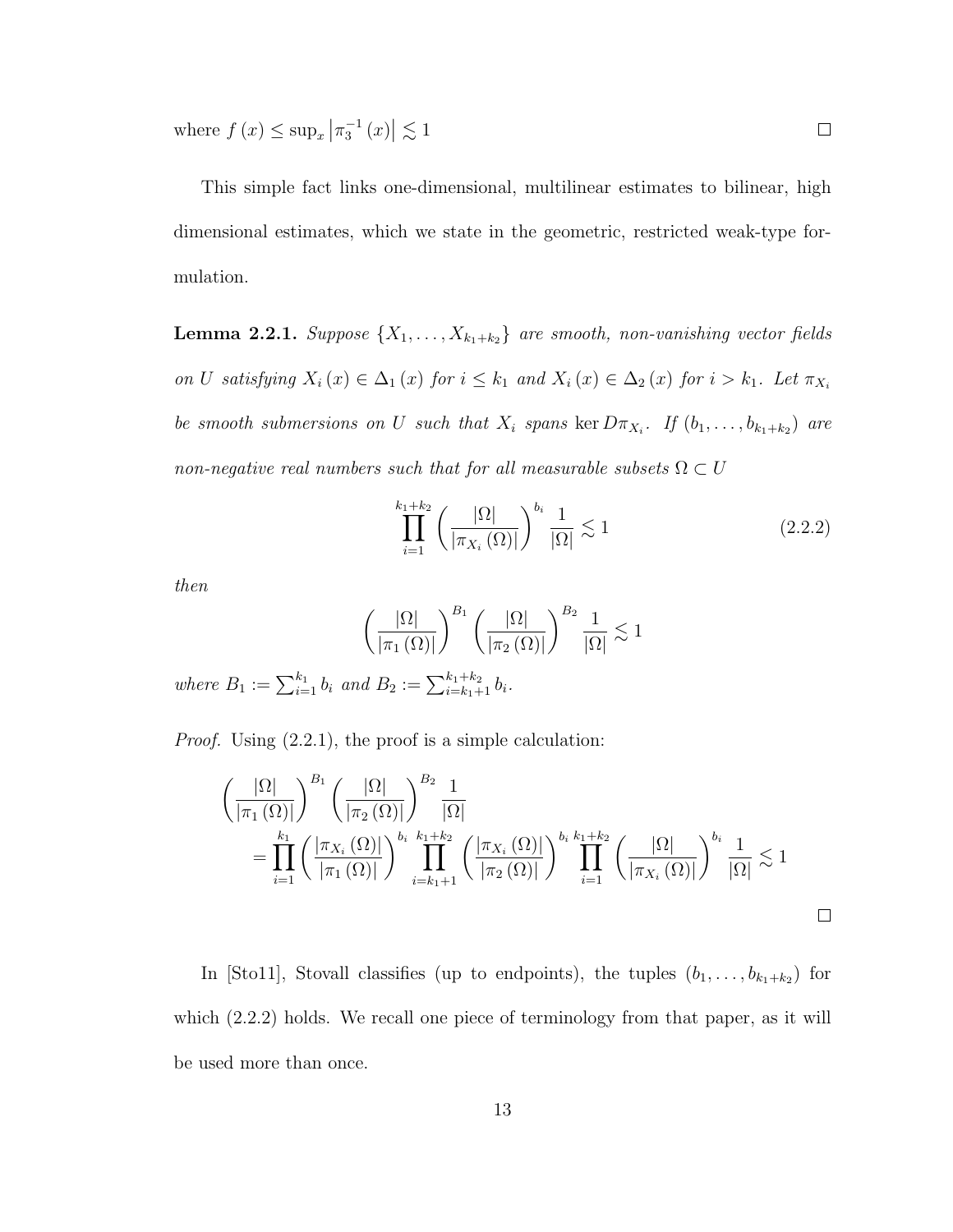**Definition 2.2.2.** If  $S := \{X_1, \ldots, X_{k_1+k_2}\}\$ is a collection of smooth non-vanishing vector fields on U, not necessarily linearly independent, such that  $X_i \in \Delta_1$  for  $i \leq k_1$  and  $X_i \in \Delta_2$  for  $i > k_1$ , write  $S \leq (\Delta_1, \Delta_2)$ . For  $w \in W(S)$ , the multilinear degree of w is the  $k_1 + k_2$ -tuple

$$
\deg_{ML} w := (\deg_{ML} w_1, \dots, \deg_{ML} w_{k_1+k_2})
$$

where  $deg_{ML}w_i$  counts the number of occurrences of  $X_i$  in w. If  $I \in (W(S))^d$ ,

$$
\deg_{ML} I = \sum_{w \in I} \deg w.
$$

We say I is spanning if  $\{X_w(0) \mid w \in I\}$  is linearly independent. Then, the multilinear polytope of S,  $P_{ML}(S) \subset \mathbb{R}^{k_1+k_2}$ , is the the interior of the convex hull of the region

$$
\{x \mid x \ge \deg_{ML} I \text{ for some spanning } I\}.
$$

Corollary 2.2.3 (Quantitative Hömander implies  $L^p$ -improving). Suppose that

$$
(c_1, c_2) \in \bigcup_{S \subseteq (\Delta_1, \Delta_2) (b_1, \ldots, b_n) \in P_{ML}(S)} \left( \sum_{i=1}^{k_1} b_i, \sum_{i=1}^{k_2} b_i \right).
$$

Then R is of strong type  $(p_1, p'_2)$ .

*Proof.* Fix some S such that  $(c_1, c_2)$  lies in the above region. Let  $\pi_{X_i}$  be as in Lemma 2.2.1. Then (2.2.2) is satisfied by work of Stovall [Sto11], and the corollary  $\Box$ follows by Lemma 2.2.1.

In principle, it could be that Theorem 1.2.4 provides no new bounds beyond those provided by Corollary 2.2.3, which, evidently, has a very brief proof. However,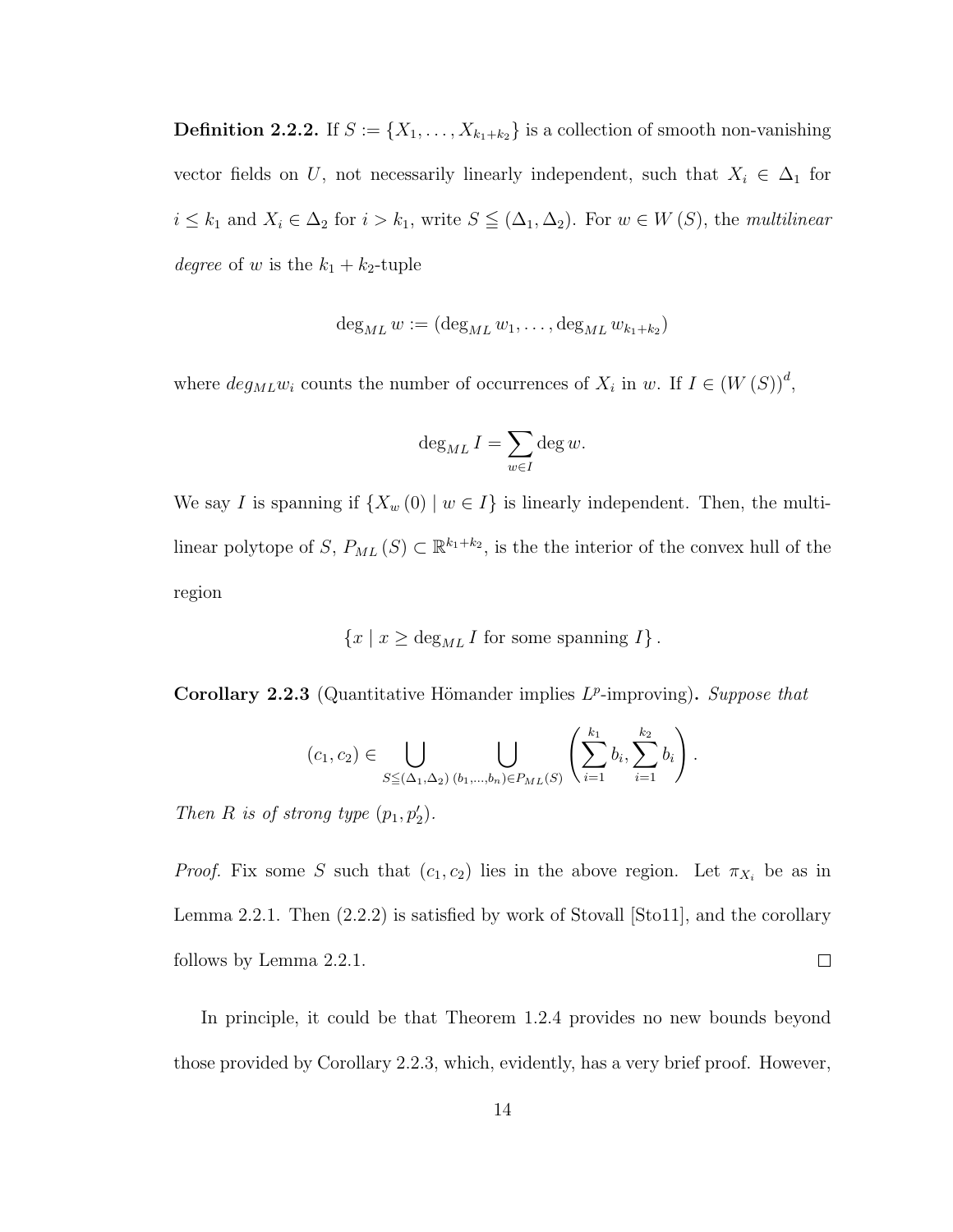we know of no such example at the moment. See the section concerning symmetry and tensor decomposition for a more through discussion.

#### 2.3 Proof of Theorem 1.2.4

First, we use direct bases to show the existence of a particularly useful coordinate system.

**Lemma 2.3.1.** Suppose  $S \prec (\Delta_1, \Delta_2)$  and  $S \subseteq B$  where B is a direct basis. Define  $k := \dim \Delta_S$  and  $\ell := d - k$ . If  $\ell \geq 1$ , label the elements of  $B \setminus S := \{X_1, \ldots, X_\ell\}$ so that for some  $1 \le r \le \ell$ ,  $1 \le r$  implies  $X_i \in \Delta_1$  and  $i \ge r + 1$  implies  $X_i \in \Delta_2$ . For  $1 \leq i \leq \ell$ , define  $S_i := S \cup \{X_1, \ldots X_i\}$ . Note  $S_i \prec (\Delta_1, \Delta_2)$ . Then there exists a coordinate system  $(x_1, \ldots, x_d)$  defined on a neighborhood of the origin such that

$$
\Delta_S = \text{span}\{\partial x_1, \dots, \partial x_k\} \tag{2.3.1}
$$

and

$$
\Delta_{S_i} = \text{span} \left\{ \partial x_1, \dots, \partial x_{i+k} \right\}
$$

*Proof.* The distribution  $\Delta_S$  is involutive and constant dimensional and so there exists a local coordinate  $x_1, \ldots, x_d$  system satisfying (2.3.1). Write

$$
X_1 = \sum_{i=1}^d c_i \partial x_i
$$

where  $c_i$  are smooth functions. Note that  $c_i (0) \neq 0$  for a least one  $i \geq k + 1$ . Fix such an  $i$  and call it  $i_0$ . Shrinking the neighborhood further to avoid the zero set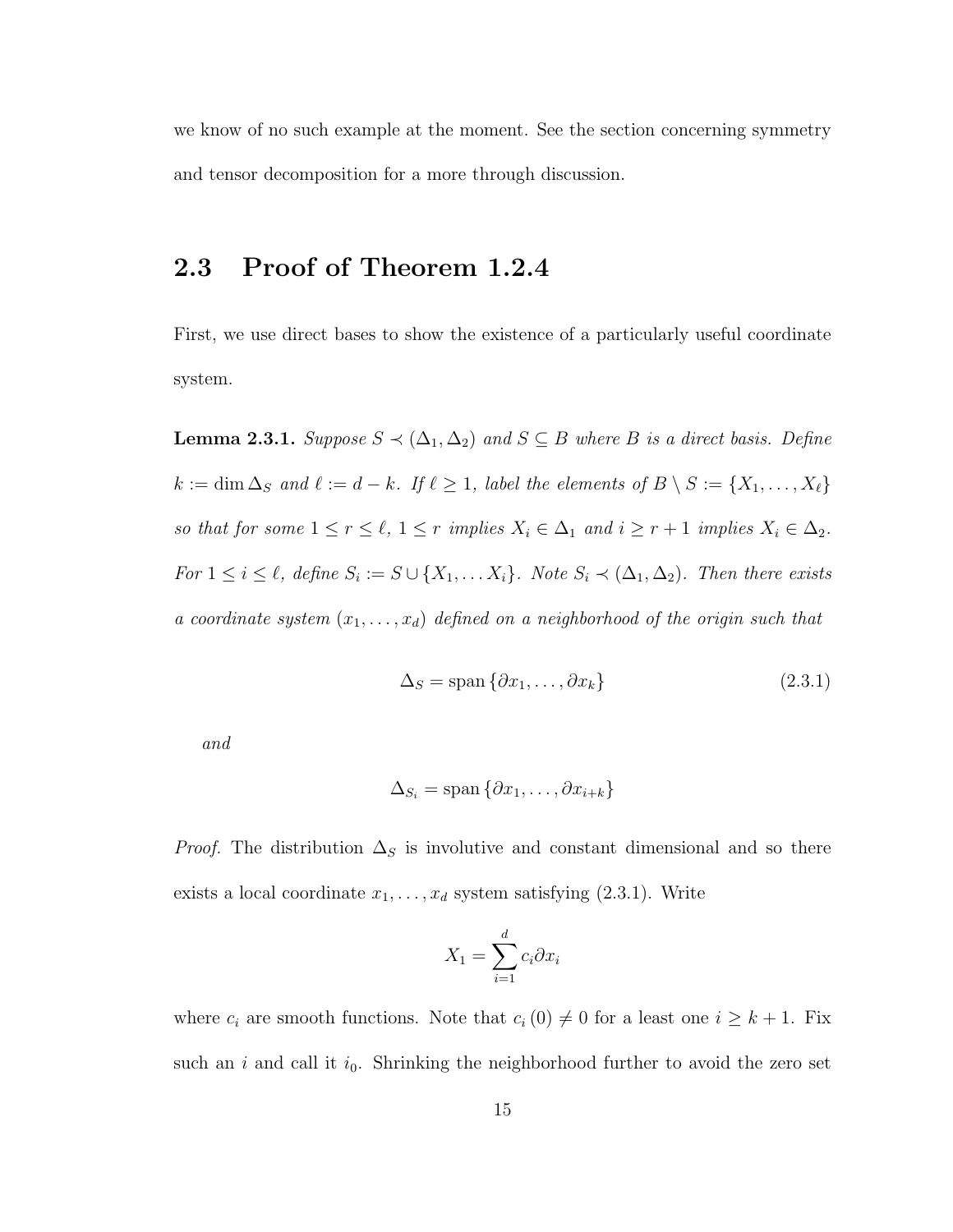$c_{i_0}$ , define the vector field

$$
\tilde{X}_1 = \sum_{i=k+1}^d \frac{1}{c_{i_0}} c_i \partial y_i
$$

This vector field belongs to  $\Delta_{S_1}$ . Since  $\Delta_{S_1}$  is involutive  $[\tilde{X}_1, \partial x_i] = 0$  for all  $1 \leq i \leq k$ . Extend  $\partial x_1, \ldots, \partial x_k, \tilde{X}_1$  to coordinates and repeat the argument.  $\Box$ 

Since the region described in Theorem 1.2.4 is the convex hull of sets of the form  $(x, y) \ge (x_0, y_0)$  where  $x_0, y_0$  are positive integers, the region has only finitely many vertices. So, there is a neighborhood of the origin  $\bar{U}$  such that for every vertex of the region, a coordinate system satisfying the conclusions of Lemma 2.3.1 exists on  $\bar{U}.$ 

We are now ready to prove the theorem. Fix  $p_1$  and  $p_2$  so that there is some  $S_0 \prec (\Delta_1, \Delta_2)$  with  $(c_1, c_2) \in P(S_0)$ . Since we are working in the interior of the given region, strong type boundedness will follow from restricted weak type bounds by real interpolation. If  $|S_0| = k_1 + k_2$ , Theorem 1.2.4 is simply a version of quantitative Hörmander implies  $L^p$  improving. If  $|S_0| < k_1 + k_2$ , better bounds are implied, but more work has to be done.

Let  $(x_1, \ldots, x_d)$  be coordinates furnished from Lemma 2.3.1, relative to some direct basis  $B_0$  where  $S_0 \subset B_0$ . As before, let  $k := \dim \Delta_{S_0}$  and  $r = \dim (\Delta_{S_0} \oplus \Delta_1)$ k. Let  $(y_0, y_1, y_2)$  be the following convenient grouping of coordinates

$$
y_0 := (x_1, \ldots, x_k), y_1 := (x_{k+1}, \ldots, x_{k+r}), y_2 := (x_{k+r+1}, \ldots, x_d).
$$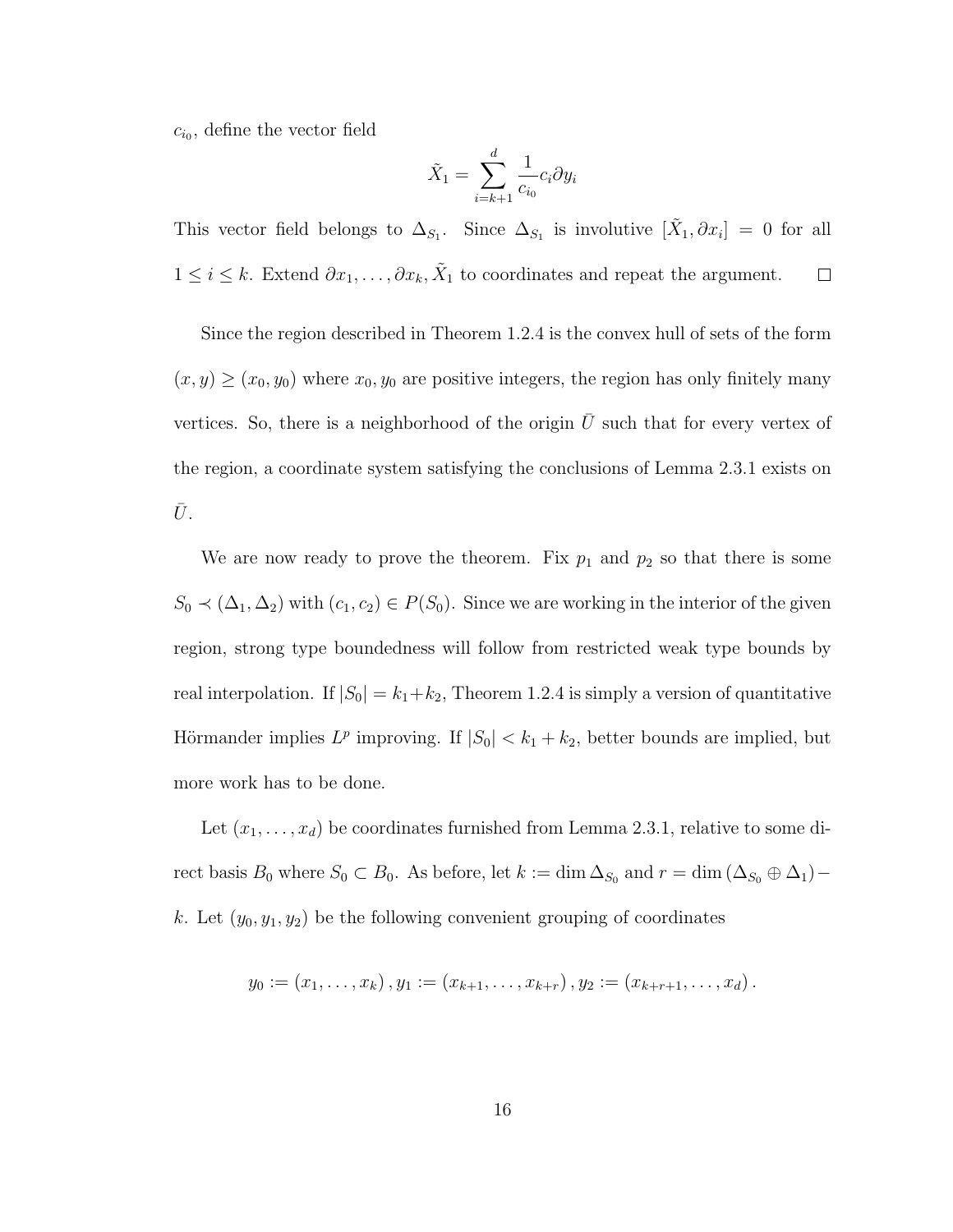For any measurable subset  $\Omega$ , define the following slices:

$$
\Omega_{(\bar{y_1}, \bar{y_2})} := \Omega \cap \{ (y_0, y_1, y_2) \mid (y_1, y_2) = (\bar{y_1}, \bar{y_2}) \}
$$
  

$$
\Omega_{\bar{y_2}} := \Omega \cap \{ (y_0, y_1, y_2) \mid y_2 = \bar{y_2} \}.
$$

In particular, we have

$$
U_{(\bar{y_1}, \bar{y_2})} := U \cap \{ (y_0, y_1, y_2) \mid (y_1, y_2) = (\bar{y_1}, \bar{y_2}) \}
$$
  

$$
U_{\bar{y_2}} := U \cap \{ (y_0, y_1, y_2) \mid y_2 = \bar{y_2} \}.
$$

Define  $s_i := \dim \Delta_{S_0} - |S_0 \cap \Delta_i|$ . Note that  $s_1 + d - (k + r) = d - k_1$  and  $s_2 + r = d - k_2$ . For the next few calculations, we will include some normally suppressed notation: if  $\rho$  is a positive integer and E is measurable  $|E|_{\rho}$  indicates the  $\rho$ -dimensional (induced) measures of E. By Corollary 2.2.3 applied to each of the leaves of the foliation defined by  $\Delta_S$ 

$$
|\Omega| = \iint \left| \Omega_{(y_1, y_2)} \right|_k dy_1 dy_2
$$
\n
$$
\lesssim_{(y_1, y_2)} \iint \left| \pi_1 \left( \Omega_{(y_1, y_2)} \right) \right|_{s_1}^{1/p_1} \left| \pi_2 \left( \Omega_{(y_1, y_2)} \right) \right|_{s_2}^{1/p_2} dy_1 dy_2.
$$
\n(2.3.2)

Then to prove the restricted weak-type analogue of (1.2.2), it suffices to show that dependence of the constant on  $(y_1, y_2)$  can be removed and that

$$
\iint \left| \pi_1 \left( \Omega_{(y_1, y_2)} \right) \right|_{s_1}^{1/p_1} \left| \pi_2 \left( \Omega_{(y_1, y_2)} \right) \right|_{s_2}^{1/p_2} dy_1 dy_2 \lesssim \left| \pi_1 \left( \Omega \right) \right|_{d-k_1}^{1/p_1} \left| \pi_2 \left( \Omega \right) \right|_{d-k_2}^{1/p_2} . \tag{2.3.3}
$$

We delay the proof of the former and focus just on  $(2.3.3)$ . In general, bounding the size of its projection by the size of some arbitrary slice is not possible. But in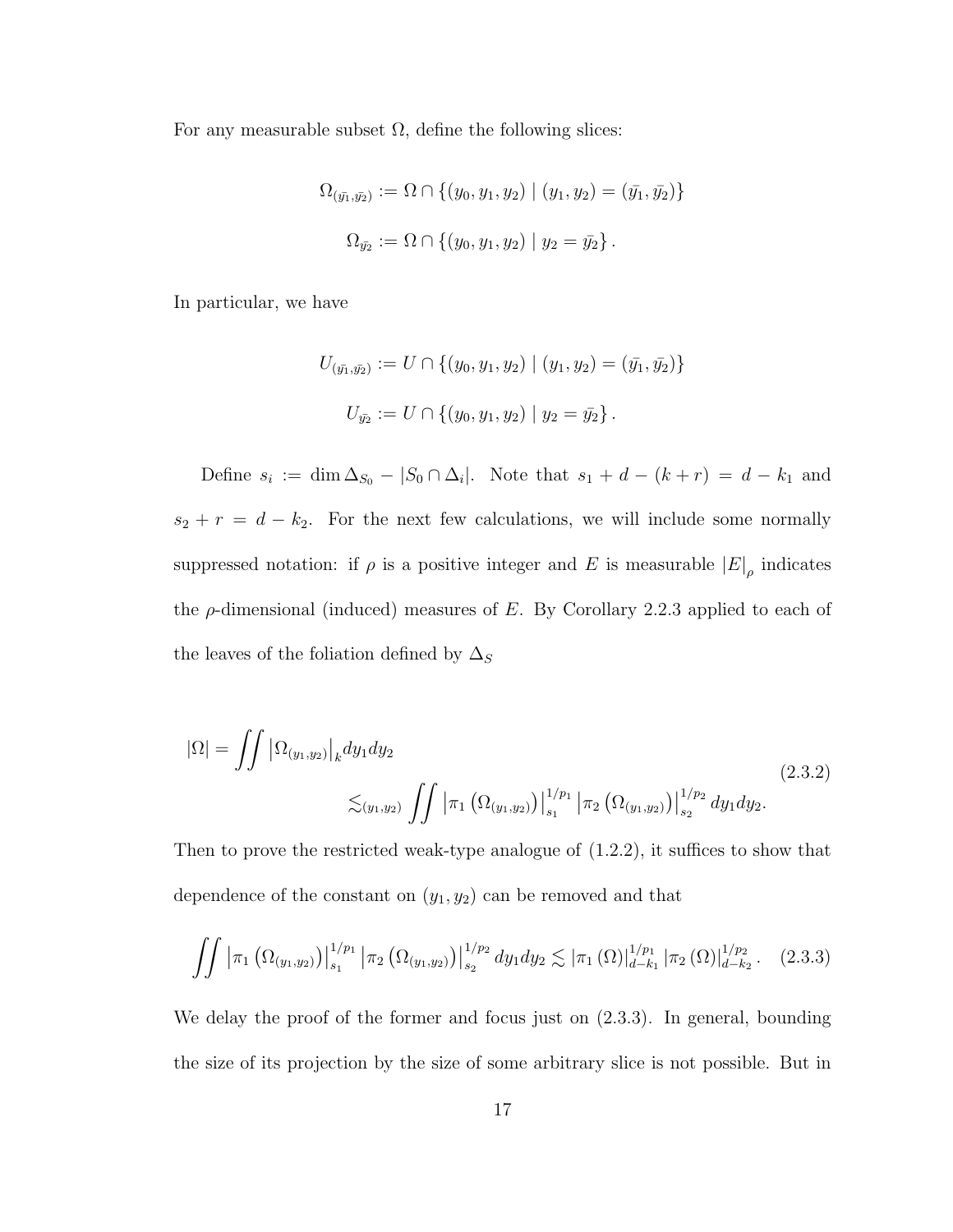this case, the interaction between the coordinates and the projections makes such a bound possible and trivial: For each  $(y_1, y_2)$ , there is a map

$$
\pi_1^{(y_1,y_2)}: U_{y_2} \to U_{(y_1,y_2)}
$$

such that for all  $x \in U_{y_2}, \pi_1(x) = \pi_1 \circ \pi_1^{(y_1, y_2)}$  $1^{(y_1,y_2)}(x)$  and for all measurable  $\Omega \subset U$ ,

$$
\Omega_{(y_1,y_2)} \subset \pi_1^{(y_1,y_2)} (\Omega_{y_2}).
$$

This means that

$$
\left|\pi_1\left(\Omega_{(y_1,y_2)}\right)\right|_{s_1} \le \left|\pi_1\left(\pi_1^{(y_1,y_2)}\left(\Omega_{y_2}\right)\right)\right|_{s_1} = \left|\pi_1\left(\Omega_{y_2}\right)\right|_{s_1}.\tag{2.3.4}
$$

By a similar argument,

$$
|\pi_2^{y_2}(\Omega_{y_2})|_{d-k_2} \le |\pi_2(\Omega)|_{d-k_2}
$$
\n(2.3.5)

The inequalities (2.3.4) and (2.3.5), along with Jensen's inequality, transfer the bound from a slice to the whole space:

$$
\iint \left| \pi_1 \left( \Omega_{(y_1, y_2)} \right) \right|_{s_1}^{1/p_1} \left| \pi_2 \left( \Omega_{(y_1, y_2)} \right) \right|_{s_2}^{1/p_2} dy_1 dy_2
$$
\n
$$
\leq \int \left| \pi_1 \left( \Omega_{y_2} \right) \right|_{s_1}^{1/p_1} \int \left| \pi_2 \left( \Omega_{(y_1, y_2)} \right) \right|_{s_2}^{1/p_2} dy_1 dy_2
$$
\n
$$
\lesssim \int \left| \pi_1 \left( \Omega_{y_2} \right) \right|_{s_1}^{1/p_1} \left( \int \left| \pi_2 \left( \Omega_{(y_1, y_2)} \right) \right|_{s_2} dy_1 \right)^{1/p_2} dy_2
$$
\n
$$
= \int \left| \pi_1 \left( \Omega_{y_2} \right) \right|_{s_1}^{1/p_1} \left| \pi_2 \left( \Omega_{y_2} \right) \right|_{s_2 + r}^{1/p_2} dy_2
$$
\n
$$
= \int \left| \pi_1 \left( \Omega_{y_2} \right) \right|_{s_1}^{1/p_1} \left| \pi_2 \left( \Omega_{y_2} \right) \right|_{d - k_2}^{1/p_2} dy_2
$$
\n
$$
\leq \int \left| \pi_1 \left( \Omega_{y_2} \right) \right|_{s_1}^{1/p_1} dy_2 \left| \pi_2 \left( \Omega \right) \right|_{d - k_2}^{1/p_2} \lesssim \left| \pi_1 \left( \Omega \right) \right|_{d - k_1}^{1/p_1} \left| \pi_2 \left( \Omega \right) \right|_{d - k_2}^{1/p_2}
$$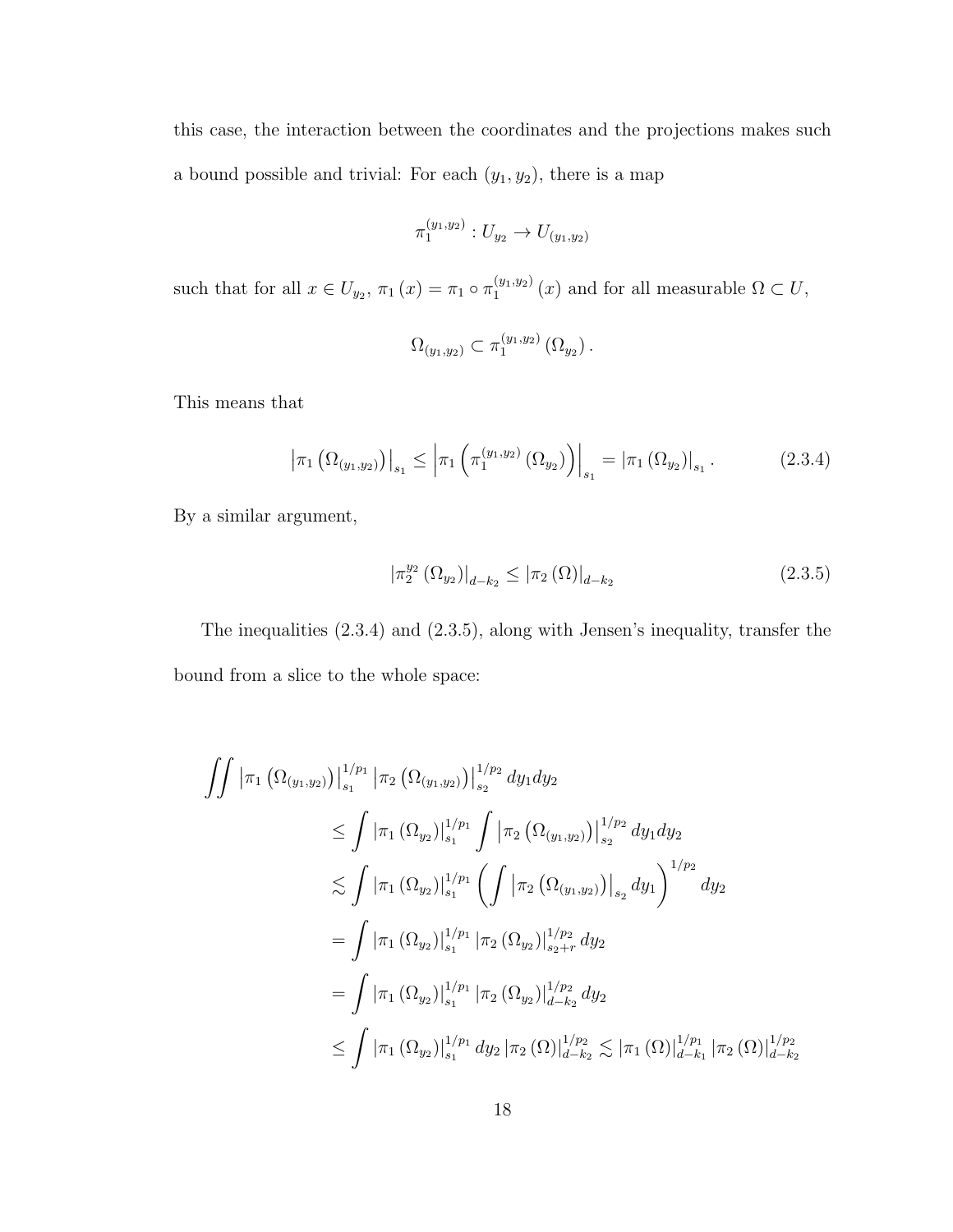Now we explain why the the implicit constant's dependence on  $(y_1, y_2)$  can be removed. This is because the implied constant in Stovall's multilinear theory remains bounded under small perturbation. Much of the work has already been done by Street [Str11, Str14]. Specifically, Street shows that the implicit constants present in all pertinent multi-parameter Carnot-Carétheodory ball estimates can be chosen to depend only on the  $C^M$  norms of the vector fields, provided that the parameter  $\varepsilon$  can be bounded below. For more details, see Theorem 5.5 of  $[Str11]$ .

This requirement on  $\varepsilon$  is not a problem, as the constant produced in the exponent when performing the refinement process in [Sto11] will behave well under perturbation. This means that  $\varepsilon$  can be bounded from below, as the multilinear polytope can only get bigger under a small perturbation.

The key inequalities in [Sto11] are

$$
\alpha^b \alpha_k^{C\varepsilon} \lesssim \sum_{I \in \mathbf{I}_0} \delta^{\deg_{ML} I} \lesssim B(x_0; \delta_1, \dots, \delta_k) \sim B_{\mathbf{j}}(x_0; \delta_1, \dots, \delta_k)
$$
(2.3.6)

and

$$
\alpha_k^{C\varepsilon} B_{\mathbf{j}}(x_0; \delta_1, \dots, \delta_k) \lesssim \left| \Phi_{\mathbf{j}}^n(T_n) \right|.
$$
 (2.3.7)

Here b is the relevant multilinear exponent,  $B$  and  $B_j$  are two types of multiparamater Carnot-Carétheodory balls, and  $\Phi_{\mathbf{j}}^n(T_n)$  is a subset of  $B_{\mathbf{j}}$ . See [Sto11] for precise definitions. All implied constants depend on  $\varepsilon$ 

By Street's work [Str11], the implicit constant in the first two inequalities of (2.3.6) can be taken uniform over a perturbation. The constant in last comparability estimate of (2.3.6) can also be taken uniform, since the estimate follows from a com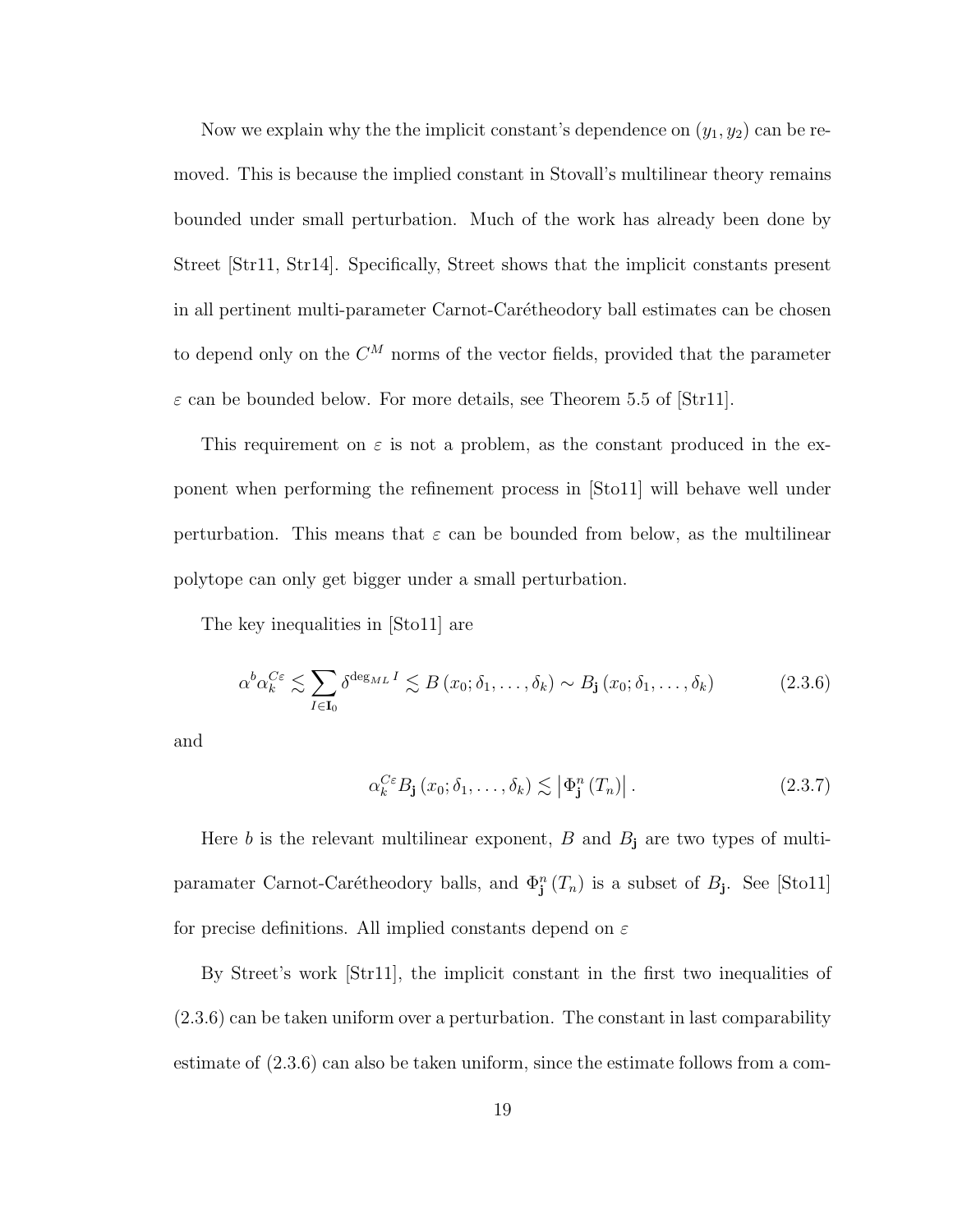pactness argument whose main ingredient is a map associated to  $B(x_0; \delta_1, \ldots, \delta_k)$ , whose implicit constant Street also controls.

There only remains the inequality in (2.3.7). This comes down to check the hypotheses of Theorem 7.1 in Christ's paper [Chr08]. Hypotheses (i) and (ii) are certainly satisfied and Stovall's method of checking of the third condition will also remain valid after a small perturbation.

### 2.4 Tensor Decomposition and Optimization

It follows from the proof that, roughly, the smaller the  $S \prec (\Delta_1, \Delta_2)$ , the better the bounds. More precisely, let  $S_1, S_2 \prec (\Delta_1, \Delta_2)$  and suppose there are  $k_3$ -tuples of words of length at least two

$$
(w_{1,1}, \dots w_{1,k_3}) \in (W(S_1))^{k_3}
$$
  

$$
(w_{2,1}, \dots w_{2,k_3}) \in (W(S_2))^{k_3}
$$

such that  $\{X_{w_{1,i}}(0)\}\$  and  $\{X_{w_{2,j}}(0)\}\$  are linearly independent and

$$
\sum_i \deg w_{1,i} = \sum_j \deg w_{2,j}.
$$

If  $|S_1|$  <  $|S_2|$ , then the techniques used in the proof of Theorem 1.2.4 produce a strictly greater region of boundedness when using  $S_1$  and  $(w_{1,1}, \ldots w_{1,k_3})$  than when using  $S_2$  and  $(w_{2,1}, \ldots w_{2,k_3})$ .

Additionally, if  $M_i$  are non-singular  $k_i \times k_i$  matrices and  $B := \{X_1, \ldots, X_{k_1+k_2}\}\$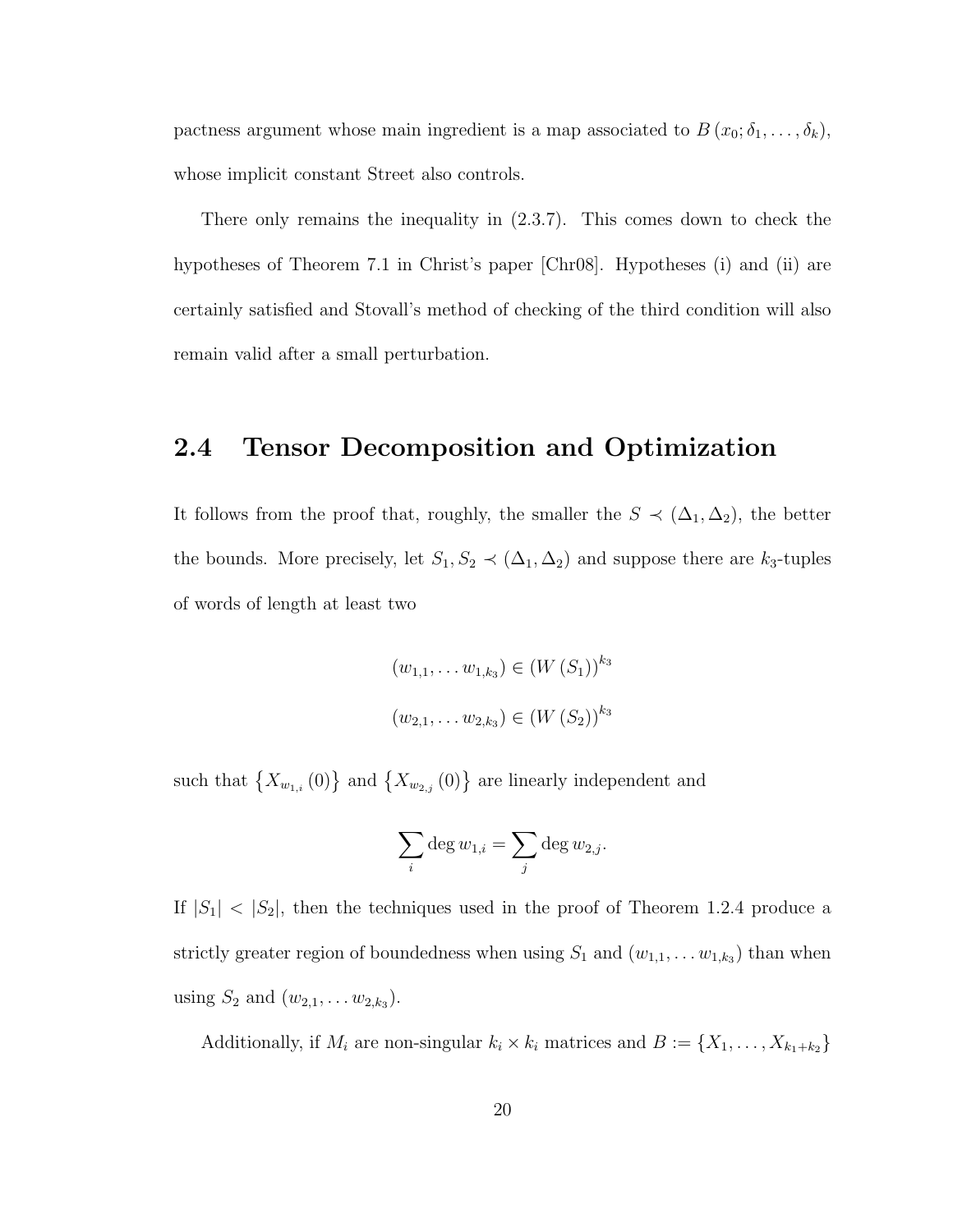is a direct basis of  $(\Delta_1, \Delta_2)$ , then

$$
\tilde{B} := \{M_1(X_1), \ldots, M_1(X_{k_1}), M_2(X_{k_1+1}), \ldots, M_2(X_{k_1+k_2})\}
$$

is also a direct basis of  $(\Delta_1, \Delta_2)$ . Here we are identifying  $\Delta_i(0)$  with  $\mathbb{R}^{k_i}$  and  $X_i$ with elements of the appropriate standard basis. These two observations allow us to shift the question of  $R$ 's boundedness to a question about the symmetry properties of high-rank tensors.

Let B be a direct basis of  $(\Delta_1, \Delta_2)$  and let  $\tau := (w_1, \ldots, w_{k_3})$  a  $k_3$ -tuple of words of length at least two. If  $\deg \tau = (d_1, d_2)$ , then  $\tau$  produces a multilinear map

$$
T_{\tau}: (\mathbb{R}^{k_1})^{d_1} \times (\mathbb{R}^{k_2})^{d_2} \to \mathbb{R}.
$$

The procedure is straightforward but notationally lengthy. First, let

 $\boldsymbol{X}_1 := (X_1, \ldots, X_{k_1})$  and  $\boldsymbol{X}_2 := (X_{k_1+1}, \ldots, X_{k_1+k_2})$ . For any  $u \in \mathbb{R}^{k_1}$  and  $v \in \mathbb{R}^{k_2}$ define

$$
u \cdot \bm{X}_1 := \sum_{i=1}^{k_1} u_i X_i, \qquad v \cdot \bm{X}_2 := \sum_{j=k_1+1}^{k_1+k_2} v_j X_j
$$

Then, for  $w_\ell \in \tau$  of degree  $(d_{1,\ell}, d_{2,\ell})$ , let  $X_{w_\ell}(u_1, \ldots, u_{d_{1,\ell}}, v_1, \ldots v_{d_{2,\ell}})$  be the vector field obtained by taking the iterated commutator formula for  $X_{w_\ell}$  and replacing the  $i^{th}$  occurrence of an element in  $X_1$  with  $u_i \cdot X_1$  and the  $j^{th}$  occurrence of an element in  $\mathbf{X}_2$  with  $v_j \cdot \mathbf{X}_2$ . The map

$$
T_{w_{\ell}}(u_1,\ldots,u_{d_{1,\ell}},v_1,\ldots v_{d_{2,\ell}})=X_{w_{\ell}}(u_1,\ldots,u_{d_{1,\ell}},v_1,\ldots v_{d_{2,\ell}})\ (0)
$$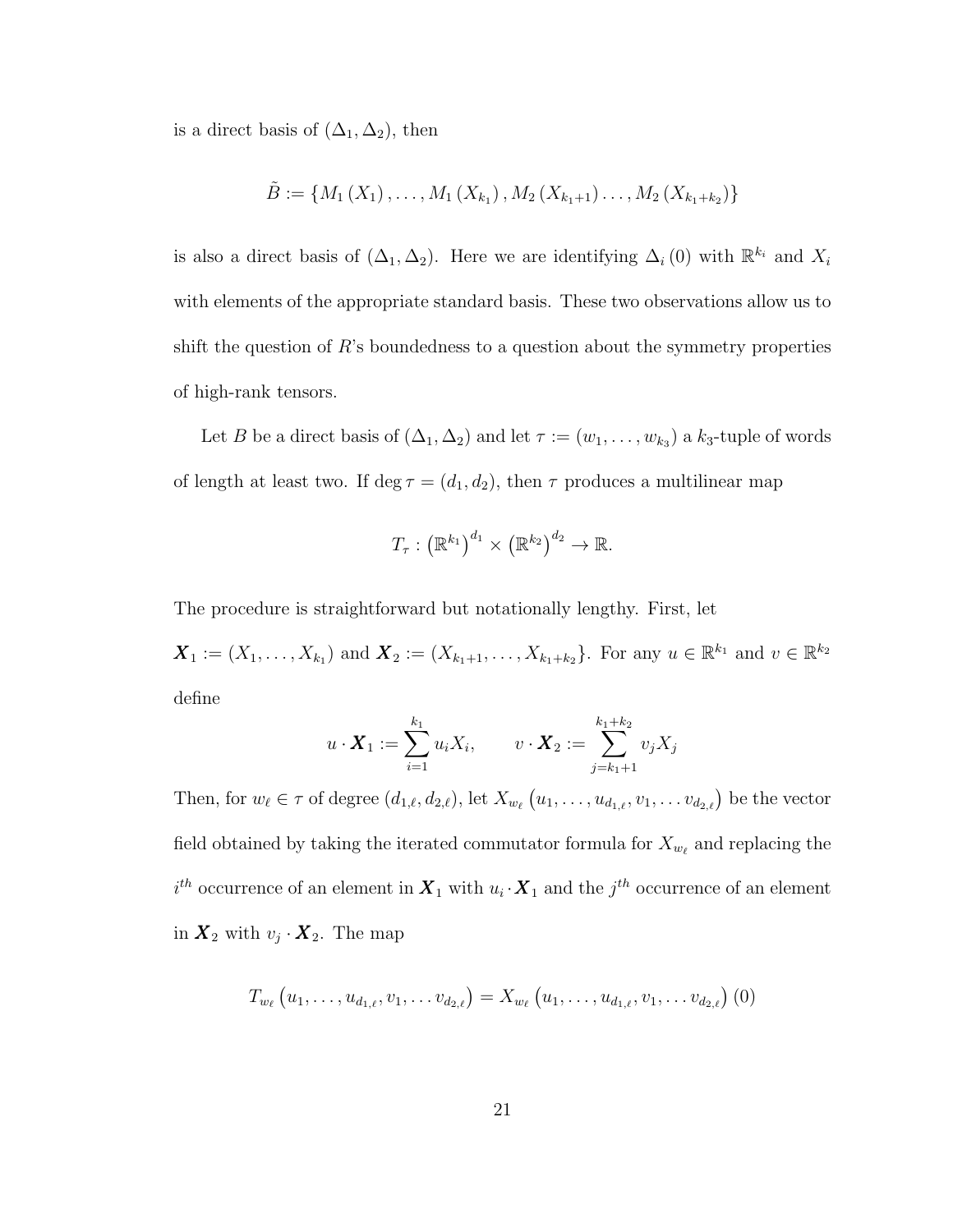is a multilinear map from  $(\mathbb{R}^{k_1})^{d_{1,\ell}} \times (\mathbb{R}^{k_2})^{d_{2,\ell}}$  to  $\Delta_3(0)$ . Finally, define

$$
T_{\tau}\left(u_1^1,\ldots,u_{d_{1,1}}^1,v_1^1,\ldots,v_{d_{2,1}}^1,\ldots,u_1^{k_3},\ldots,u_{d_{1,k_3}}^{k_3},v_1^{k_3},\ldots,v_{d_{2,k_3}}^{k_3}\right)
$$
  
 := det<sub>k<sub>3</sub></sub>  $\left(T_{w_1},\ldots,T_{w_{k_3}}\right)(0)$  (2.4.1)

Here det<sub>k<sub>3</sub></sub> is the volume form on the leaf of  $\Delta_3$  passing through the origin. The symmetry properties of  $T_{\tau}$  influence the analysis of R. However, the symmetry properties of an arbitrarily high-rank tensor are hard to understand. Here we state the general lemma, which may be useful in some applications, and a more specific lemma which can be used, for instance, in the case of translation invariant convolution with a submanifold.

**Lemma 2.4.1.** Suppose that deg  $\tau = (d_1, d_2)$ , and for  $1 \leq r_1 \leq k_1$ ,  $1 \leq r_2 \leq k_2$ there is a r<sub>1</sub> dimensional subspace  $U \subset \mathbb{R}^{k_1}$  and an r<sub>2</sub>- dimensional subspace  $V \subset \mathbb{R}^{k_2}$ such that  $T_{\tau}$  restricted to  $U\times V$  is not identically zero. If

$$
(c_1, c_2) \subset \{x \in \mathbb{R}^2 \mid x > \deg \tau + (r_1, r_2)\},\
$$

then R is strong-type  $(p_1, p'_2)$ .

*Proof.* Let  $e_1, \ldots, e_{r_1}$  be a basis of U and  $f_1, \ldots, f_{r_2}$  a basis for V. There is a  $d_1$ -element sequence  $e_{i_1}, \ldots e_{1_{d_1}}$  and  $d_2$ -element sequence  $f_{j_1}, \ldots, f_{j_{d_2}}$  such that

$$
T_{\tau}\left(e_{i_1}, \ldots e_{1_{d_1}}, f_{j_1}, \ldots, f_{j_{d_2}}\right) \neq 0
$$

This corresponds to an  $S' \prec (\Delta_1, \Delta_2)$  with  $|S'| = r_1 + r_2$  and a  $\tau'$  spanning  $S'$  with  $\deg \tau' = \tau + r_1 + r_2$ . The lemma follows by Theorem 1.2.4.  $\Box$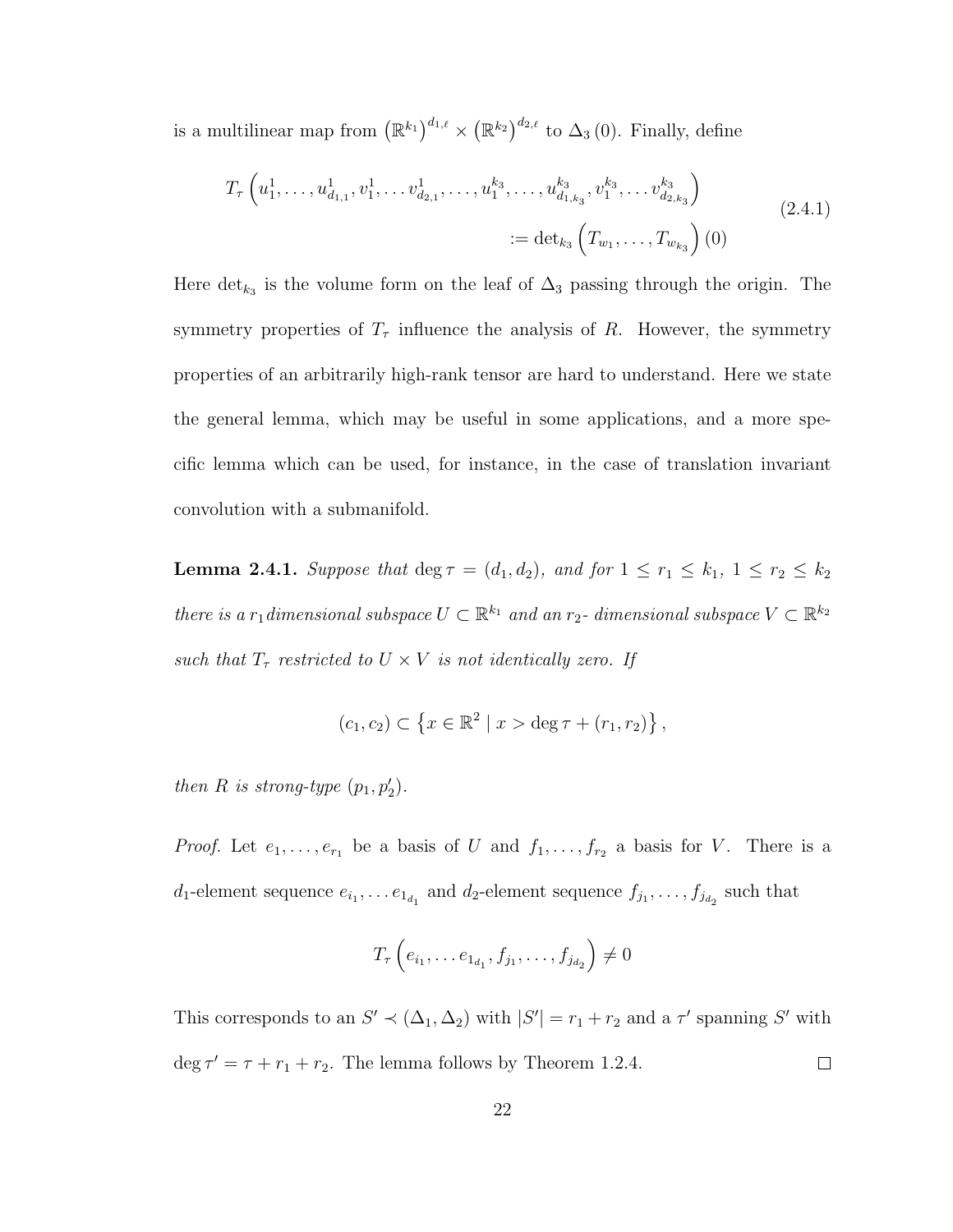The extreme case dim  $U = \dim V = 1$  is particularly relevant when  $k_3 = 1$ , which has the obvious but useful property that a spanning set has only one important element. This was exploited by Seeger in [See98]. See the examples section for an in depth discussion of this case.

On the other hand, if, for all direct bases B and all spanning sets  $\tau$ , the only U and V satisfying the hypotheses of Lemma 2.4.1 have dim  $U = k_1$  and dim  $V = k_2$ , then Theorem 1.2.4 is equivalent to Corollary 2.2.3. We know of no such example.

Another situation which arises in practice is that each  $T_{w_{\ell}}$  is symmetric. This occurs, when  $R$  is given by translation invariant convolution. Again, see the examples section for a more in-depth discussion.

 ${\bf Lemma \ \ 2.4.2.} \ \ Suppose \ \ that \ \ T_{\tau} \ := \ \det_{k_3}\Big(T_{w_1},\ldots,T_{w_{k_3}}\Big) \, (0) \ \ is \ \ nonzero \ \ and, \ \ for$  $1 \leq \ell \leq k_3$ , each  $T_{w_{\ell}}$  is symmetric in the sense that permuting any of the entries from  $\mathbb{R}^{k_1}$  with each other leaves  $T_{w_\ell}$  unchanged and similarly for the entries from  $\mathbb{R}^{k_2}$ . If

$$
(c_1, c_2) \subset \left\{ x \in \mathbb{R}^2 \mid x > \deg \tau + (\min \left\{ k_1, k_3 \right\}, \min \left\{ k_2, k_3 \right\} ) \right\}
$$

then R is strong-type  $(p_1, p'_2)$ .

*Proof.* By the symmetry hypothesis, for any  $T_{w_{\ell}}$ , the image of its restriction to all subspaces of the form  $U \times V$  with dim  $U = \dim V = 1$  is a homogeneous polynomial in  $k_1 + k_2$  variable of degree  $(\deg w_\ell)_1 + (\deg w_\ell)_2$ . More precisely, the polynomial has degree  $(\deg w_\ell)_1$  in the U variables and degree  $(\deg w_\ell)_2$  in the V variables. The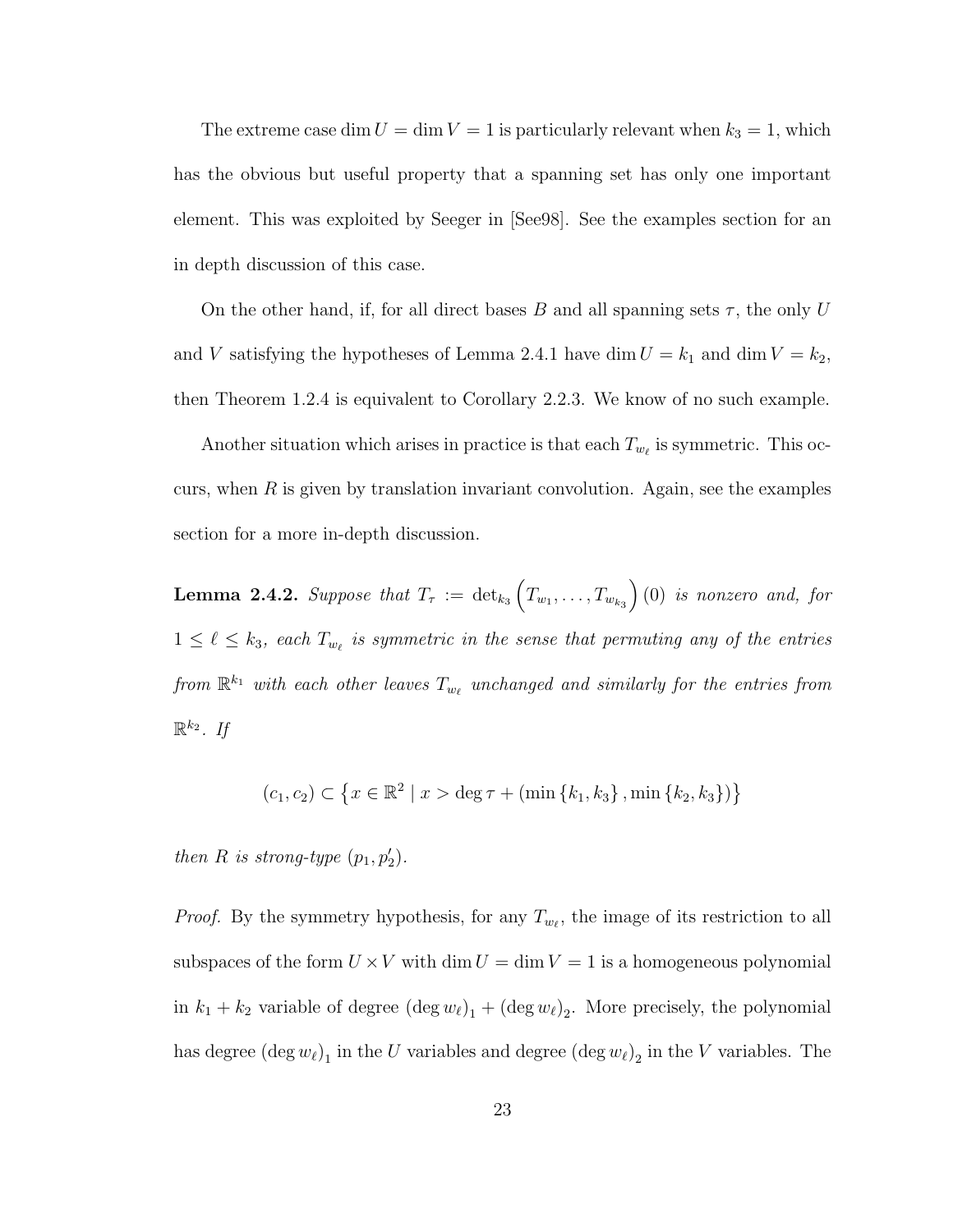coefficients are various directions  $X_w(0)$ , and if  $T_{w_\ell}$  is not the zero map, at least one of these is not zero.

Set all the V variables equal to one. Consider the (affine) Veronese map from  $\mathbb{R}^{k_1} \to \mathbb{R}^N$  where N is the number of monomials of degree  $(\deg w_\ell)_1$  in  $k_1$  variables:

$$
x = (x_1, \ldots, x_{k_1}) \rightarrow (x^{\alpha})_{|\alpha| = (\deg w_\ell)_1}
$$

.

Here the  $\alpha$  are multiindices. The image of this map is not contained in any hyperplane, and so the restriction of  $T_{w_{\ell}}$  is nonzero, as a polynomial.

To see that the restriction of  $T_{\tau}$  is nonzero, notice that

$$
\det\nolimits_{k_{3}}\left( T_{w_{1}},\ldots,T_{w_{k_{3}}}\right) (0)\neq0
$$

implies the existence of words  $w'_1, \ldots, w'_{k_3}$  such that  $X_{w'_1}, \ldots, X_{w'_{k_3}}$  are linearly independent. Using the multi-linearity of the determinant expand the polynomial  $T_{\tau}$ yields a polynomial with at least one nonzero coefficient. Then the claim follows by Lemma 2.4.1.  $\Box$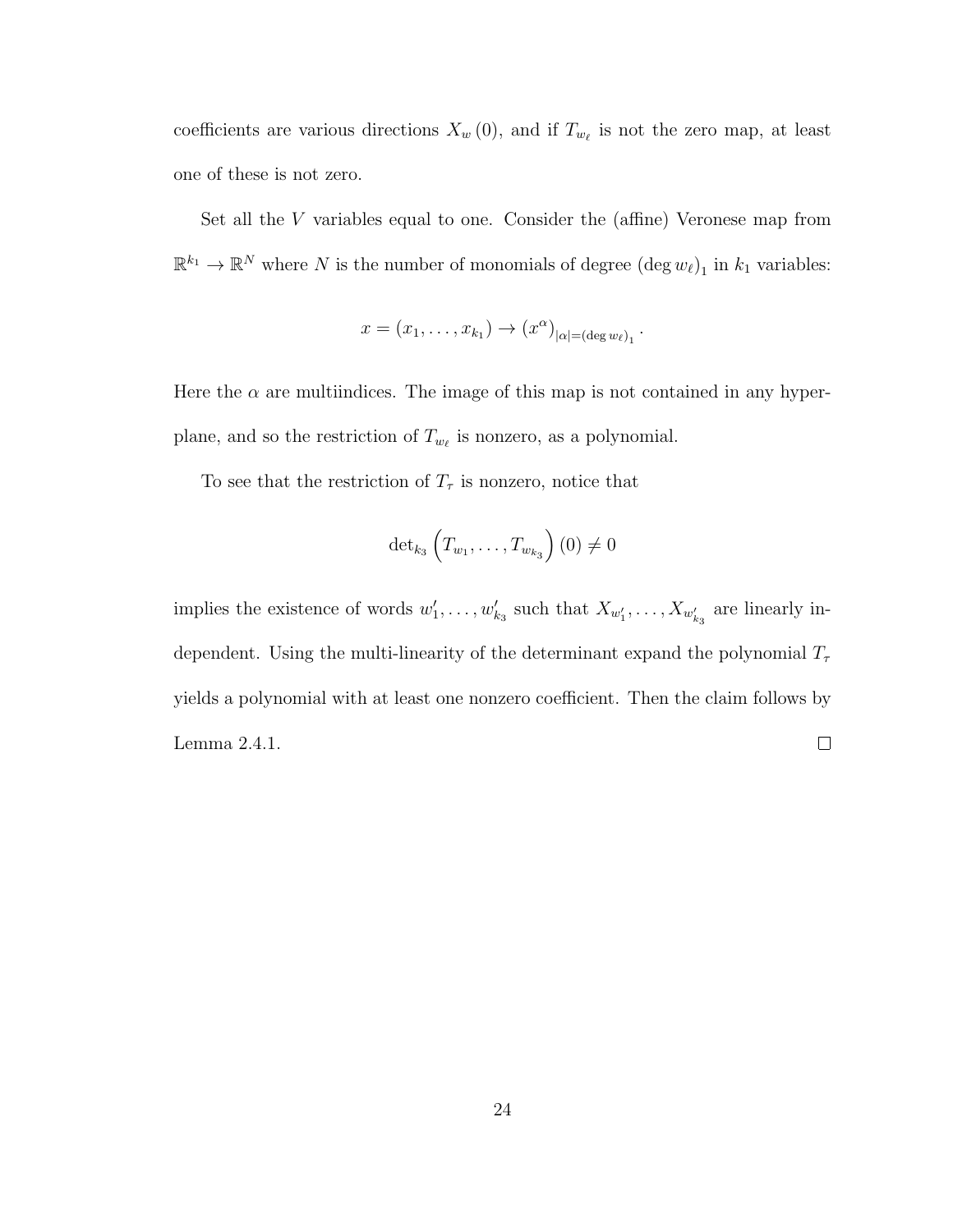### Chapter 3

### Split bases and Necessity

We now give a necessary condition for R to be of strong type  $(p_1, p'_2)$ . Like the sufficient condition, it is phrased in terms of a special class of bases.

**Definition 3.0.1.** A basis B of  $(\Delta_1, \Delta_2)$  is called *split* if  $[X_i, X_j] = 0$  when either  $1 \le i, j \le k_1$  or  $k_1 + 1 \le i, j \le k_1 + k_2$  and for every vertex v of  $P_{ML}(B)$  there exists some spanning  $I = \{w_1, \ldots, w_d\} \in (W(B))^d$  with the following properties. (Here we make the labeling choice that that  $w_i = i$  for  $1 \le i \le k_1 + k_2$ .)

- 1.  $\deg_{ML} I = v$
- 2. The distribution defined by

$$
span\{X_{w_i} \mid 1 \le i \le k_1, 1 + k_1 + k_2 \le i \le d\}
$$

is involutive on U.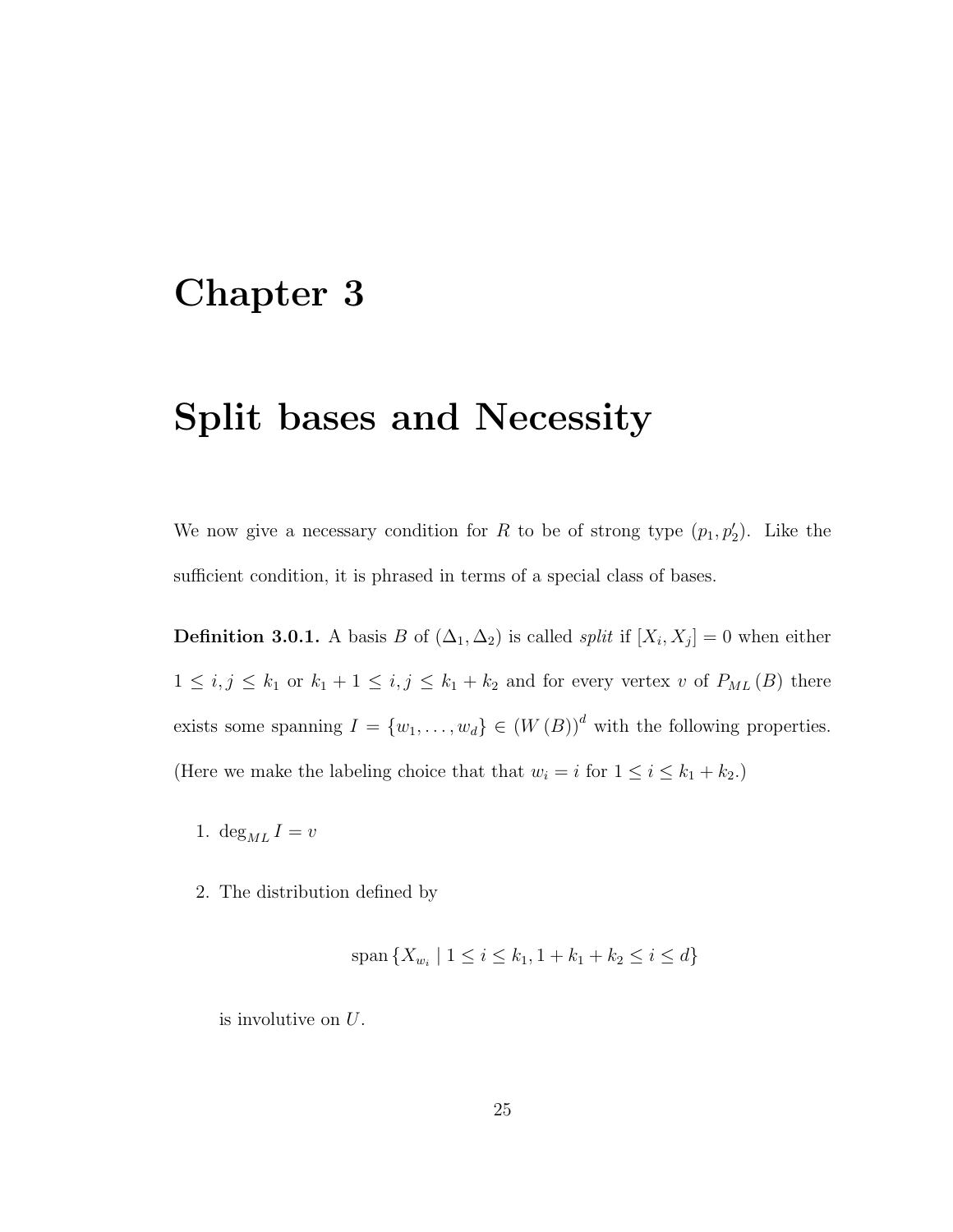3. The distribution defined by

$$
\operatorname{span}\left\{X_{w_i} \mid 1 + k_1 \le i \le d\right\}
$$

is involutive on U.

Any  $I \in W(B)^d$  satisfying these properties for some vertex v will be called split. If *B* is split, write  $B \lhd (\Delta_1, \Delta_2)$ .

Any direct basis is split, so Lemma 2.1.1 implies the existence of split bases as well. There are split bases that are not direct. See the next section for a simple example.

Split bases are bases for which minimal spanning sets correspond to submanifolds.

**Theorem 3.0.2.** Let  $\phi_{(k_1,k_2)} : \mathbb{R}^2 \to \mathbb{R}^{k_1+k_2}$  be the linear map defined by

$$
\phi_{(k_1,k_2)}(x_1,x_2)=(x_1,\ldots,x_1,x_2,\ldots,x_2)
$$

where  $x_1$  is repeated  $k_1$  times and  $x_2$  is repeated  $k_2$  times. Suppose  $p_1 \geq 1$ ,  $p_2 \geq 1$ , and  $p_1^{-1} + p_2^{-1} > 1$ . If

$$
\phi_{(k_1,k_2)}(c_1,c_2) \notin \bigcap_{B \triangleleft (\Delta_1,\Delta_2)} P_{ML}(B),
$$

then R is not of restricted weak type  $(p_1, p'_2)$ .

*Proof.* The strategy is to show that, if B is split basis of  $(\Delta_1, \Delta_2)$ , and if  $\phi$   $(c_1, c_2) \notin$  $P_{ML}(B)$ , then the counterexamples in the one-dimensional multilinear setting are also counterexamples in the bilinear, high-dimensional situation.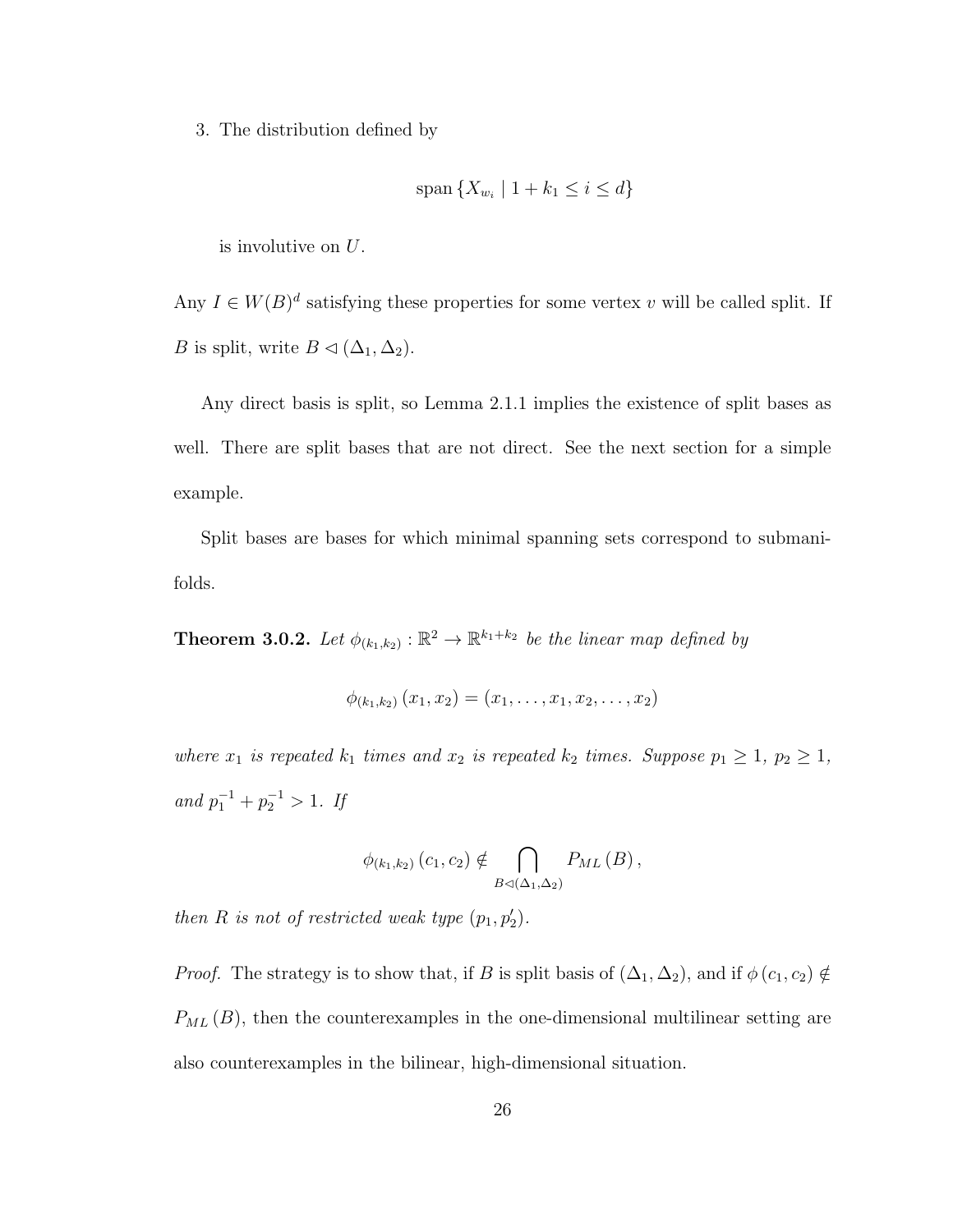If  $\phi(c_1, c_2)$  does not lie in the region defined in the main theorem, there is a split basis  $B_0$  such that  $\phi(c_1, c_2) \notin P_{ML}(B_0)$ . Let  $\pi_{X_j}$  be a smooth submersion which takes a U to  $\mathbb{R}^{d-1}$  with  $X_j$  tangent to its level sets. By work of Stovall, for positive  $\eta$  small enough, there is a measurable set  $\{\Omega_{\eta}\}\$  contained in some small neighborhood of the origin such that as  $\eta \to 0$ 

$$
A_{\eta} := \prod_{j=1}^{k_1} \left( \frac{|\Omega_{\eta}|}{\left|\pi_{X_j}(\Omega_{\eta})\right|} \right)^{c_1} \prod_{j=k_1+1}^{k_1+k_2} \left( \frac{|\Omega_{\eta}|}{\left|\pi_{X_j}(\Omega_{\eta})\right|} \right)^{c_2} \frac{1}{|\Omega_{\eta}|} \to \infty.
$$

Since

$$
\left(\frac{|\Omega_{\eta}|}{|\pi_1(\Omega_{\eta})|}\right)^{c_1} \left(\frac{|\Omega_{\eta}|}{|\pi_2(\Omega_{\eta})|}\right)^{c_2} \frac{1}{|\Omega_{\eta}|} = \left(\frac{\prod_{j=1}^{k_1} |\pi_{X_j}(\Omega_{\eta})|}{|\pi_1(\Omega_{\eta})| |\Omega_{\eta}|^{k_1-1}}\right)^{c_1} \left(\frac{\prod_{j=k_1+1}^{k_1+k_2} |\pi_{X_j}(\Omega_{\eta})|}{|\pi_2(\Omega_{\eta})| |\Omega_{\eta}|^{k_2-1}}\right)^{c_2} A_{\eta},
$$

to prove Theorem 3.0.2, it suffices to show

$$
\frac{\prod_{j=1}^{k_1} |\pi_{X_j}(\Omega_\eta)|}{|\pi_1(\Omega_\eta)| |\Omega_\eta|^{k_1 - 1}} \sim 1
$$
\n(3.0.1)

and

$$
\frac{\prod_{j=k_1+1}^{k_1+k_2} |\pi_{X_j}(\Omega_{\eta})|}{|\pi_2(\Omega_{\eta})| |\Omega_{\eta}|^{k_2-1}} \sim 1.
$$
\n(3.0.2)

Note that neither (3.0.1) and (3.0.2) involve any interaction between  $\Delta_1$  and  $\Delta_2$ . The estimates are, in a sense, a statement about the rectangularity of  $\Omega_\eta$  in two different coordinate systems.

To that end, here is a review of Stovall's construction, which is influenced by the work of Tao and Wright [TW03] and Chirst, Nagel, Stein, and Wainger [CNSW99].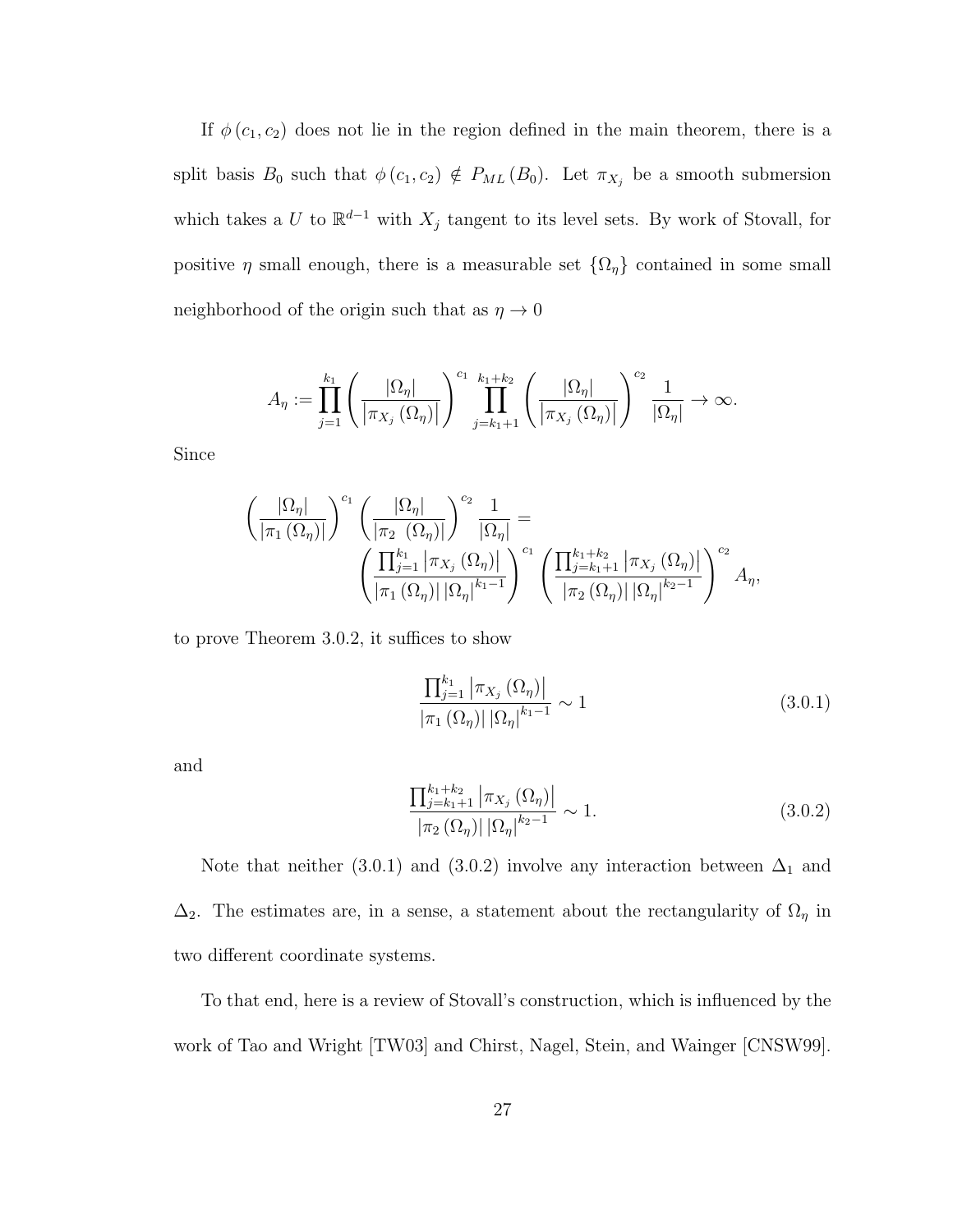Additionally, all of what follows can be placed in the more general work of Street concerning multiparameter Carnot-Carétheodory balls.

In what follows,  $\varepsilon$  is a small positive parameter, and K is a large positive parameter. All implicit constants in this section depend on  $\varepsilon$ . If  $\delta := (\delta_1, \ldots, \delta_{k_1+k_2})$ is some  $k_1 + k_2$ -tuple of small positive real numbers and  $I \in W(B_0)^d$ , define

$$
(K\delta)^{\deg_{ML}I} := \prod_{j=1}^{k_1+k_2} (K\delta_j)^{(\deg_{ML}I)_j}
$$

Since  $(\Delta_1, \Delta_2)$  satisfy the Hörmander condition, there is some

 $I' = \{w_1, \ldots, w_d\} \in W(B_0)^d$  so that

$$
\lambda_{I_0}\left(0\right) := \det\left(X_{w_1},\ldots,X_{w_d}\right)\left(0\right) \neq 0
$$

Setting  $D := \sum_{j=1}^{k_1+k_2} (\deg_{ML} I')_j$ , define

$$
\mathbf{I} := \left\{ I \in W\left(S_0\right) : \left(\deg_{ML} I\right)_j \le \frac{D}{\varepsilon}, 1 \le j \le k_1 + k_2 \right\}.
$$

We will always assume  $\varepsilon$  is small enough that **I** contains all the vertices of  $P_{ML} (B_0)$ . Since there are finitely many vertices of  $P_{ML}(B_0)$ , there are finitely many split  $I \in W(B_0)^d$ , and by shrinking the neighborhood, we may assume that  $\lambda_I(x) \sim 1$ and

$$
\det\left(X_1, \ldots, X_{k_1}, X_{w_{k_1+k_2+1}}, \ldots, X_{w_d}\right)(x) \sim 1 \tag{3.0.3}
$$

$$
\det\left(X_{k_1+1},\ldots,X_{k_1+k_2},X_{w_{k_1+k_2+1}},\ldots,X_{w_d}\right)(x) \sim 1. \tag{3.0.4}
$$

for all split I. Here det is the induced volume form on the appropriate submanifolds, which exist since  $I$  is split.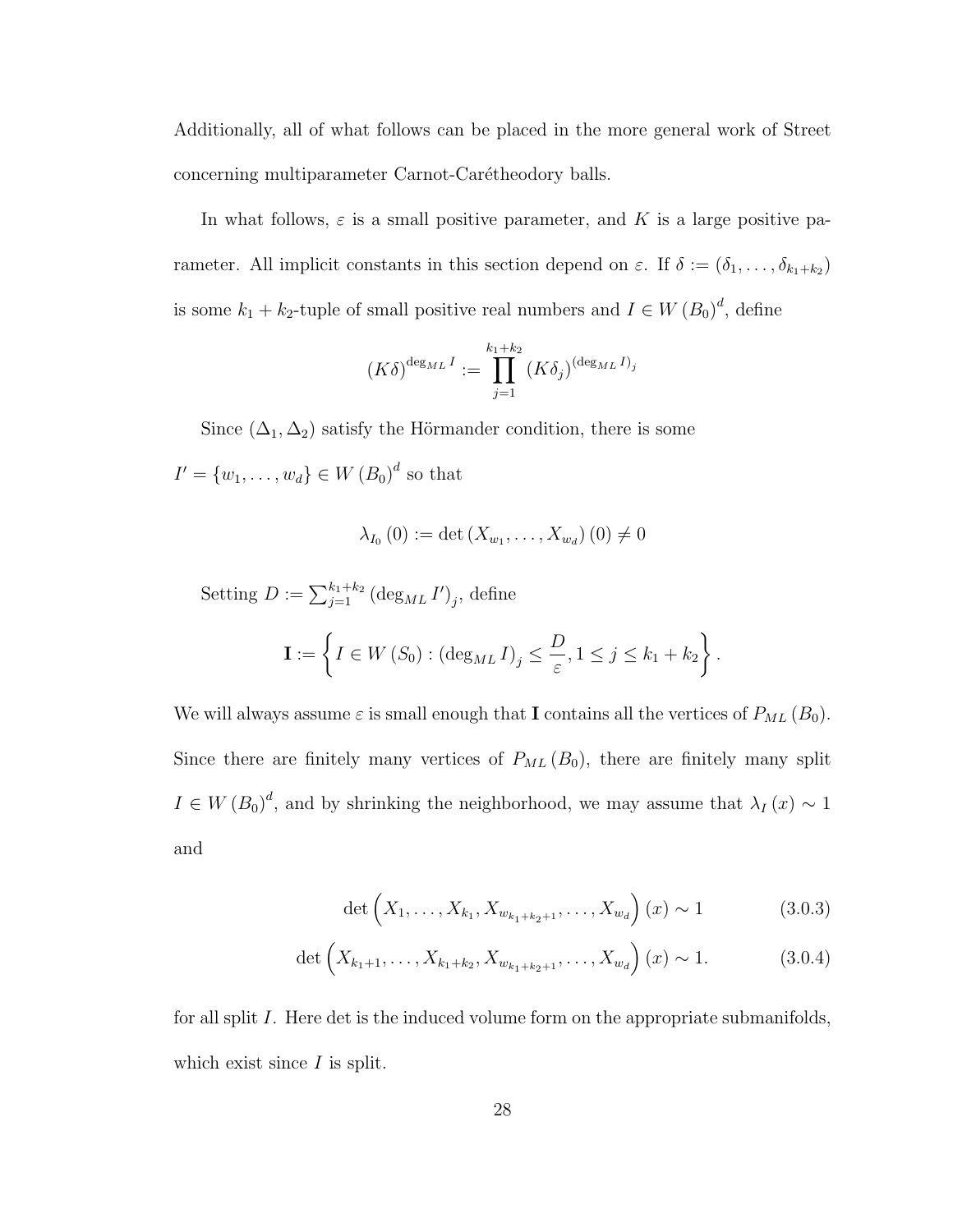Then define the vector valued function

$$
\Lambda(x) := \left( \left( K \delta \right)^{\deg_{ML} I} \lambda_I(x) \right)_{I \in \mathbf{I}}
$$

There is some  $I_0 \in \mathbf{I}$  such that  $(K\delta)^{\deg_{ML} I_0} \lambda_{I_0}(0) \sim |\Lambda(0)|$ . In fact, if the entries of  $\delta$  are small enough, there is a split  $I_0$  satisfying the above. Fix this  $I_0 :=$  $\{w_1, \ldots, w_d\}$  and define the mapping

$$
\Phi_{\delta}\left(t_{1},\ldots,t_{d}\right):=\exp\left(\sum_{j=1}^{d} K^{-1}\left(K\delta\right)^{\deg_{ML}w_{j}}t_{j}X_{w_{j}}\right)\left(0\right).
$$

Since  $D\Phi$  is nonsingular at the origin, the pullback vectors

$$
Y_{w,\delta} := (D\Phi)^{-1} \left( K^{-1} \left( K\delta \right)^{\deg_{ML} w} X_w \right)
$$

can be defined on a neighborhood on the origin, which, at first glance, may depend on  $\delta$ . In fact, the following lemma from [Sto11, TW03] guarantees that it does not. It requires two more assumption on  $\delta$ , which are usually called the smallness and non-degeneracy conditions respectively

$$
\delta_j \le c\left(\varepsilon, K\right), \qquad 1 \le j \le k_1 + k_2 \tag{3.0.5}
$$

$$
\delta_j \le C \delta_i^{\varepsilon}, \qquad 1 \le i, j \le k_1 + k_2 \tag{3.0.6}
$$

Here,  $c(\varepsilon, K)$  is a constand depending on  $\varepsilon$  and K, and C is a constant depending on  $\varepsilon$ . Since the actual structure of  $\Omega_{\eta}$  matters, some facts about  $\Phi$  from [Sto11] will be important. The following lemma holds for all  $\varepsilon$  suitably small, K suitably large, and  $\delta$  satisfying the smallness and non-degeneracy conditions. In fact, this lemma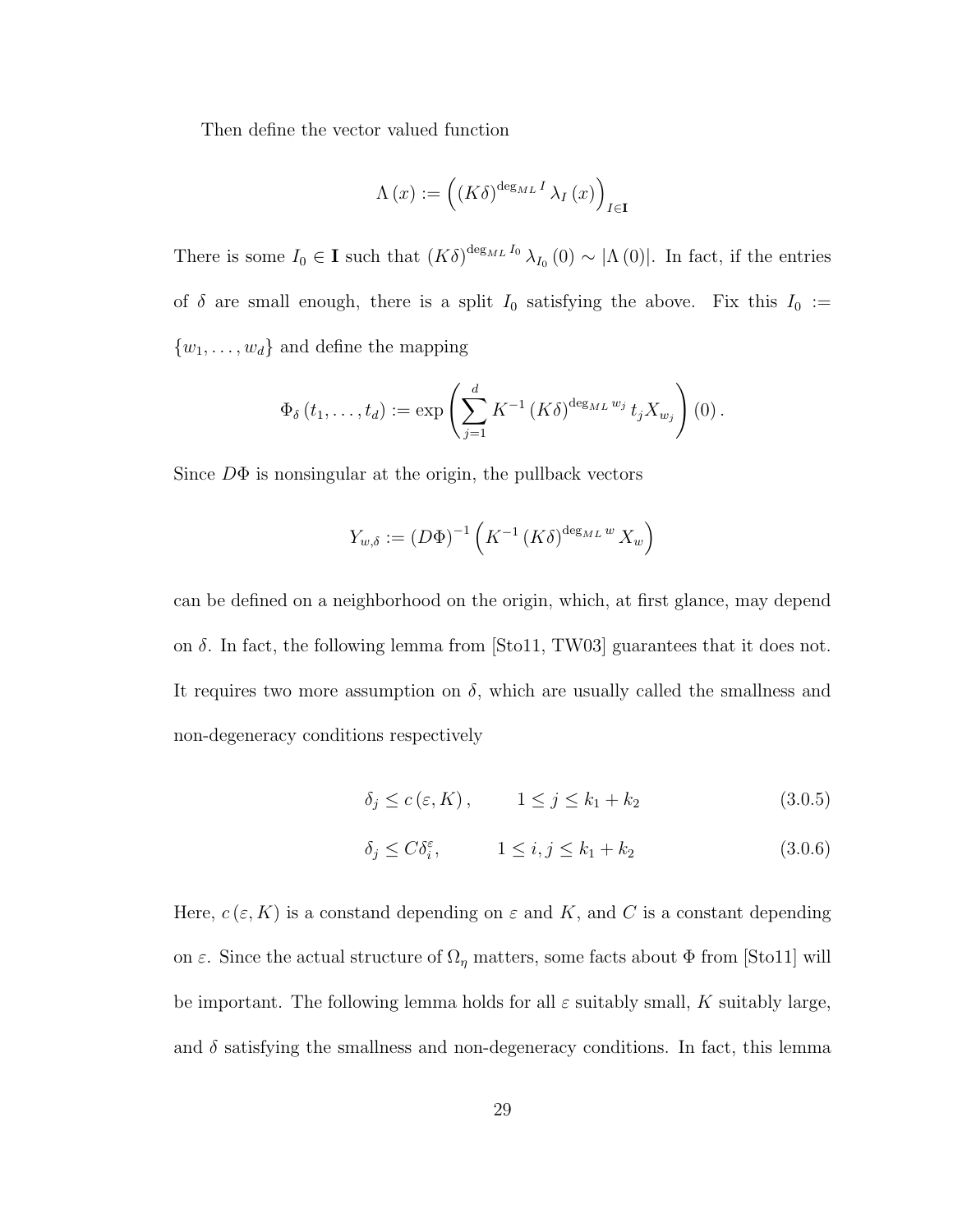is true in a more general situation, (in particular, the basepoint of  $\Phi$  can vary), but for present purposes, this will be enough.

- **Lemma 3.0.3** (Stovall, [Sto11], Tao, Wright [TW03]). 1. There exists a  $C \sim 1$ so that  $\Phi_{\delta}$  is a diffeomorphism on  $B_C(0)$ , the ball of radius C centered at the origin.
	- 2. On  $B_C(0)$  ,  $Y_{w_j} = \partial_j + O\left(\frac{|t|}{K}\right)$  $\frac{|t|}{K}$ .
	- 3. If E is a measurable subset of  $B_C(0)$ ,  $|\Phi(E)| \sim K^{-d} (K \delta)^{\deg_{ML} I_0} |E|$ . All implicit constants depend on  $\varepsilon$ .

Stovall's  $\Omega_{\eta}$  are the image under  $\Phi_{\bar{\eta}}$  of some ball  $B \subset B_C(0)$  of sufficiently small radius r, which depends on  $\varepsilon$ , where  $\bar{\eta}$  is of the form  $(\eta^{a_1}, \ldots, \eta^{a_{k_1+k_2}})$  and  $\eta$ is sufficiently small. We will abuse notation by writing  $\eta$  for  $\bar{\eta}$  and  $\Phi_{\eta}$  for  $\Phi_{\bar{\eta}}$ . From the above lemma we have

$$
|\Omega_{\eta}| \sim K^{-d} r^d \left( K \eta \right)^{\deg_{ML} I_0} . \tag{3.0.7}
$$

To prove, (3.0.1) and (3.0.2), there remains estimating  $|\pi_i(\Omega)|$  and  $|\pi_{X_j}(\Omega)|$ . We prove only (3.0.1) and note that (3.0.2) is proved in exactly the same way.

Let M be the  $d - k_1$  dimensional leaf of the foliation defined by

$$
X_{k_1+1}, \ldots, X_{k_1+k_2}, X_{w_{k_1+k_2+1}}, \ldots, X_{w_d}
$$

that passes through the origin. Note that the  $I_0$  being split guarantees that this foliation is, in fact,  $d - k_1$  dimensional. Then M is (uniformly) transverse to the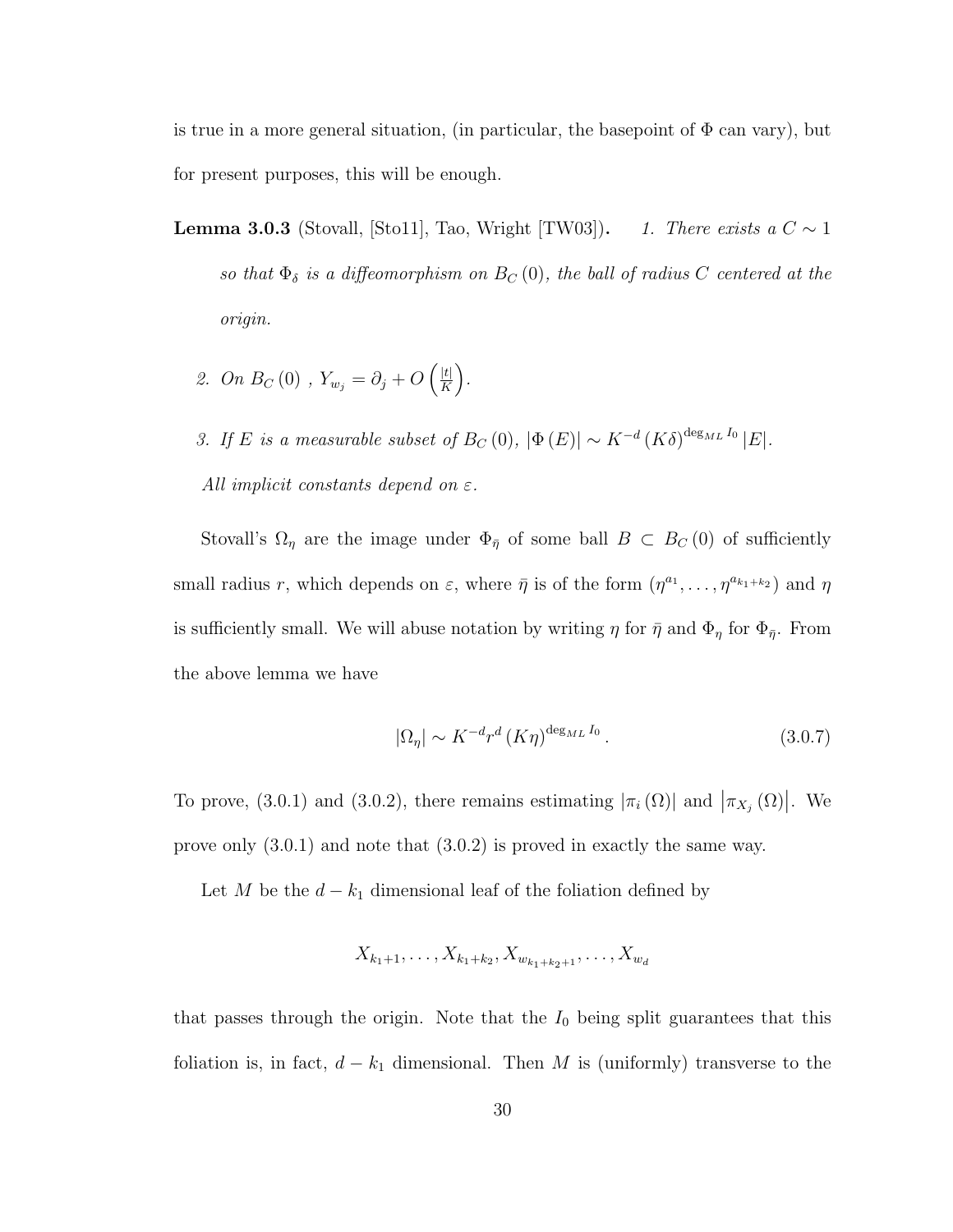fibers of  $\pi_1$ , and so  $\pi_1$  restricted to M is a diffeomorphism. Then, for any measurable function f defined on a sufficiently small neighborhood  $\bar{U}$  of  $\mathbb{R}^{d-k_1}$ ,

$$
\int_{\bar{U}} f(y) d\mu(y) \sim \int_{M} f \circ \pi_{\Delta_1}(x) d\nu(x). \tag{3.0.8}
$$

Here  $d\mu$  and  $d\nu$  are the densities that come from (restriction of) the volume form. The ∼ comes from a determinant expression in the change of variables forumla, which depends only on the geometry of the vector fields. The submanfold  $M$  is well suited to  $\Phi_{\eta_0}$ . Specifically, if V is the subspace of  $\mathbb{R}^d$  with zeros in the first  $k_1$ components, then  $\Phi_{\eta} (V \cap B) = M \cap \Omega_{\eta}$ . By change of variables and (3.0.4)

$$
\int_{M} f \circ \pi_1(x) d\nu(x) = \int_{V \cap B_C} f \circ \pi_1 \circ \Phi_{\eta}(t) \left| \det D\bar{\Phi}_{\eta}(t) \right| dt
$$
\n
$$
\sim K^{-(d-k_1)} \prod_{j=k_1+1}^{d} (K\eta)^{\deg_{ML}w_j} \int_{V \cap B_C} f \circ \pi_1 \circ \Phi_{\eta}(t) dt.
$$
\n(3.0.9)

Here  $\bar{\Phi}_{\eta}$  is the restriction of  $\Phi_{\eta}$  to V. A few different choices of f will be useful. For estimating  $|\pi_1(\Omega_\eta)|$ , define

$$
f_0(y) := \begin{cases} 1 & \text{if } \pi_1^{-1}(y) \cap \Omega_\eta \neq \emptyset \\ 0 & \text{else} \end{cases}
$$

Since  $Y_{w_i} = \partial_i + O\left(\frac{|t|}{K}\right)$  $\frac{|t|}{|K|}$ , the set of  $t \in V$  such that  $f_0 \circ \pi_1 \circ \Phi_{\eta}(t) \neq 0$  contains the set  $V \cap B_r$  and is contained in the set  $V \cap B_{2r}$  if K is sufficiently large. And so, by (3.0.8) and (3.0.9)

$$
|\pi_1(\Omega_\eta)| \sim K^{-(d-k_1)} r^{d-k_1} \prod_{i=k_1+1}^d (K\eta)^{\deg_{ML} w_i} . \tag{3.0.10}
$$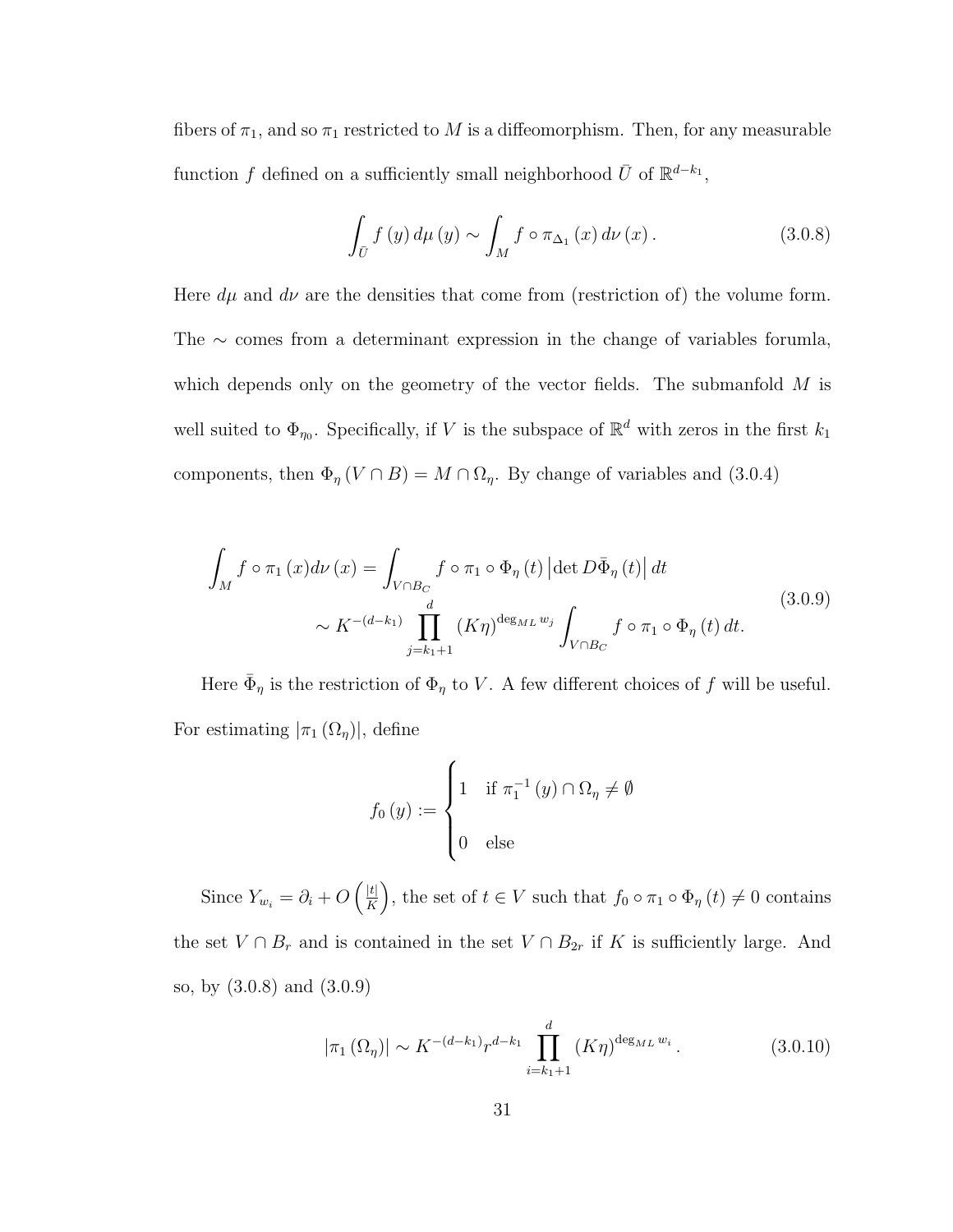For estimating  $|\pi_{X_j}(\Omega_\eta)|$ , for  $1 \leq j \leq k_1$  define

$$
f_j(y) = \left| \pi_{X_j} \left( \pi_{\Delta_1}^{-1}(y) \cap \Omega_{\eta} \right) \right|.
$$

The strategy for estimating  $f_j(y)$  is extremely similar to the strategy for estimating  $|\pi_1(\Omega_n)|$ . The only difference is that we work fiber by fiber.

For  $t \in V \cap B_{2r}$ , let let  $L(t)$  denote the leaf defined by  $Y_1, \ldots, Y_{k_1}$  that passes through t. For  $1 \leq i \leq k_1$  let  $L_i(t)$  be the leaf defined by  $Y_1, \ldots, \hat{Y}_i, \ldots, Y_{k_1}$  that passes through t. Here,  $\hat{Y}_i$  means that  $Y_i$  is omitted from the list. If  $|t| > r(1 + \frac{1}{K})$ ,  $L(t)$  is empty since K is big.

Let  $\pi_{t,Y_i}$  be the smooth submersion that maps  $L(t)$  to  $L_i(t)$ , is the identity on  $L_i(t)$ , and has level sets whose tangent space is spanned by  $Y_i$ . If  $\pi_1 \circ \Phi_{\eta}(t) = y$ , then, by change of variables

$$
f_j(y) \sim K^{k_1-1} \prod_{\substack{i=1 \ i \neq j}}^{k_1} (K\eta)^{\deg_{ML} w_i} \int_{\pi_{t, Y_i}(B_{2r} \cap L(t))} \left| \det \left( X_1, \dots, \hat{X}_j, \dots, X_{k_1} \right) \right| ds
$$
  

$$
\sim |\pi_{t, Y_i}(B_{2r} \cap L(t))| K^{k_1-1} \prod_{\substack{i=1 \ i \neq j}}^{k_1} (K\eta)^{\deg_{ML} w_i}.
$$
 (3.0.11)

Here, as before,  $\hat{X}_i$  means leave  $X_i$  out of the list and det is the restriction of the volume form to the appropriate sub-manifold. The second squiggle follows from the fact that, on  $U$ ,

$$
\det\left(X_1,\ldots,\hat{X}_j,\ldots,X_{k_1}\right)(x)\sim 1.
$$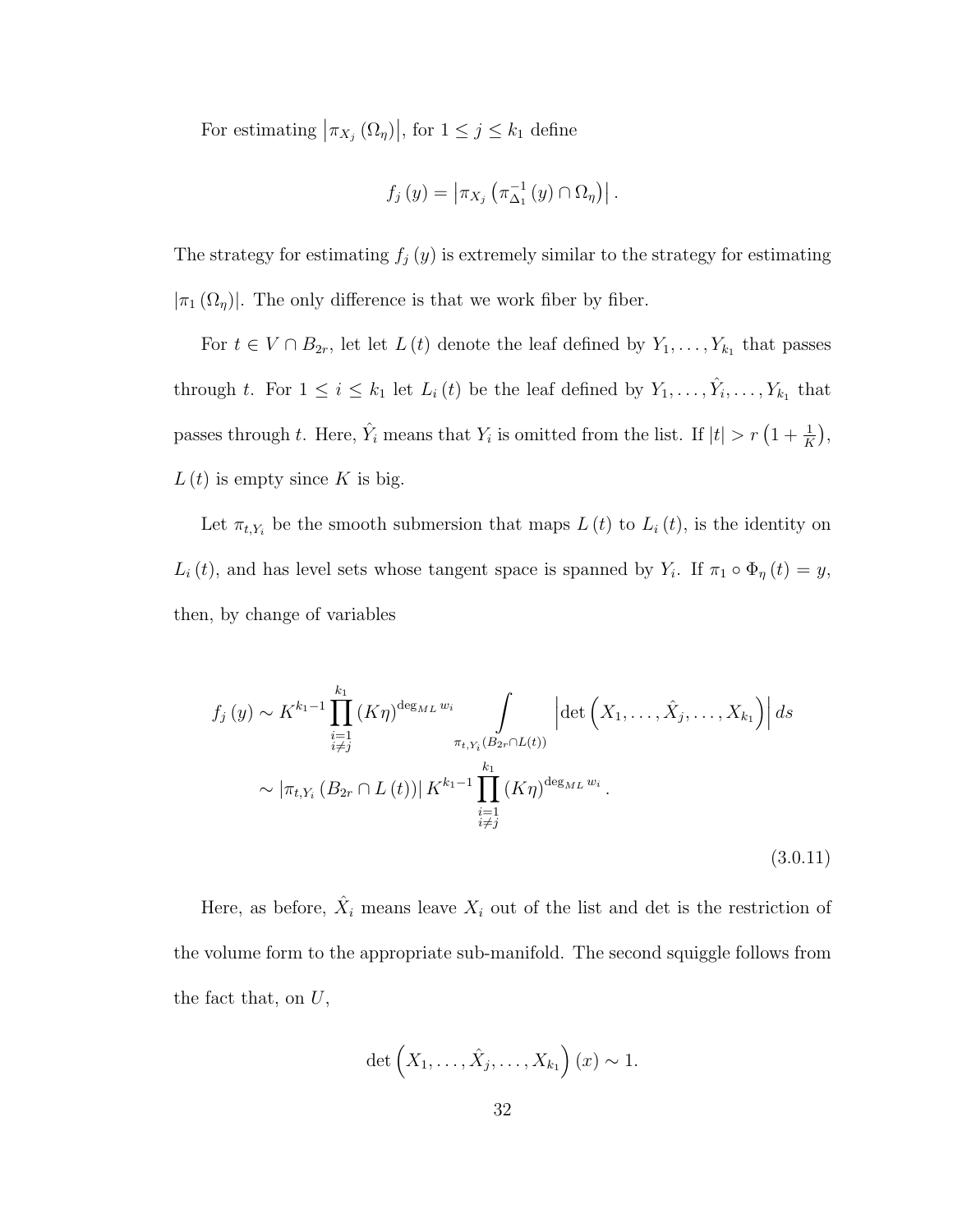The last step is to understand  $|\pi_{t,Y_i}(B_{2r} \cap L(t))|$ , which is done by leaning on the estimate  $Y_{w_i} = \partial_i + O\left(\frac{|t|}{K}\right)$  $\frac{|t|}{K}$ . Let  $\tilde{\pi}$  be the map defined by

$$
\tilde{\pi}(t_1,\ldots,t_d):=(t_1,\ldots,t_{k_1}).
$$

For  $t \in V \cap B$ , define

$$
g(t) := \max\left\{0, \sqrt{r^2 - |t|^2}\right\}.
$$

Let B' be the  $d - k_1$  dimensional ball of radius  $r/K$  centered at the origin

$$
h_1(t) := \sup_{b' \in B'} g(t - b'), h_2(t) := \inf_{b' \in B} g(t - b').
$$

If  $\bar{B}(\rho)$  denotes the k<sub>1</sub>-dimensional ball centered at the origin of radius  $\rho$ , we have

$$
\bar{B}(h_2(t)) \subset \tilde{\pi}(L(t)) \subset \bar{B}(h_1(t))
$$
\n(3.0.12)

once again, because  $Y_{w_i} = \partial_i + O\left(\frac{|t|}{K}\right)$  $\frac{|t|}{K}$ . The strategy is to show that

$$
\int (h_2(t))^{k_1} dt \sim \int (h_1(t))^{k_1} dt \qquad (3.0.13)
$$

which means that  $\tilde{\pi}(L(t))$  is more or less  $\bar{B}(g(t))$  This is essentially automatic, but here is a double check that the estimate is independent of big  $K$ . Push everything to polar coordinates and suppose, for instance,  $K > 10$ , then

$$
\int (h_1(t))^{k_1} dt \sim \left(\frac{r}{K}\right)^{d-k_1} r^{k_1} + \int_{r/K}^{r+r/K} t^{d-k_1-1} \left(r^2 - \left(t - \frac{r}{K}\right)^2\right)^{k_1/2} dt
$$
  

$$
\lesssim r^{k_1} \left(\left(\frac{r}{K}\right)^{d-k_1} + \int_{r/K}^{r+r/K} t^{d-k_1-1} dt\right) \lesssim r^d,
$$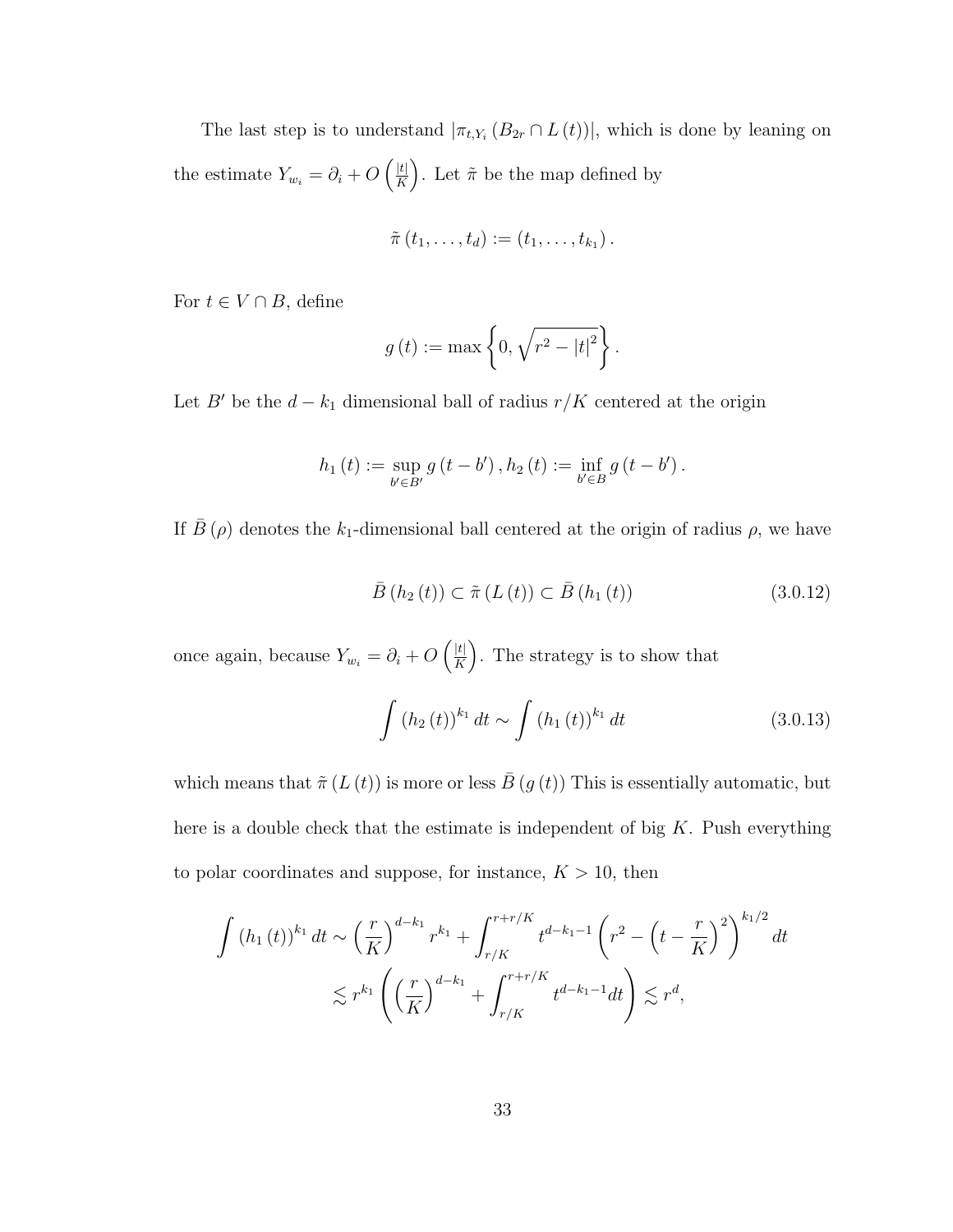and

$$
\int (h_2(t))^{k_1} dt \sim \int_0^{r-r/K} t^{d-k_1-1} \left( r^2 - \left( t + \frac{r}{K} \right)^2 \right)^{k_1/2} dt
$$
  

$$
\gtrsim \int_0^{r/2 - r/K} t^{d-k_1-1} \left( r^2 - \left( t + \frac{r}{K} \right)^2 \right)^{k_1/2} dt
$$
  

$$
\gtrsim r^{k_1} \int_0^{r/2 - r/K} t^{d-k_1-1} dt \sim r^d.
$$

Then (3.0.12), (3.0.13) and the estimate  $Y_{w_i} = \partial_i + O\left(\frac{|t|}{K}\right)$  $\frac{|t|}{K}$  imply

$$
\int_{V \cap B_{2r}} |\pi_{t,Y_i} (B_{2r} \cap L(t))| dt \sim \int_{V \cap B_r} (r^2 - |t|^2)^{\frac{k_1 - 1}{2}} dt \sim r^{d-1}.
$$

Combined with (3.0.9) and (3.0.11), this gives

$$
\left|\pi_{X_j}\left(\Omega_{\eta}\right)\right| \sim K^{-(d-1)} r^{d-1} \prod_{\substack{i=1\\i \neq j}}^d \left(K\eta\right)^{\deg_{ML} w_i}.
$$
\n(3.0.14)

 $\Box$ 

With that (3.0.7), (3.0.10), and (3.0.14) established, (3.0.1) follows.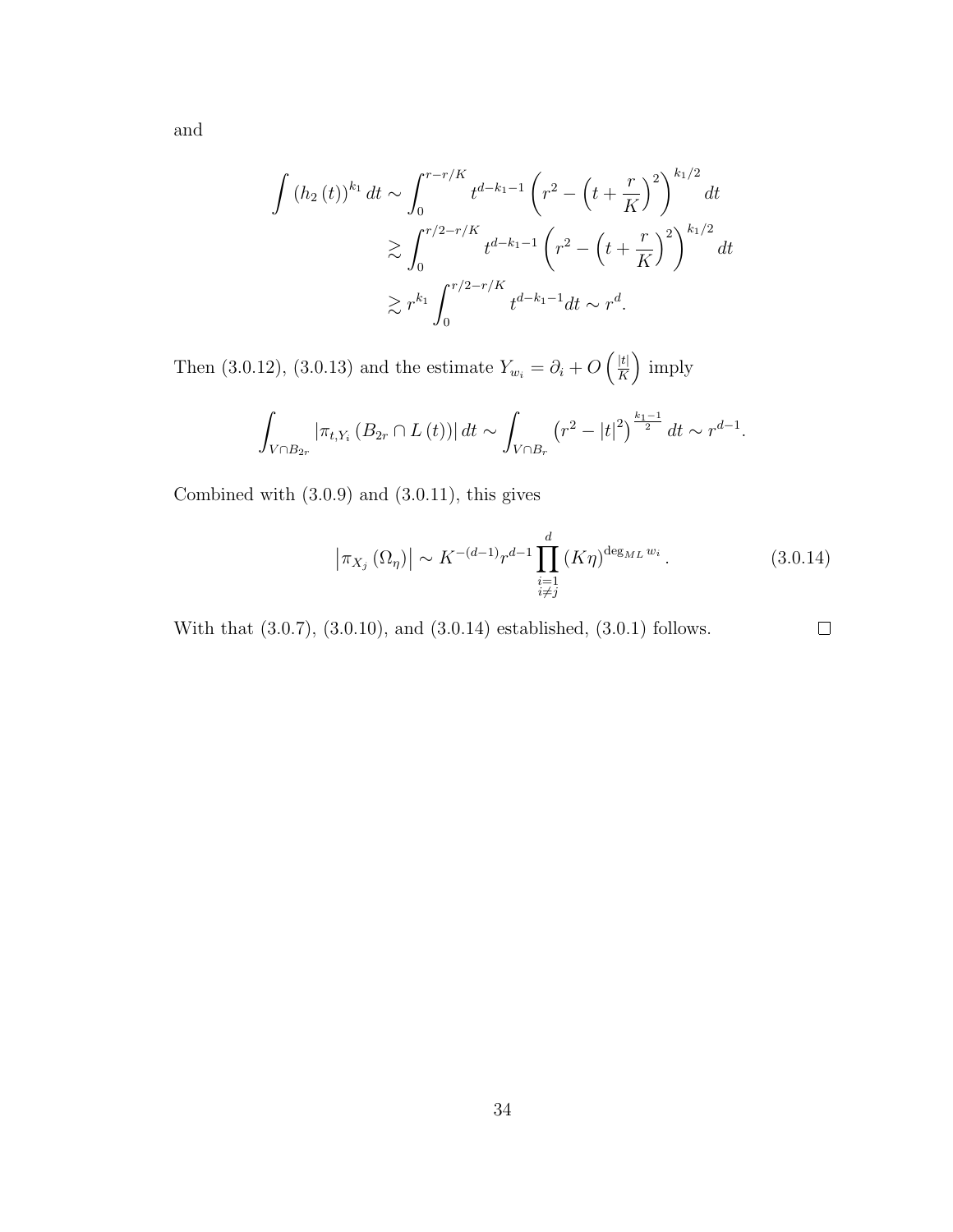### Chapter 4

### Examples and Sharpness

# 4.1 Convolution with the  $k$ -flat corkscrew, a flat sharp example

There are examples where the regions described in Theorem 1.2.4 and Theorem 3.0.2 coincide, meaning that, up to endpoints, the region is sharp. This is easiest to see with examples that are flat in all but one direction. Specifically, if there is a direct basis  $B := \{X_1, ..., X_{k_1+k_2}\}\$  such that  $i \leq k_1 - 1$  or  $j \leq k_1 + k_2 - 1$  implies

$$
[X_i, X_j] = 0,
$$

then any word of length greater than two involved in a spanning set is a finite sequence of only  $k_1$ 's and  $k_1 + k_2$ 's. This immediately implies that the two regions coincide, and that Theorem 1.2.4 is sharp up to endpoints. Here is an explicit example: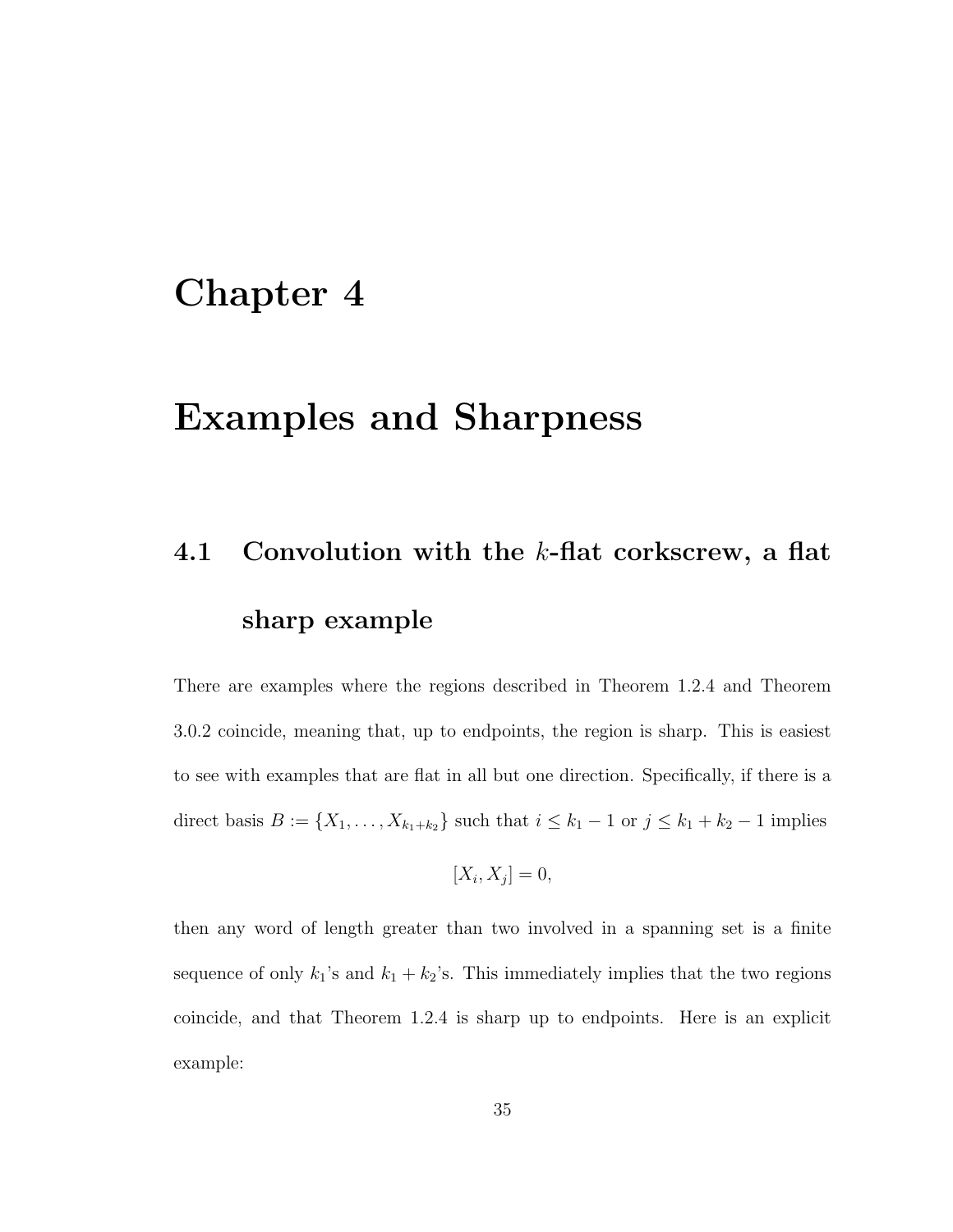Let  $1 < k < d$  be positive integers and define  $\gamma_0 : \mathbb{R}^{k+1} \to \mathbb{R}^d$  via

$$
\gamma_0(t_1,\ldots,t_{k+1}) := (t_1,t_2,\ldots,t_k,t_{k+1},t_{k+1}^2,t_{k+1}^3,\ldots,t_{k+1}^{d-k})
$$

and, if f is a function on  $\mathbb{R}^d$  define  $R_{\gamma_0}$  as

$$
R_{\gamma_0}(f) := \int_{[-1,1]^{k+1}} f(x - \gamma_0(t)) dt.
$$

Define the following vector fields in  $\mathbb{R}^{k+1+d} := (t, x)$ 

$$
X_i := \partial t_i, 1 \le i \le k + 1
$$

$$
Y_i := \partial t_i - \partial x_i, 1 \le i \le k
$$

$$
Y_{k+1} := \partial t_{k+1} - \sum_{j=1}^{d-k} j t_{k+1}^{j-1} \partial X_{k+j}
$$

Then  $\Delta_1 = \text{span} \{X_1, \ldots, X_{k+1} \}$  and  $\Delta_2 = \text{span} \{Y_1, \ldots, Y_{k+1} \}$ . Both

$$
\{X_1,\ldots,X_k,Y_1,\ldots,Y_{k+1}\}
$$

and

$$
\{X_1,\ldots,X_{k+1},Y_1,\ldots,Y_k\}
$$

are pairwise commuting collections of vector fields. And so, except for the endpoints,  $R_{\gamma_0}$  maps  $L^p$  to  $L^q$  for  $q \geq p$  if and only if  $(p^{-1}, q^{-1})$  lies in the closed trapezoid with verticies

$$
(0,0), (1,1), \left(\frac{2}{d-k+1}, \frac{2(d-k-1)}{(d-k+1)(d-k)}\right), \\ \left(1 - \frac{2(d-k-1)}{(d-k+1)(d-k)}, 1 - \frac{2}{d-k+1}\right)
$$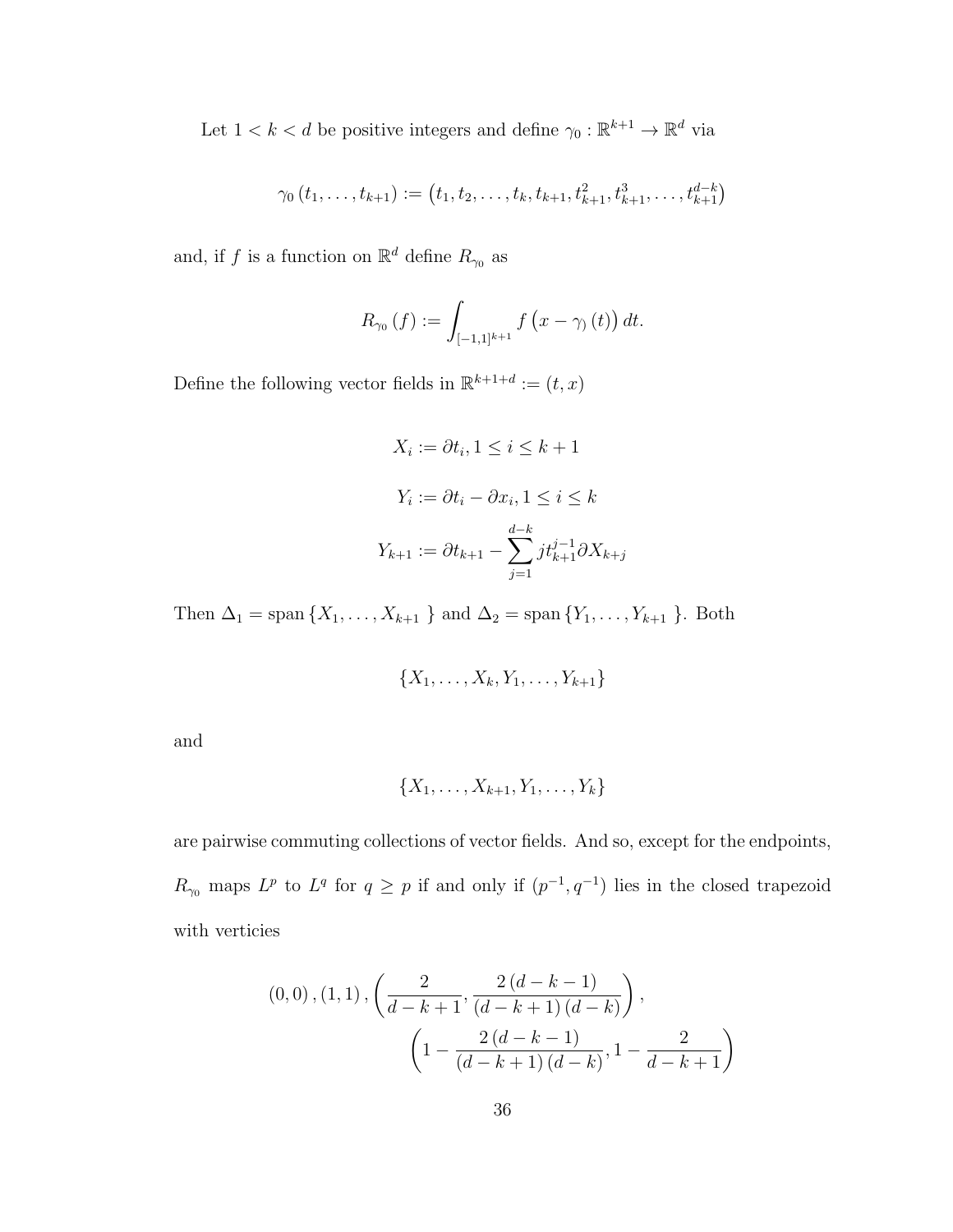# 4.2 A sharp example which is not flat, combinatorial flatness

Such totally flat examples are not the only case in which the region given in Theorem 1.2.4 is sharp. What is really important is the existence of a split basis in which only one vector field from  $\Delta_1$  and one vector field from  $\Delta_2$  control the spanning sets. Such pairs distributions might be called combinatorially flat.

In  $\mathbb{R}^4$  consider the pair of distributions  $\Delta_1 := \text{span} \{ \partial_{x_1}, \partial_{x_2} \}$  and

 $\Delta_2 := \text{span} \{ \partial_{x_3} + (x_1 x_3 + x_2) \partial_{x_4} \}.$  Let  $R_{CF}$  be the associated Radon-like transform. The basis

$$
B_0 = \{ \partial_{x_1}, \partial_{x_2}, \partial_{x_3} + (x_1 x_3 + x_2) \partial_{x_4} \}
$$

is direct. Computation of brackets in this basis yields that  $R_{CF}$  is bounded, for  $q \geq p$ , when  $(p^{-1}, q^{-1})$  lies in the interior of the triangle with vertices

$$
(0,0), (1,1), \left(\frac{2}{3}, \frac{1}{3}\right).
$$

Consider the basis

$$
B_1 := \{ X_1 := \partial_{x_1} - (x_3/2) \partial_{x_2}, X_2 := \partial_{x_2}, X_3 := \partial_{x_3} + (x_1x_3 + x_2) \partial_{x_4} \},
$$

which is split but not direct. The only brackets which do no vanish identically are

$$
[X_1, X_3] = \frac{1}{2} (\partial_{x_2} + x_3 \partial_{x_4}), [X_2, X_3] = \partial_{x_4}.
$$

which, by Theorem 3.0.2 means that the region above is sharp. So, up to endpoints,  $R_{CF}$  has exactly the same mapping properties as the Radon-like transform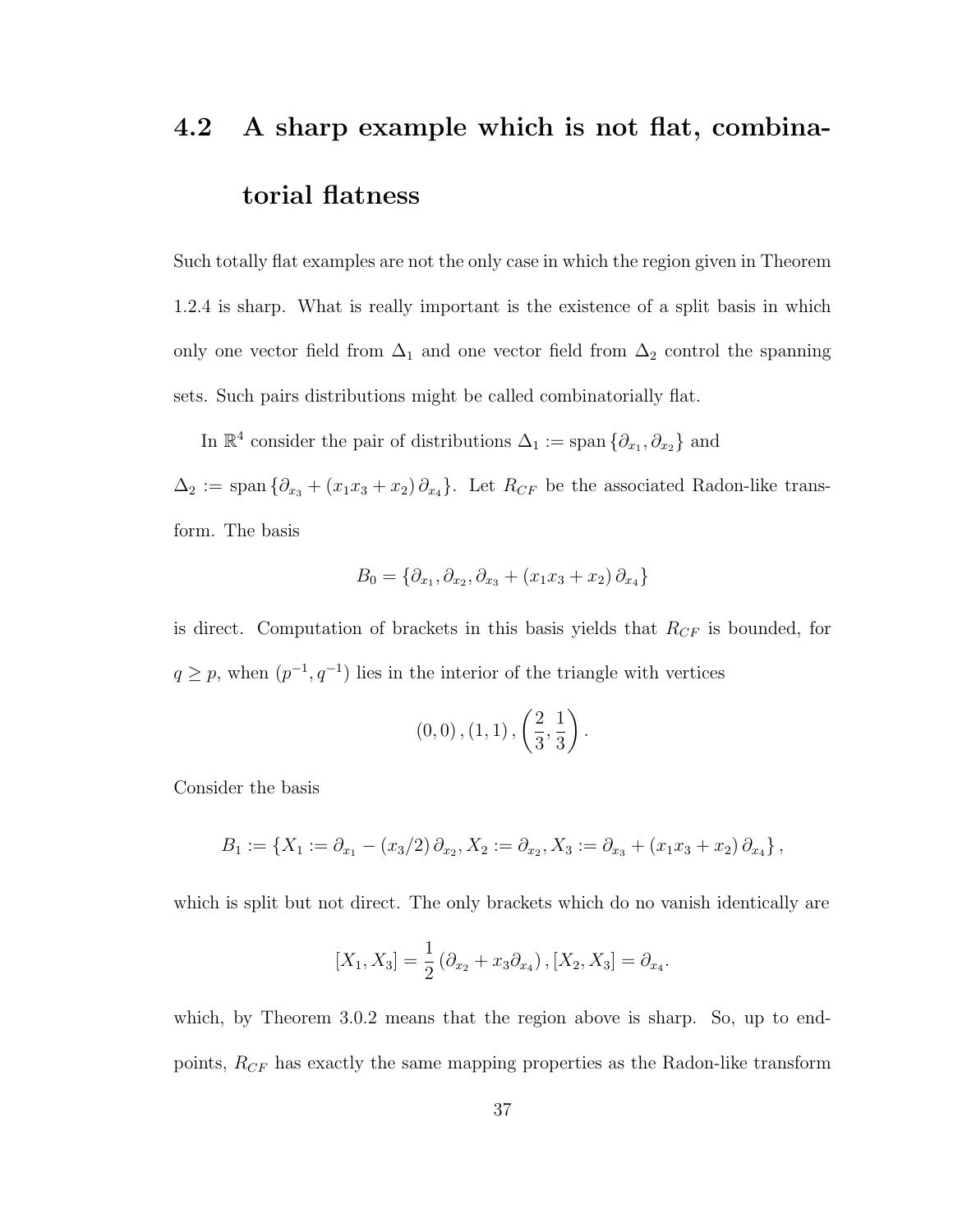associated to the pair  $\bar{\Delta}_1 := \text{span} \{ \partial_{x_1}, \partial_{x_2} \}, \bar{\Delta}_2 := \text{span} \{ \partial_{x_3} + x_2 \partial_{x_4} \}.$ 

Note that the multilinear polytope of  $B_1$  is strictly contained in the multilinear polytope of any direct basis. Here is a proof. Define

$$
Z_1 := a\partial_{x_1} + b\partial_{x_2}
$$
  
\n
$$
Z_2 := c\partial_{x_1} + d\partial_{x_2}
$$
  
\n
$$
Z_3 := e(\partial_{x_3} + (x_1x_3 + x_2)\partial_{x_4})
$$

here a, b, c, d, e are smooth functions and  $\{Z_1, Z_2, Z_3\}$  is assumed to be a direct basis of  $(\Delta_1, \Delta_2)$ . Without loss is generality,  $b(0) \neq 0$  and so  $[Z_1, Z_3]$  has nonzero  $\partial_{x_4}$ coefficient at the origin. If  $d(0) \neq 0$ ,  $[Z_1, Z_3]$  also has nonzero  $\partial_{x_4}$  coefficient at the origin, the multilinear polytope of  $\{Z_1, Z_2, Z_3\}$  is the closed convex hull of the set

$$
\{p \mid (p_1, p_2, p_3) \ge (1, 2, 2)\} \cup \{p \mid (p_1, p_2, p_3) \ge (2, 1, 2)\}
$$

There remains the case  $d(0) = 0$ . The directness of  $\{Z_1, Z_2, Z_3\}$  forces  $[Z_2, Z_3] =$  $\eta[Z_1, Z_3]$  where  $\eta$  is a smooth function and  $\eta(0) = 0$ . Since

$$
[Z_2, Z_3] = e (cx_3 + d) \partial_{x_4} + Z_2 (e) X_3 - Z_3 (c) \partial_{x_1} - Z_3 (d) \partial_{x_2},
$$

this implies  $Z_3(c)(0) = Z_3(d)(0) = Z_2(e)(0) = 0$ . So

$$
[Z_3,[Z_2,Z_3]] = [Z_3,e(cx_3+d)\partial_{x_4} + Z_2(e)X_3 - Z_3(c)\partial_{x_1} - Z_3(d)\partial_{x_2}]
$$

Since  $Z_3(c)(0) = Z_3(d)(0) = 0$ , the  $\partial_{x_4}$  coefficient at the origin will be the same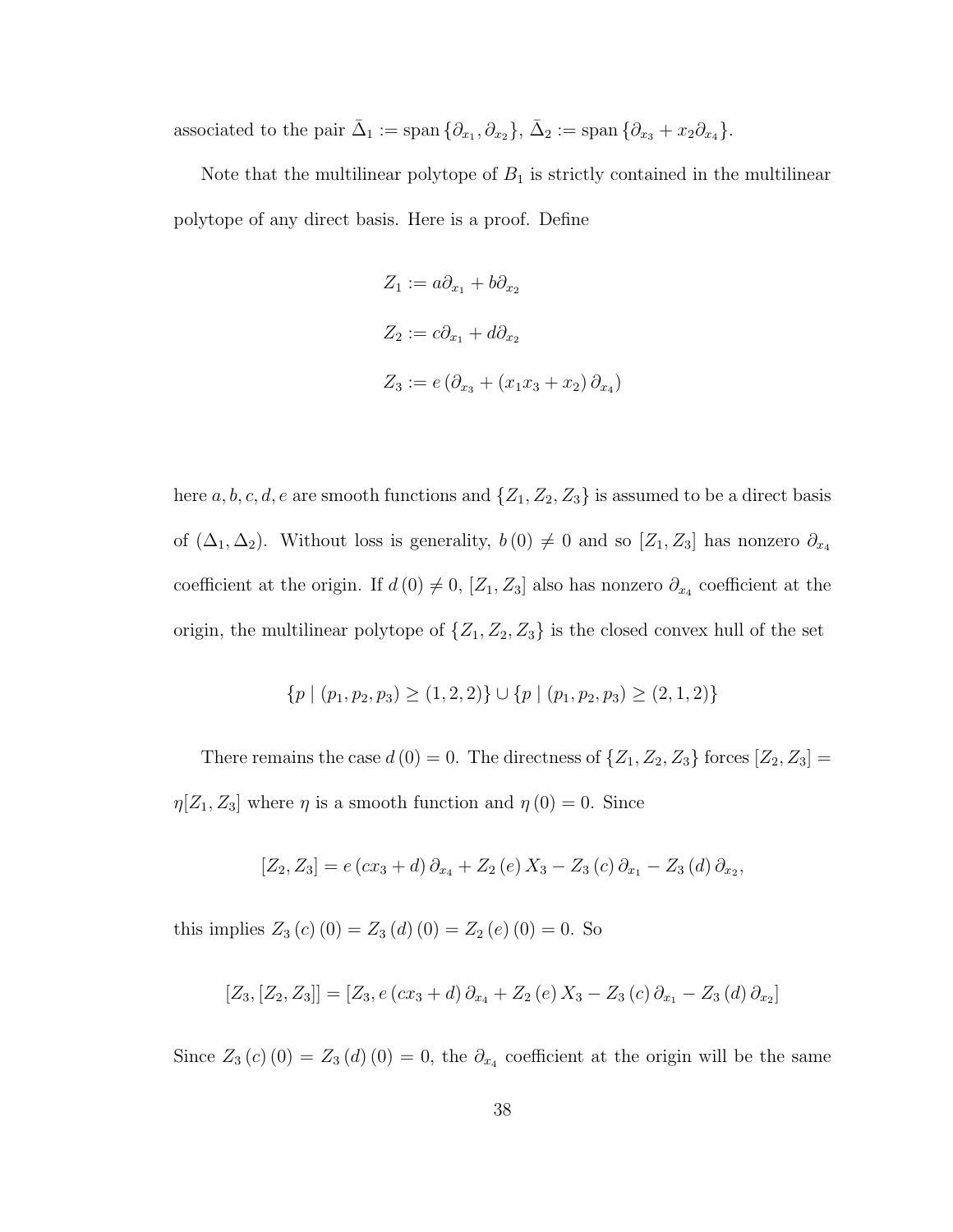as the  $\partial_{x_4}$  coefficient of

$$
[Z_3, e (cx_3 + d) \partial_{x_4} + Z_2 (e) X_3].
$$

Since the  $\partial_{x_4}$  coefficient of  $X_3$  is zero at the origin, we can consider only the  $\partial_{x_4}$ coefficient of

$$
[Z_3, e(cx_3+d)\partial_{x_4}],
$$

which is nonzero. This implies that the multilinear polytope of  $\{Z_1, Z_2, Z_3\}$  is the closed convex hull of the set

$$
\{p \mid (p_1, p_2, p_3) \ge (1, 2, 2)\} \cup \{p \mid (p_1, p_2, p_3) \ge (2, 1, 3)\}.
$$

This means that inclusion of split bases instead of only direct bases changes conclusion of Theorem 3.0.2 in a nontrivial way.

### 4.3 Translation Invariant averages

When  $R$  is traslation invariant convolution with a submanifold, the Lie algebra generated by  $(\Delta_1, \Delta_2)$  is somewhat simple, and so the optimization in Lemma 2.4.2 yields the following bounds

Let  $1 < k < d$  be positive integers and suppose

$$
\gamma_1(t_1,\ldots,t_k) := (t_1,t_2,\ldots,t_k,a_1(t_1,\ldots,t_k),\ldots,a_{d-k}(t_1,\ldots,t_k))
$$

parameterizes a small neighborhood of a  $k$ -dimensional submanifold. If  $f$  is a func-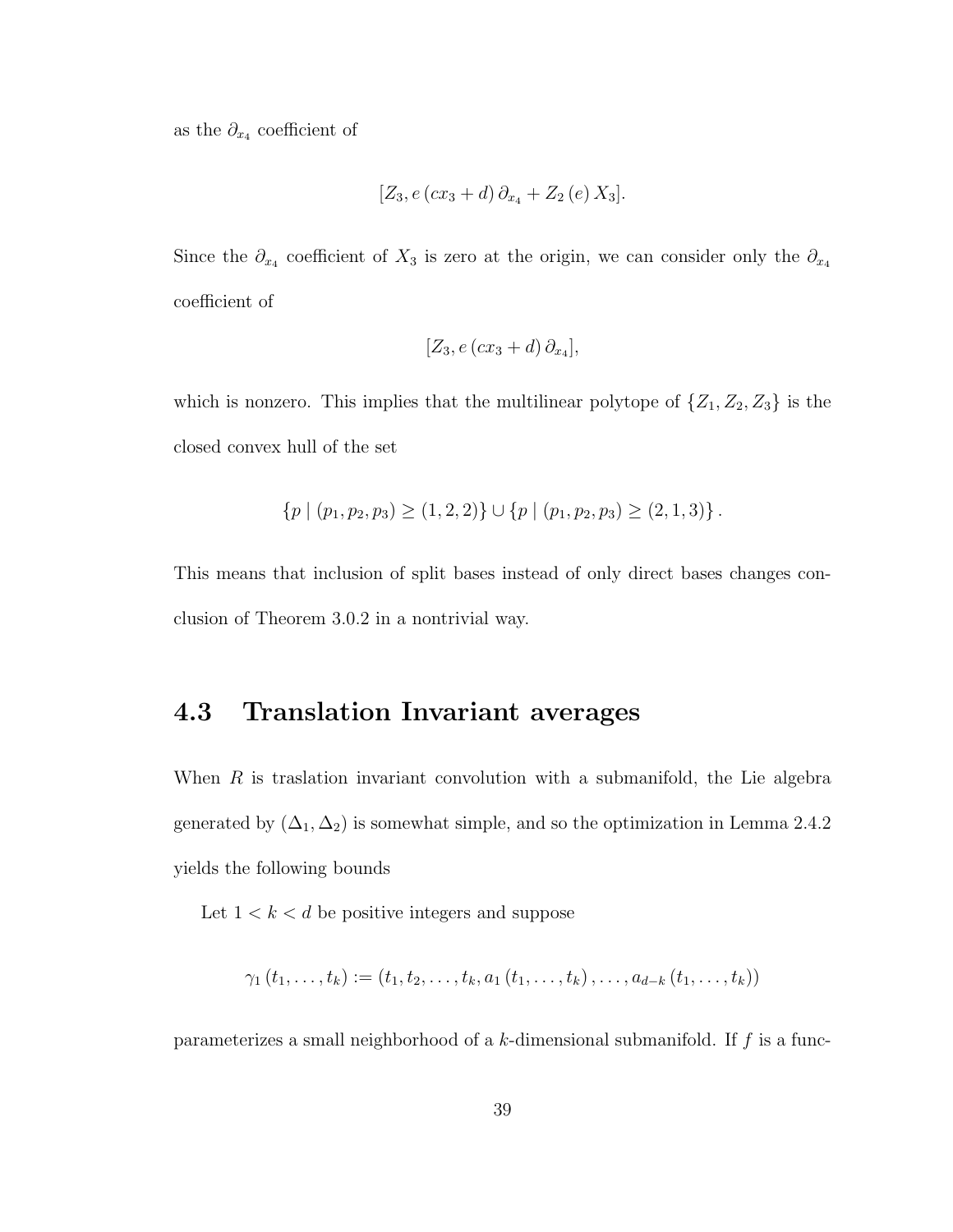tion on  $\mathbb{R}^d$  define, for suitably small epsilon,  $R_{\gamma_2}$  as

$$
R_{\gamma_2}\left(f\right) := \int_{\left[-\varepsilon,\varepsilon\right]^k} f\left(x - \gamma_2\left(t\right)\right) dt.
$$

Define the following vector fields in  $\mathbb{R}^{k+d} := (t, x)$ 

$$
X_i := \partial t_i, 1 \le i \le k + 1
$$
  

$$
Y_i := \partial t_i - \nabla_{t_i} \cdot \gamma_2(t) 1 \le i \le k
$$

Then  $\Delta_1$  = span { $X_1, \ldots, X_k$ } and  $\Delta_2$  = span { $Y_1, \ldots, Y_k$ }, and

$$
B := \{X_1, \ldots, X_k, Y_1, \ldots, Y_k\}
$$

is a direct basis of  $(\Delta_1, \Delta_2)$ . Moreover, the Lie algebra generated by B has a particularly convenient structure: if w is any word associated to  $(\Delta_1, \Delta_2)$  such that  $X_w(0) \neq 0$ , replacing all but the first instance of any  $Y_i$  in w with  $X_i$  leaves  $X_w$ unchanged. Since any word with only one entry belonging to  $\Delta_2$  corresponds to a symmetric multilinear map, Lemma 2.4.2 applies. Specifically, for any multiindex of  $\alpha$  of  $\mathbb{R}^k$ , define

$$
D^{\alpha}\gamma_2(t) := (D^{\alpha}a_1(t), \ldots, D^{\alpha}a_{d-k}(t))
$$

Suppose the exits multilindices  $\alpha_1, \ldots, \alpha_{d-k}$  such that

$$
\det\left(D^{\alpha_1}\gamma_2,\ldots,D^{\alpha_{d-k}}\gamma_2\right)(0)\neq 0.
$$

Set  $|\alpha| := \sum |\alpha_i|$  and  $k_0 := \min\{k, d - k\}$ . Then, by Theorem 1.2.4 and Lemma 2.4.2,  $R_{\gamma_2}$  is bounded from  $L^p$  to  $L^q$ , for  $q \geq p$ , if  $(p^{-1}, q^{-1})$  lies in the interior of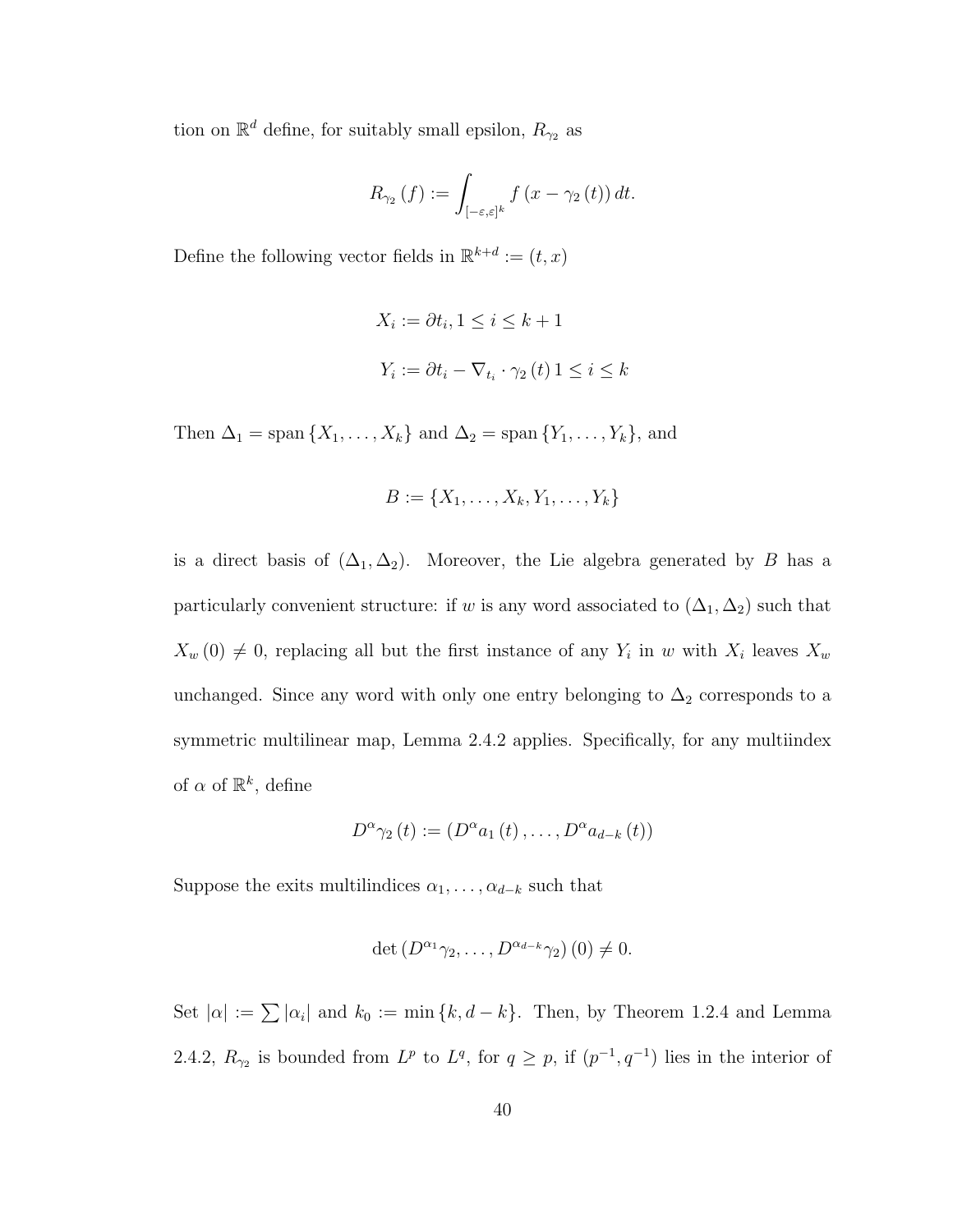the trapezoid with vertices

$$
(0,0), (1,1), \left(\frac{|\alpha| - (d-k) + k_0}{|\alpha| - (d-k) + 2k_0 - 1}, \frac{k_0 + 1}{|\alpha| - (d-k) + 2k_0 - 1}\right),\newline \left(1 - \frac{k_0 + 1}{|\alpha| - (d-k) + 2k_0 - 1}, 1 - \frac{|\alpha| - (d-k) + k_0}{|\alpha| - (d-k) + 2k_0 - 1}\right)
$$

#### 4.4 The case of Hypersurfaces, a result of Seeger

Finally, we point out that when  $k_3 = 1$  the techniques of this paper may be used to recover a result of Seeger [See98].

Denote the associated Radon-like transform  $R_{CD1}$ . First, note that in this case, the distinction between direct bases and bases is immaterial. Given any collection of linearly independent vector fields  $\{\bar{X}_1, \ldots, \bar{X}_{k_1+k_2}\}\$ , there is a direct basis  $\{X_1, \ldots, X_{k_1+k_2}\}\$  such that  $\bar{X}_i(0) = X_i(0)$  for all  $1 \le i \le k_1+k_2$ . And so, for any minimal spanning word in basis  $\{\bar{X}_1, \ldots, \bar{X}_{k_1+k_2}\}\$  there is a spanning word of the same degree in the basis  $\{X_1, \ldots, X_{k_1+k_2}\}.$ 

The next step is to prove the following lemma

**Lemma 4.4.1** (Seeger, [See98]). Suppose B is a direct basis and that  $w \in W(B)$ with  $X_w(0) \neq 0$ . Suppose further that for all  $w' \in W(B)$  with  $\deg w' < \deg w$ ,  $X_{w'}(0) = 0$ . Then  $T_w$  is symmetric in the sense of Lemma 2.4.2.

*Proof.* The claim is immediate if w has length two or three. Let w have length  $n \geq 4$  and write

$$
w:=(i_1,\ldots,i_n).
$$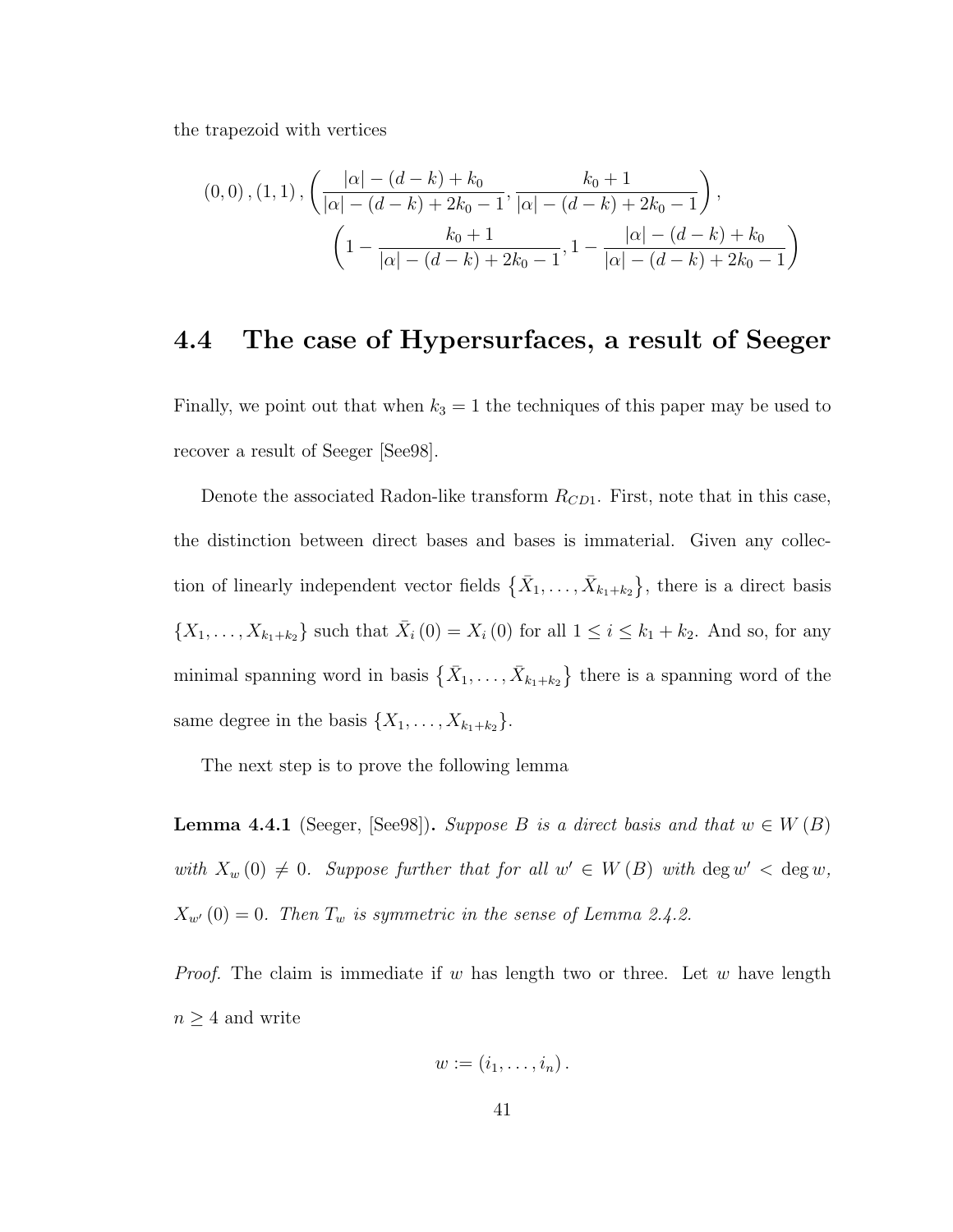For  $3 \leq k \leq n-1$ , let  $w_k$  be the word  $w_k := (i_1, \ldots, i_{k-1})$ . Then, by the Jacobi identity

$$
X_w = [\dots[[X_{w_k}, X_{i_k}], X_{i_{k+1}}] \dots], X_{i_n}] = [\dots[[X_{w_k}, X_{i_{k+1}}], X_{i_k}] \dots], X_{i_n}]
$$
  
+  $[\dots[X_{w_k}, [X_{i_k}, X_{i_{k+1}}]] \dots], X_{i_n}]$ 

If we can show that  $\left[\ldots[X_{w_k},[X_{i_k},X_{i_{k+1}}]]\ldots],X_{i_n}\right](0) = 0$ , the claim follows, since it implies that the map is symmetric in all variables except the first two. To show that, we prove a slightly more general statement:

If  $w_{k,1}$  and  $w_{k,2}$  are two elements of  $W(B)$  of length at least two such that

$$
\deg_{ML} w_{k,1} + \deg_{ML} w_{k,2} = \deg_{ML} (w_k, i_{k+1}).
$$

then

$$
\left[ [\ldots[[X_{w_{k,1}}, X_{w_{k,2}}], X_{i_{k+2}}] \ldots], X_{i_n} \right] (0) = 0.
$$
 (4.4.1)

 $\Box$ 

The proof proceeds by induction on  $k - (n - 1)$ . In the case that  $k = n - 1$ , the claim is immediate as (4.4.1) is a bracket of two vector fields that vanish at the origin. If  $k < d-1$ ,

$$
\begin{aligned} [[\ldots[[X_{w_{k,1}}, X_{w_{k,2}}]X_{i_{k+2}}] \ldots], X_{i_n}] &= -\left[ [\ldots[[X_{i_{k+2}}, X_{w_{k,1}}]X_{w_{k,2}}] \ldots], X_{i_n} \right] \\ &- \left[ [\ldots[[X_{w_{k,2}}, X_{i_{k+2}}], X_{w_{k,1}}] \ldots], X_{i_n} \right] \end{aligned}
$$

and (4.4.1) follows by the induction hypothesis.

Then, by Lemma 2.4.2, if w is a word associated to any basis with deg  $w =$  $(d_1, d_2)$  and

$$
(c_1, c_2) \in \left\{ x \in \mathbb{R}^2 \mid x > (d_1 + 1, d_2 + 1) \right\}
$$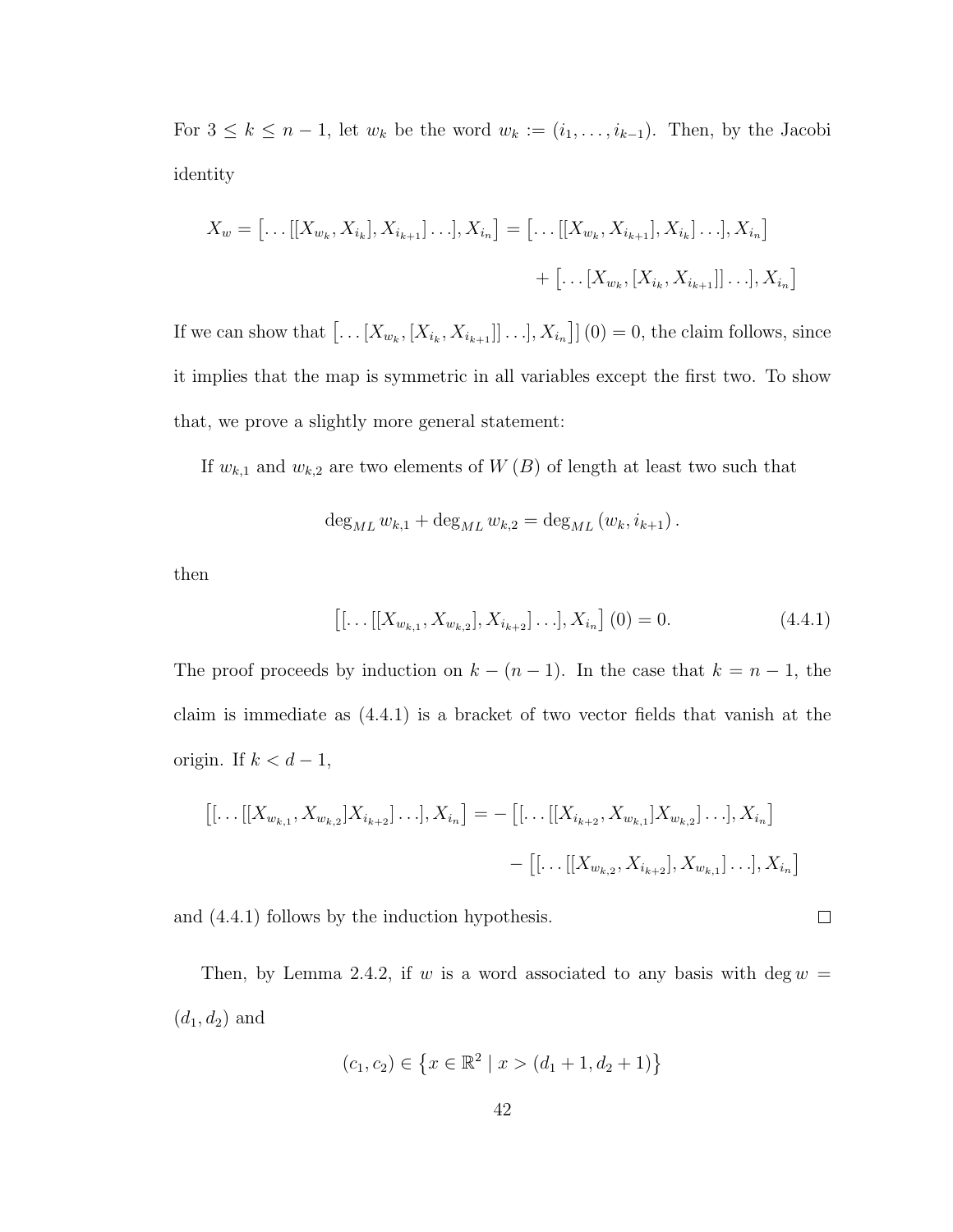then  $R_{CD1}$  is strong type  $(p_1, p_2)$ , which is exactly Seeger's result.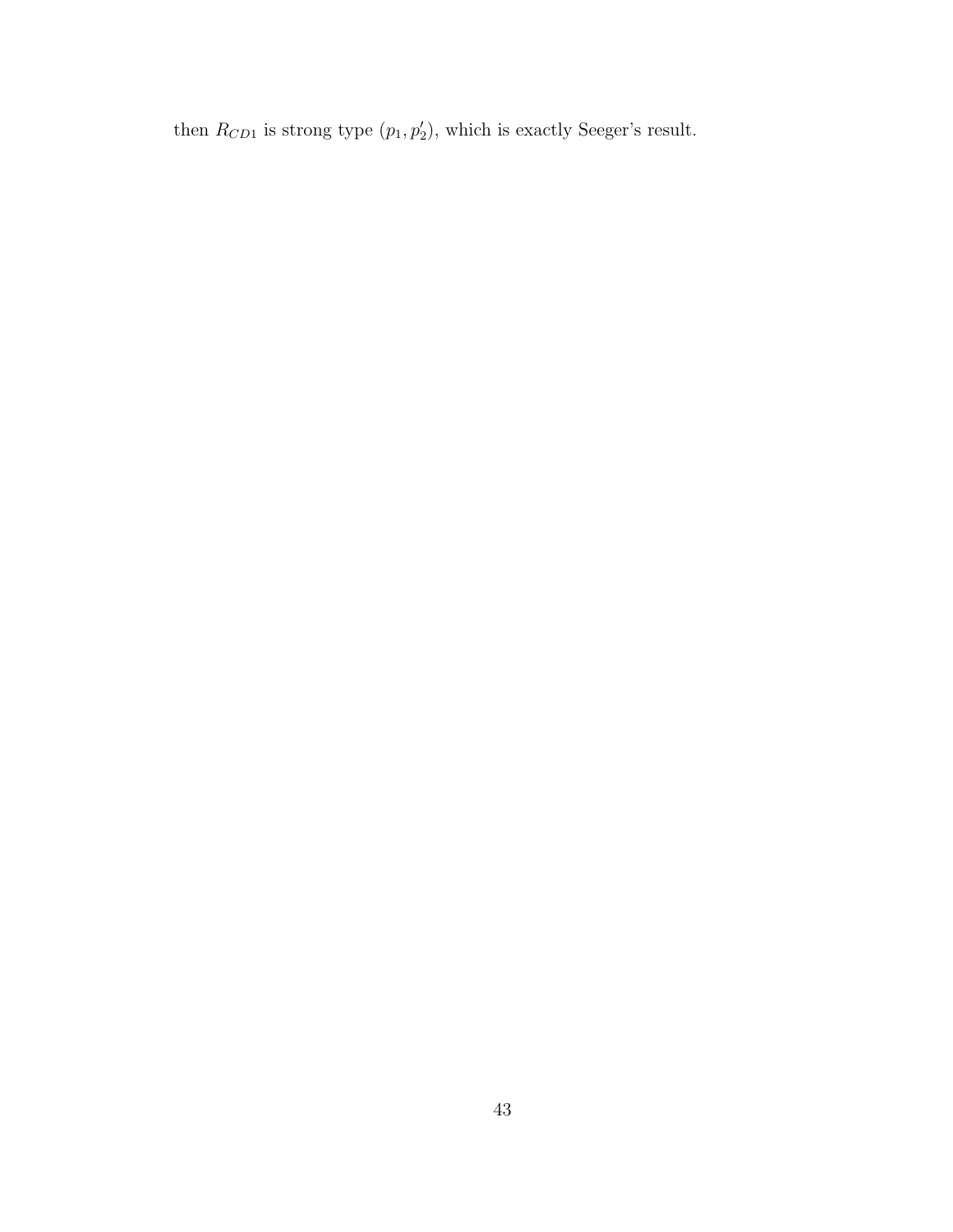## Bibliography

- [Bak00] Jong-Guk Bak, An  $L^p$ - $L^q$  estimate for Radon transforms associated to polynomials, Duke Math. J. 101 (2000), no. 2, 259–269. MR 1738178
- [CDSS17] M. Christ, S. Dendrinos, B. Stovall, and B. Street, Endpoint Lebesgue estimates for weighted averages on polynomial curves, ArXiv e-prints (2017).
- [Cho03] Youngwoo Choi, The  $L^p L^q$  mapping properties of convolution operators with the affine arclength measure on space curves, J. Aust. Math. Soc. 75 (2003), no. 2, 247–261. MR 2000432
- [Cho11] , Convolution estimates related to space curves, J. Inequal. Appl. (2011), 2011:91, 6. MR 2853333
- [Chr98] Michael Christ, Convolution, curvature, and combinatorics: a case study, Internat. Math. Res. Notices (1998), no. 19, 1033–1048. MR 1654767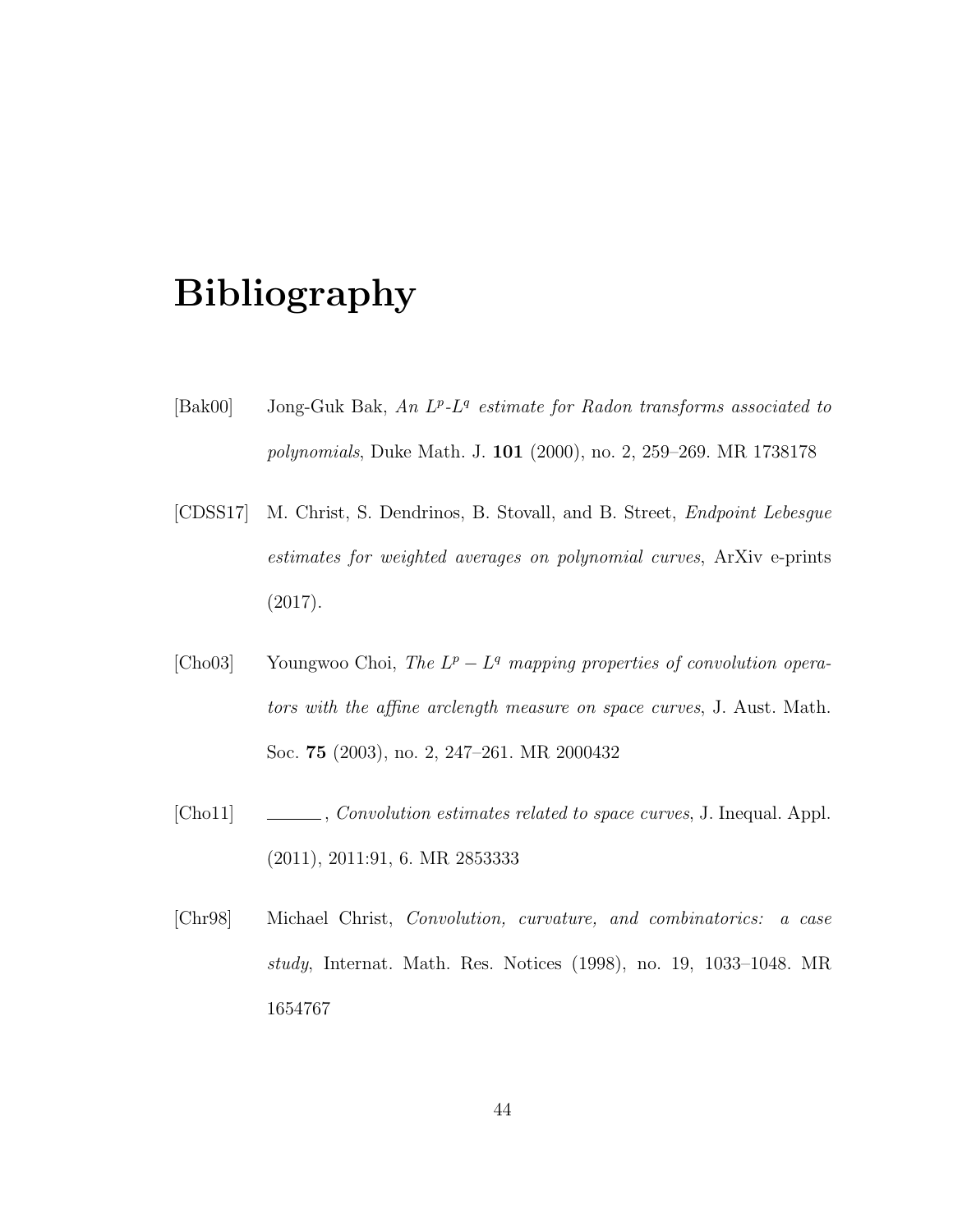- [Chr08] , Lebesgue space bounds for one-dimensional generalized radon transforms.
- [CNSW99] Michael Christ, Alexander Nagel, Elias M. Stein, and Stephen Wainger, Singular and maximal Radon transforms: analysis and geometry, Ann. of Math. (2) 150 (1999), no. 2, 489–577. MR 1726701
- [DG91] S. W. Drury and Kang Hui Guo, *Convolution estimates related to sur*faces of half the ambient dimension, Math. Proc. Cambridge Philos. Soc. 110 (1991), no. 1, 151–159. MR 1104610
- [DLW09] Spyridon Dendrinos, Norberto Laghi, and James Wright, Universal L<sup>P</sup> improving for averages along polynomial curves in low dimensions, J. Funct. Anal. 257 (2009), no. 5, 1355–1378. MR 2541272
- [EO10] M. Burak Erdoğan and Richard Oberlin, *Estimates for the X-ray trans*form restricted to 2-manifolds, Rev. Mat. Iberoam.  $26$  (2010), no. 1, 91–114. MR 2666309
- [Gra14] Loukas Grafakos, Classical Fourier analysis, third ed., Graduate Texts in Mathematics, vol. 249, Springer, New York, 2014. MR 3243734
- $[Gre09]$  Philip T. Gressman,  $L^p$ -improving properties of averages on polynomial curves and related integral estimates, Math. Res. Lett. 16 (2009), no. 6, 971–989. MR 2576685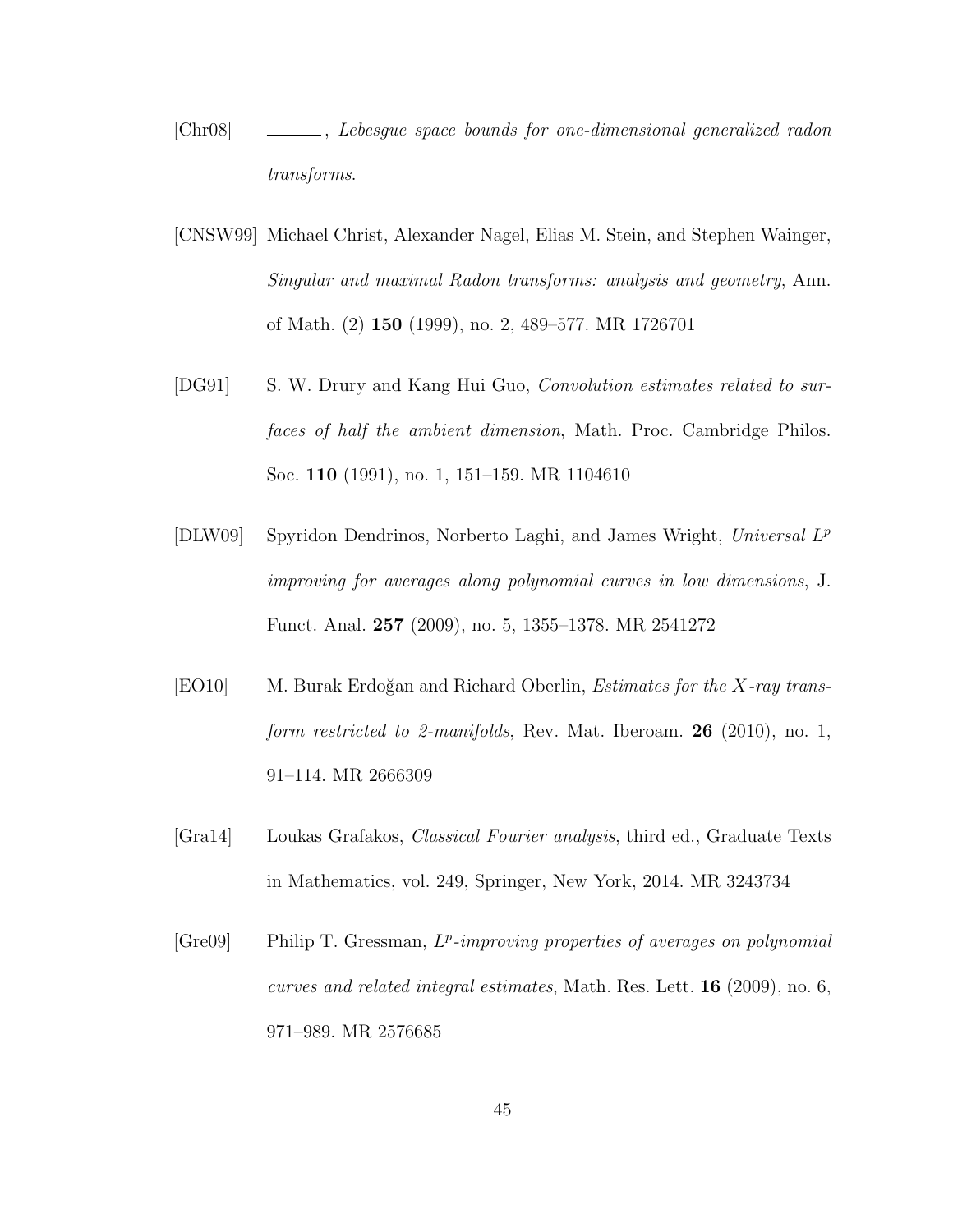- $[Grel5] \quad \_\_$ ,  $L^p$ -nondegenerate Radon-like operators with vanishing rotational curvature, Proc. Amer. Math. Soc. 143 (2015), no. 4, 1595–1604. MR 3314072
- [Gre16] P. T. Gressman, Generalized curvature for certain Radon-like operators of intermediate dimension, ArXiv e-prints (2016).
- [IS96] A. Iosevich and E. Sawyer, *Sharp*  $L^p$ *-L<sup>q</sup> estimates for a class of averag*ing operators, Ann. Inst. Fourier (Grenoble) 46 (1996), no. 5, 1359–1384. MR 1427130
- [Lee04] Sanghyuk Lee, *Endpoint*  $L^p$ *-L<sup>q</sup>* estimates for some classes of degenerate Radon transforms in  $\mathbb{R}^2$ , Math. Res. Lett. 11 (2004), no. 1, 85–101. MR 2046202
- [Lit73] Walter Littman,  $L^p L^q$ -estimates for singular integral operators arising from hyperbolic equations, 479–481. MR 0358443
- [NSW85] Alexander Nagel, Elias M. Stein, and Stephen Wainger, Balls and metrics defined by vector fields. I. Basic properties, Acta Math. 155 (1985), no. 1-2, 103–147. MR 793239
- [OS82] D. M. Oberlin and E. M. Stein, *Mapping properties of the Radon trans*form, Indiana Univ. Math. J. 31 (1982), no. 5, 641–650. MR 667786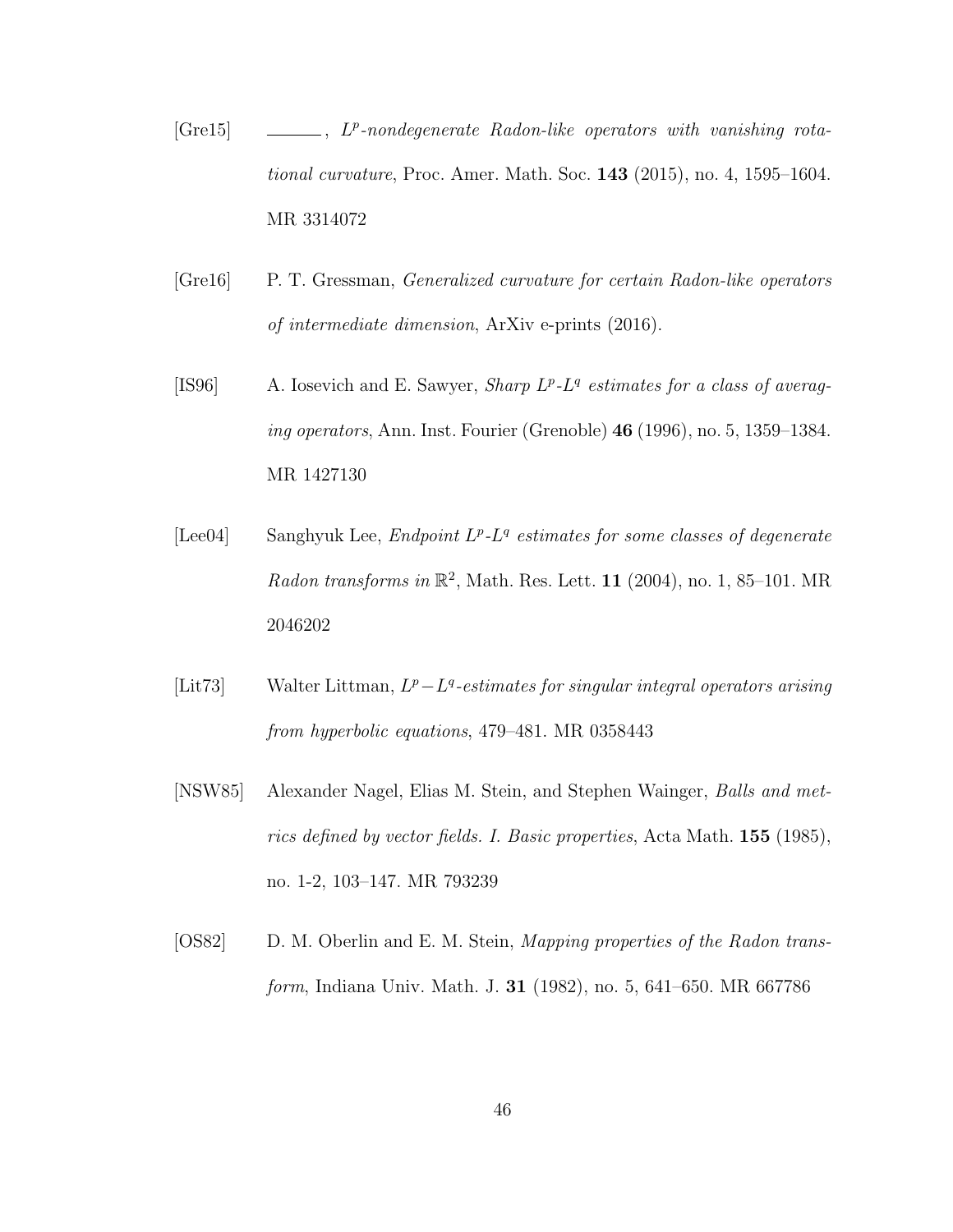- [PS86a] D. H. Phong and E. M. Stein, Hilbert integrals, singular integrals, and Radon transforms. I, Acta Math. 157 (1986), no. 1-2, 99–157. MR 857680
- [PS86b] , Hilbert integrals, singular integrals, and Radon transforms. II, Invent. Math. 86 (1986), no. 1, 75–113. MR 853446
- [PS91] , Radon transforms and torsion, Internat. Math. Res. Notices (1991), no. 4, 49–60. MR 1121165
- $[Sec99]$  Silvia Secco, Fractional integration along homogeneous curves in  $\mathbb{R}^3$ , Math. Scand. 85 (1999), no. 2, 259–270. MR 1724238
- [See98] Andreas Seeger, Radon transforms and finite type conditions, J. Amer. Math. Soc. 11 (1998), no. 4, 869–897. MR 1623430
- $[Sto11]$  Betsy Stovall,  $L^p$  improving multilinear Radon-like transforms, Rev. Mat. Iberoam. 27 (2011), no. 3, 1059–1085. MR 2895344
- [Str70] Robert S. Strichartz, Convolutions with kernels having singularities on a sphere, Trans. Amer. Math. Soc. 148 (1970), 461–471. MR 0256219
- [Str11] Brian Street, *Multi-parameter Carnot-Carathéodory balls and the theo*rem of Frobenius, Rev. Mat. Iberoam. 27 (2011), no. 2, 645–732. MR 2848534